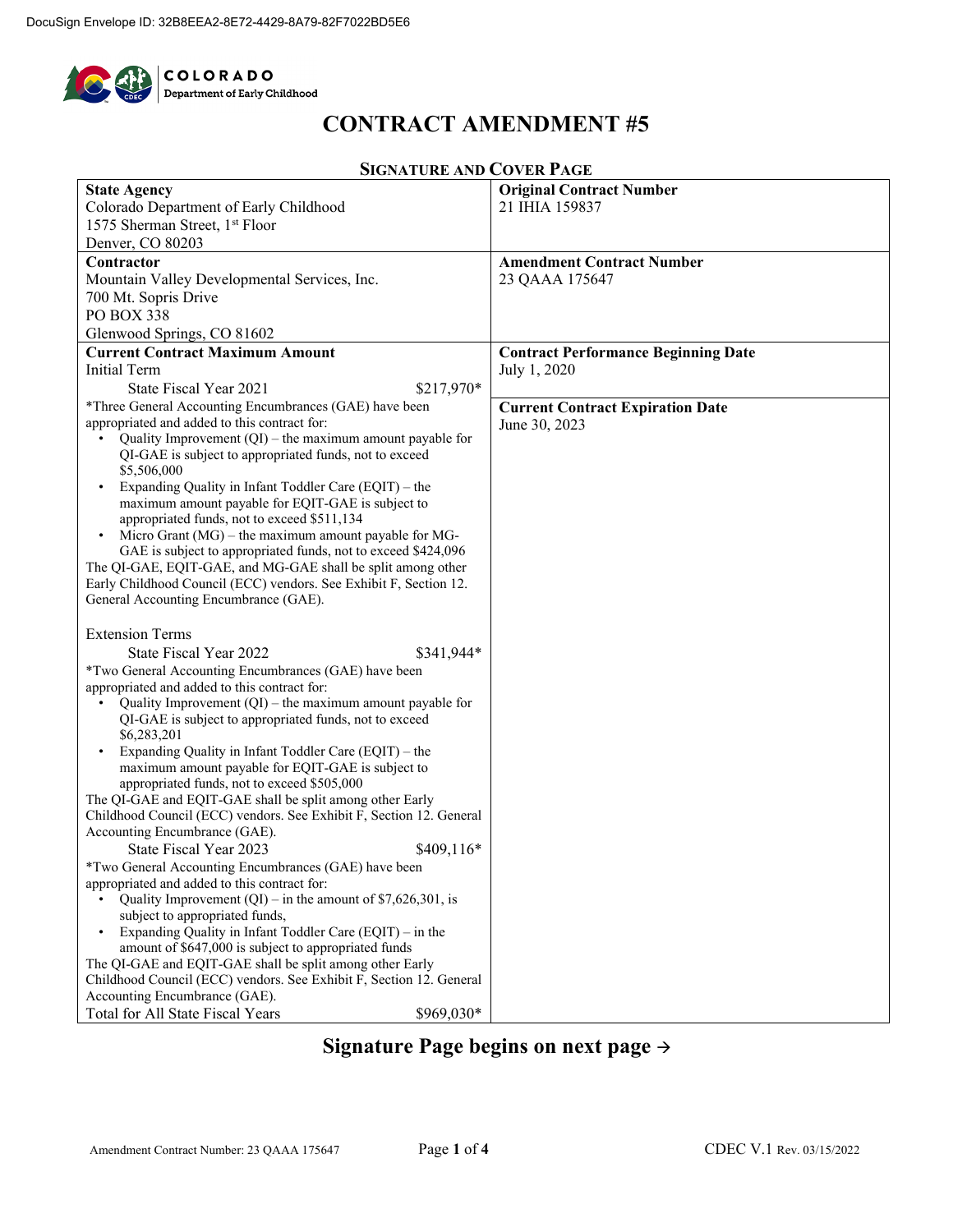| <b>COLORADO</b><br>Department of Early Childhood                                                                                                                 |                                                                                                                        |  |  |  |  |  |
|------------------------------------------------------------------------------------------------------------------------------------------------------------------|------------------------------------------------------------------------------------------------------------------------|--|--|--|--|--|
| THE PARTIES HERETO HAVE EXECUTED THIS AMENDMENT<br>and to bind the Party authorizing his or her signature.                                                       | Each person signing this Amendment represents and warrants that he or she is duly authorized to execute this Amendment |  |  |  |  |  |
| <b>CONTRACTOR</b><br>Mountain Valley Developmental Services, Inc.                                                                                                | <b>STATE OF COLORADO</b><br>Jared Polis, Governor<br>Colorado Department of Early Childhood                            |  |  |  |  |  |
| DocuSigned by:<br>Sara Sims<br>F90292CA4E493<br>By: Sara Sims, Executive Director                                                                                | DocuSigned by:<br>Lisa Castiglia<br>Signed:<br>Printed Name: Lisa Castiglia                                            |  |  |  |  |  |
| Date: $\frac{6}{14/2022}$                                                                                                                                        | Title: CFO, Office of Early Childhood<br>Date: $\frac{6/14/2022}{2}$                                                   |  |  |  |  |  |
| In accordance with §24-30-202 C.R.S., this Amendment is not valid until signed and dated below by the State Controller or an<br>authorized delegate.             |                                                                                                                        |  |  |  |  |  |
| <b>STATE CONTROLLER</b><br>Robert Jaros, CPA, MBA, JD<br>DocuSigned by:<br>Toni Williamson<br>Between<br>Betscate<br>Eurich / Janet Miks / Toni Williamson<br>Bv |                                                                                                                        |  |  |  |  |  |
| Amendment Effective Date: 6/16/2022                                                                                                                              |                                                                                                                        |  |  |  |  |  |

### **-- Signature and Cover Pages End --**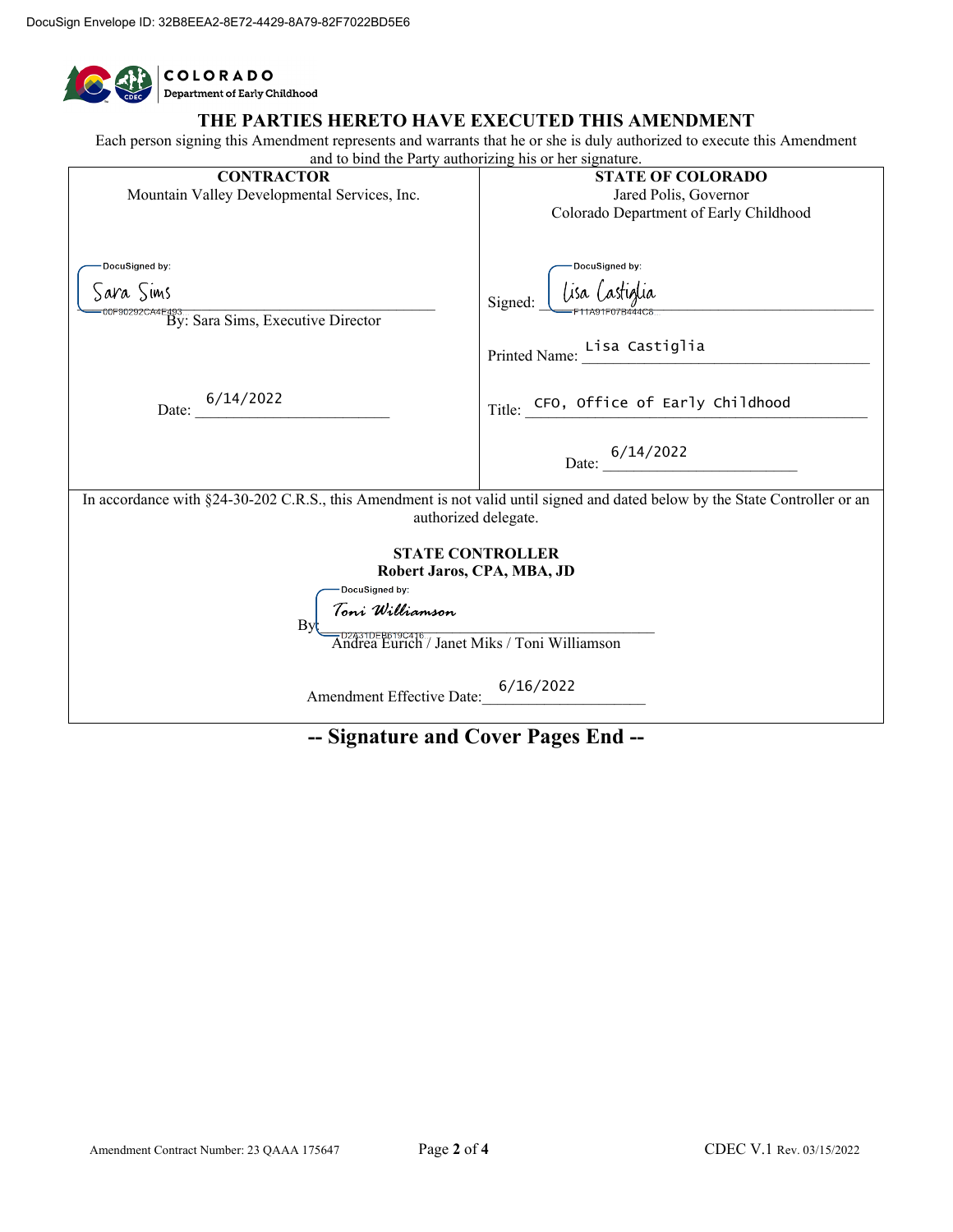

#### **1. PARTIES**

This Amendment (the "Amendment") to the Original Contract shown on the Signature and Cover Page for this Amendment (the "Contract") is entered into by and between the Contractor, and the State.

#### **2. TERMINOLOGY**

Except as specifically modified by this Amendment, all terms used in this Amendment that are defined in the Contract shall be construed and interpreted in accordance with the Contract.

#### **3. AMENDMENT EFFECTIVE DATE AND TERM**

A. Amendment Effective Date

This Amendment shall not be valid or enforceable until the Amendment Effective Date shown on the Signature and Cover Page for this Amendment. The State shall not be bound by any provision of this Amendment before that Amendment Effective Date, and shall have no obligation to pay Contractor for any Work performed or expense incurred under this Amendment either before or after of the Amendment term shown in **§3.B** of this Amendment.

B. Amendment Term

The Parties' respective performances under this Amendment and the changes to the Contract contained herein shall commence on the Amendment Effective Date shown on the Signature and Cover Page for this Amendment or July 1, 2022, whichever is later and shall terminate on the termination of the Contract.

#### **4. PURPOSE**

Mountain Valley Developmental Services, Inc. and shall serve as the fiscal agent for Rocky Mountain Early Childhood Council. Statutorily Early Childhood Councils (ECC) support the effective delivery of early childhood services in the areas of early care and education, family support, mental health, and health. ECCs increase and sustain the quality, accessibility, capacity, and affordability of early childhood services for children and their parents. ECCs provide local level supports for licensed programs required to participate in Colorado Shines by offering technical assistance and quality improvement supports to programs pursuing higher quality levels. This amendment extends the expiration date, increases funds for SFY23 services, and amends Exhibits A, B, F and G.

#### **5. MODIFICATIONS**

The Contract and all prior amendments thereto (Original Contract CMS 21 IHIA 159837; Amendment #1 CMS 21 IHIA 164858; Amendment #2 CMS 22 IHIA 167989; Amendment #3 CMS 22 IHIA 173193; Amendment #4 CMS 22 IHIA 173988) are modified as follows:

#### A. **Extend the Contract Expiration Date from June 30, 2022 to June 30, 2023**

The Contract Initial Contract Expiration Date on the Contract's Signature and Cover Page is hereby deleted and replaced with the Current Contract Expiration Date shown on the Signature and Cover Page for this Amendment.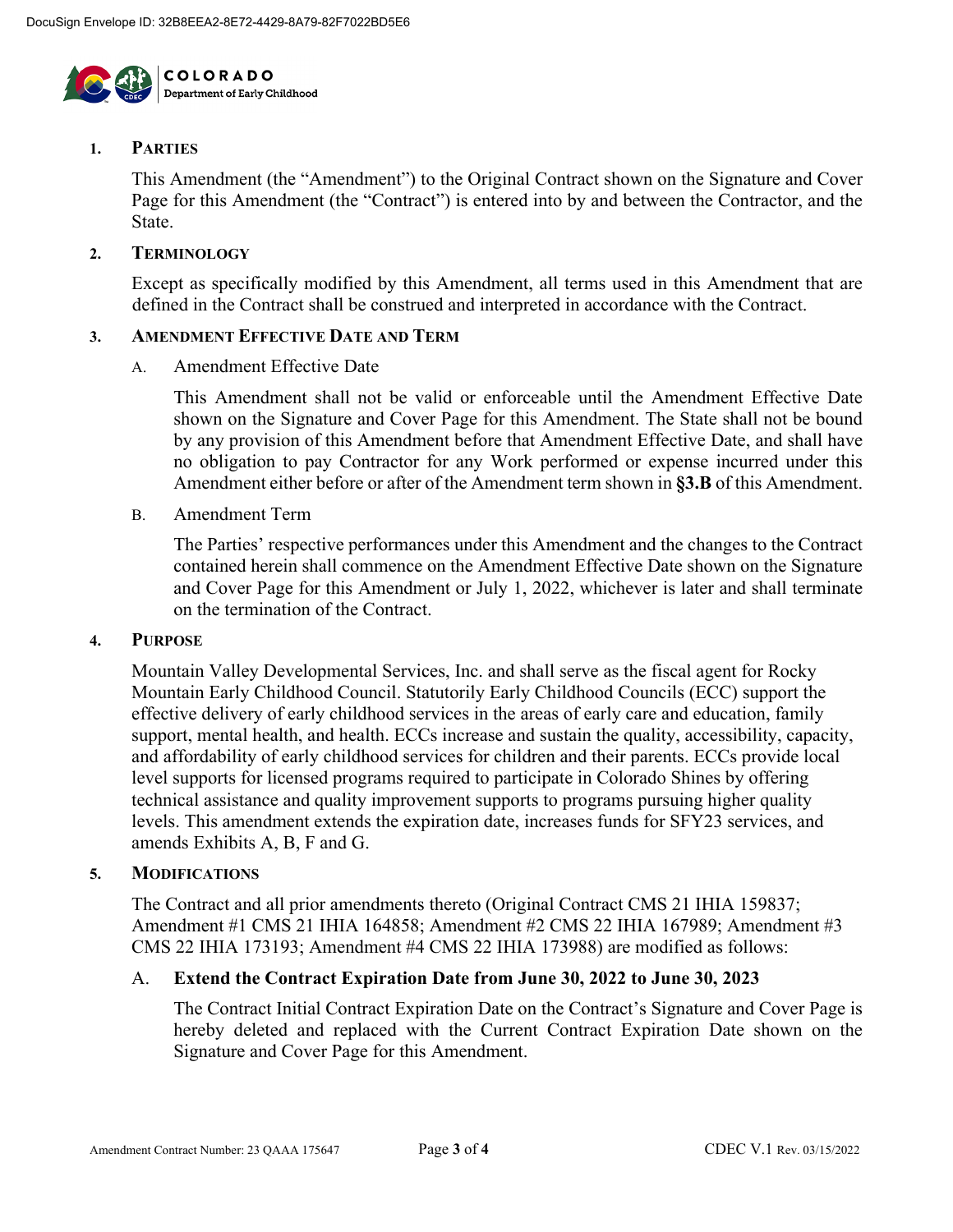

#### B. **Increase the Contract Amount for SFY23 by \$409,116 and Increases the Maximum Amount for All State Fiscal Years from \$559,914 to \$969,030.**

The Contract Maximum Amount table on the Contract's Signature and Cover Page is hereby deleted and replaced with the Current Contract Maximum Amount table shown on the Signature and Cover Page for this Amendment.

#### C. **Exhibit A – Statement of Work**

Exhibit A – Amendment #5, which is attached and incorporated by this Amendment, shall be added to Exhibit A of the Original Contract.

#### D. **Exhibit B – Budget**

Exhibit B – Amendment #5, which is attached and incorporated by this Amendment, shall be added to Exhibit B of the Original Contract.

#### E. **Exhibit F – Additional Provisions**

Exhibit F – Amendment #5, which is attached and incorporated by this Amendment, shall replace to Exhibit  $F -$  Amendment #3 of the Original Contract.

#### F. **Exhibit G – Supplemental Provisions for Federal Awards**

Exhibit G – Amendment #5, which is attached and incorporated by this Amendment, shall be added to Exhibit G of the Original Contract.

#### **6. LIMITS OF EFFECT AND ORDER OF PRECEDENCE**

This Amendment is incorporated by reference into the Contract, and the Contract and all prior amendments or other modifications to the Contract, if any, remain in full force and effect except as specifically modified in this Amendment. Except for the Special Provisions contained in the Contract, in the event of any conflict, inconsistency, variance, or contradiction between the provisions of this Amendment and any of the provisions of the Contract or any prior modification to the Contract, the provisions of this Amendment shall in all respects supersede, govern, and control. The provisions of this Amendment shall only supersede, govern, and control over the Special Provisions contained in the Contract to the extent that this Amendment specifically modifies those Special Provisions.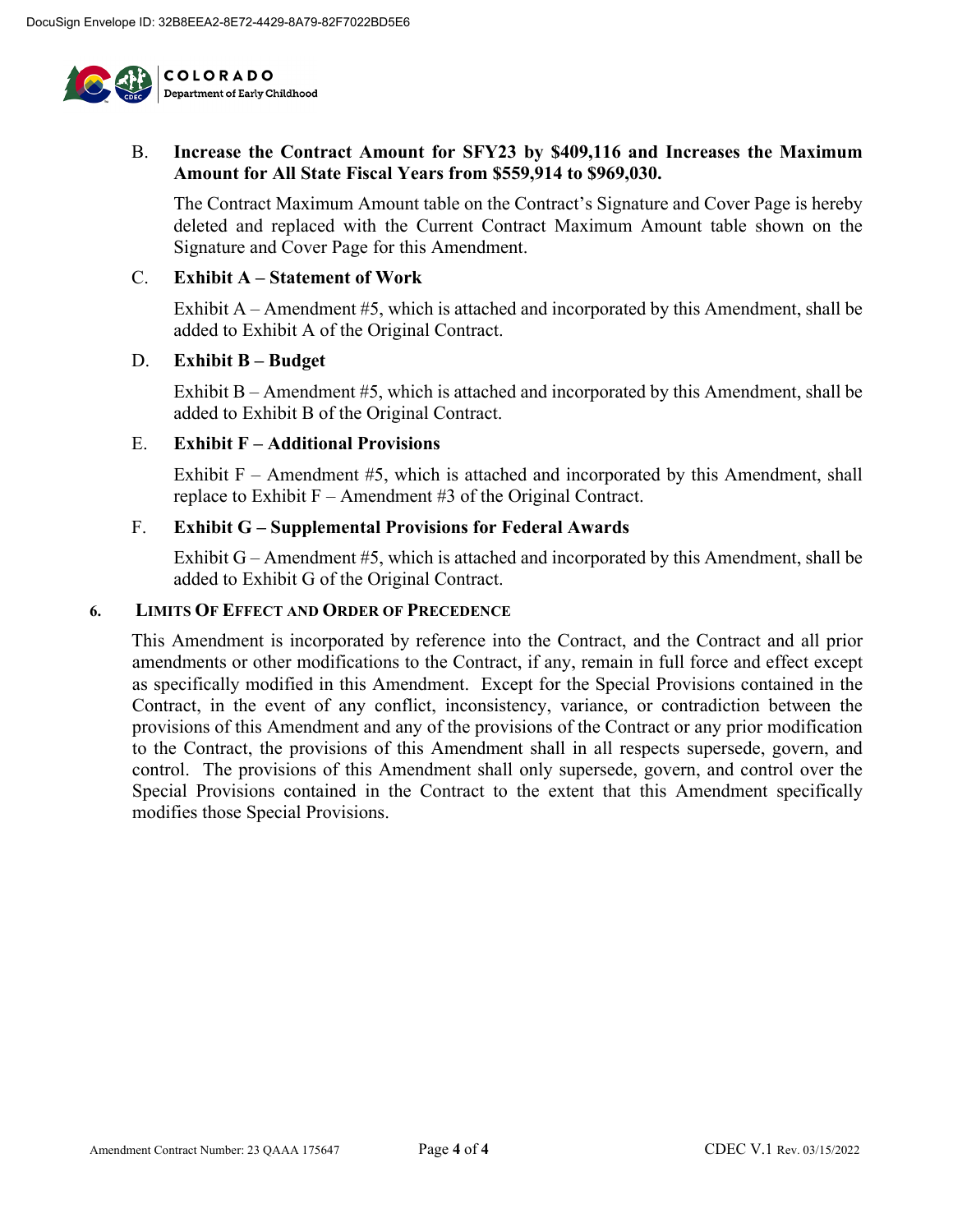

# **STATEMENT OF WORK (SOW)**

EARLY CHILDHOOD SYSTEMS BUILDING (ECSB) COLORADO SHINES QUALITY IMPROVEMENT (CSQI) CHILD CARE RESOURCE AND REFERRAL (CCR&R) FAMILY CHILD CARE HOME NAVIGATOR (FCCH-N) EXPANDING QUALITY FOR INFANTS & TODDLERS (EQIT)

**MOUNTAIN VALLEY DEVELOPMENTAL SERVICES, INC. 700 MT. SOPRIS DRIVE PO BOX 338 GLENWOOD SPRINGS, CO 81601**

**AS FISCAL AGENT FOR:**

**ROCKY MOUNTAIN EARLY CHILDHOOD COUNCIL**

**JULY 1, 2022 – JUNE 30, 2023**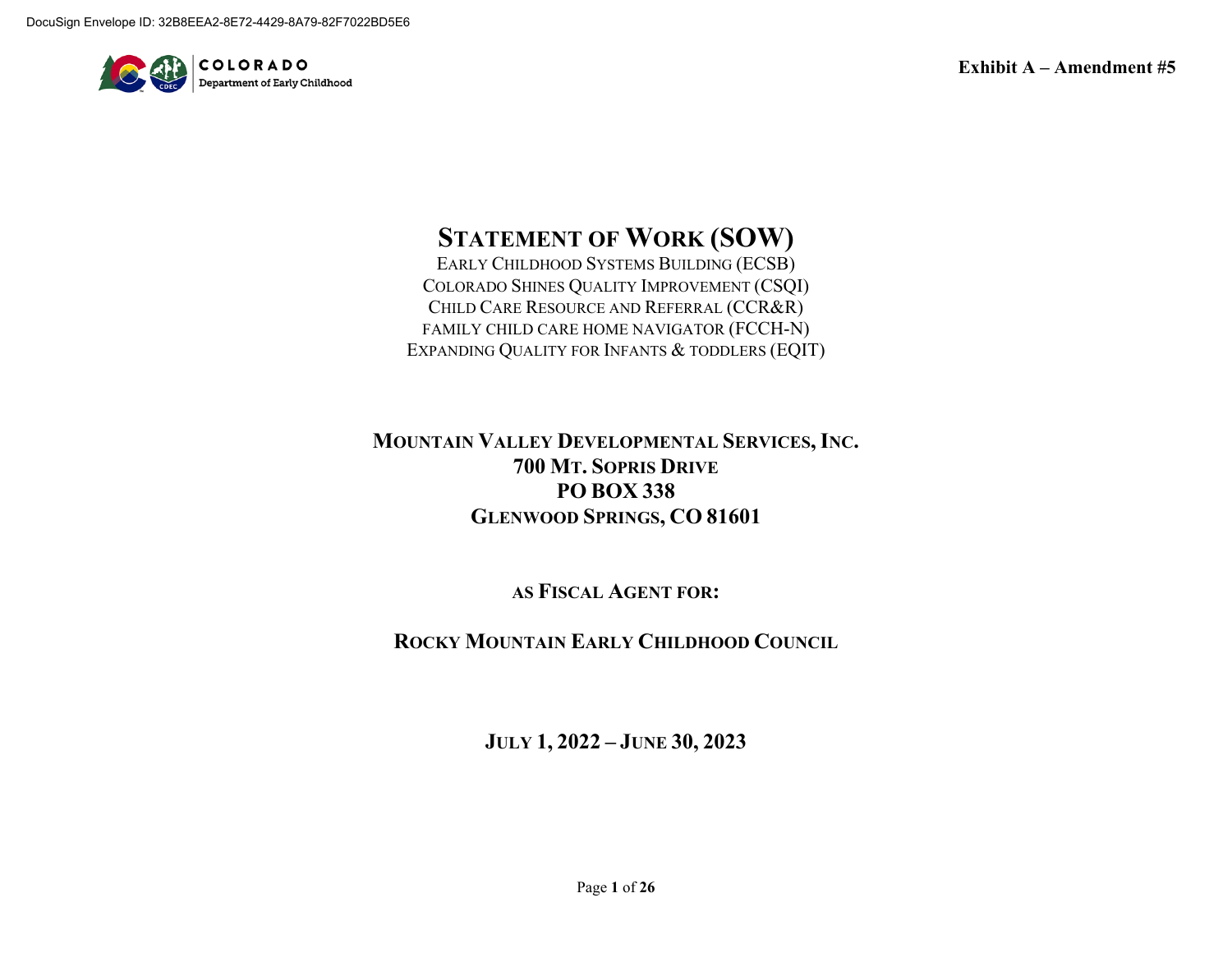

#### **INTRODUCTION/BACKGROUND**

Colorado House Bill 17-1062 authorized the creation of Colorado's Early Childhood Councils (ECC). The intent of the ECCs as stated in the legislation is to "improve and sustain the availability, accessibility, capacity and quality of early childhood services for children and families throughout the state." According to the legislation, these Councils were established "for the purpose of developing and ultimately implementing a comprehensive system of early childhood services to ensure the school readiness of children five years of age or younger in the community". ECCs are partners in implementing quality initiatives in child care, funded by federal and state funding streams.

Together, the Early Childhood Councils throughout the state serve to create a seamless system of early childhood services representing collaboration among various public and private stakeholders for the effective delivery of early childhood services in the areas of early care and education, family support, mental health, and health. These services shall support children eight (8) years of age or younger and their parents in a manner that is responsive to local needs and conditions.

Mountain Valley Developmental Services, Inc. through the Rocky Mountain Early Childhood Council shall lead collaborative work in the rural resort region counties of Eagle, Garfield, Lake and Pitkin to further develop a seamless system serving children, families, and child care providers. The work of the Council shall promote measurable increases the quality, accessibility, and affordability of early childhood services.

### **SCOPE OF WORK**

The Scope of Work shall include the legislated requirements identified in HB 07-1062 in addition to the Early Childhood Council Rules 7.717. This SOW shall also detail systems building activities in the 4 county region of Eagle, Garfield, Pitkin and Lake Counties.

### **PERIOD OF PERFORMANCE**

July 1, 2022 – June 30, 2023

Disclaimer: Any dates in the statement of work or other exhibit that extend beyond the Contract Expiration Date are for planning and informational purposes only, and do not formally extend the Contract Expiration Date.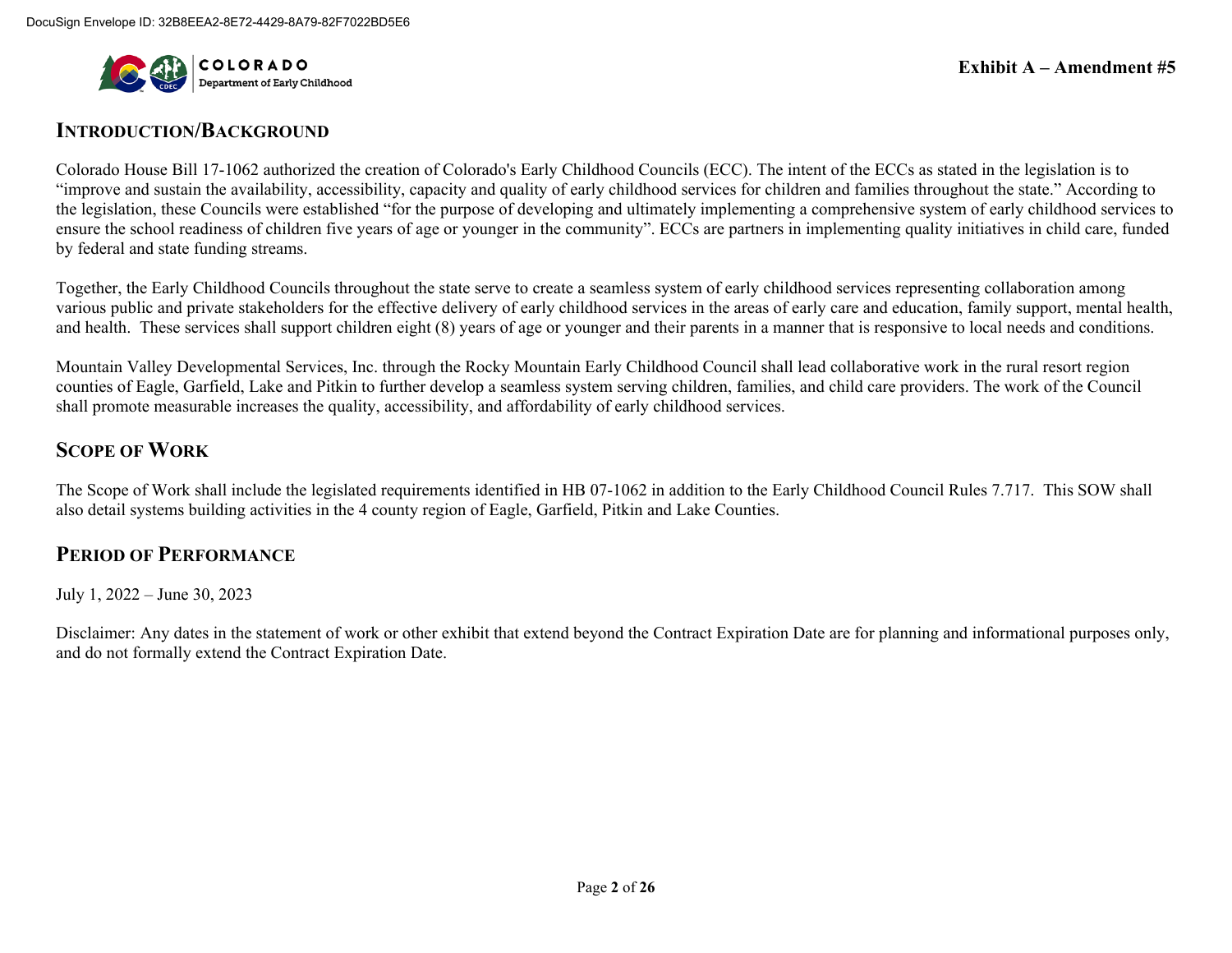

#### **SYSTEMS BUILDING WORK PLAN**

| <b>OUTCOMES, BENCHMARKS, AND MILESTONES</b>                                                                                                              |                    |                                                                                                          |                                                                                                                                                                   |                                                                  |                                    |  |  |  |  |
|----------------------------------------------------------------------------------------------------------------------------------------------------------|--------------------|----------------------------------------------------------------------------------------------------------|-------------------------------------------------------------------------------------------------------------------------------------------------------------------|------------------------------------------------------------------|------------------------------------|--|--|--|--|
| Maintain full compliance with requirements and guidelines set forth by state legislation and Early Childhood Council rules.<br><b>Outcome statement:</b> |                    |                                                                                                          |                                                                                                                                                                   |                                                                  |                                    |  |  |  |  |
| Key Activity A: Apply for early childhood funding pursuant to $\S 26-6.5-104$                                                                            |                    |                                                                                                          |                                                                                                                                                                   |                                                                  |                                    |  |  |  |  |
| <b>Tasks</b>                                                                                                                                             | <b>Time Period</b> | <b>Deliverable</b>                                                                                       | <b>Measurement</b>                                                                                                                                                | <b>Person(s) Responsible</b>                                     | <b>Budget Category</b>             |  |  |  |  |
| Annually submit budgets,<br>amendments and updated<br>Scopes of Work to the state for<br>continued funding                                               | Annually           | Annual funding secured                                                                                   | Submitted budgets and scopes of<br>work                                                                                                                           | Council Director                                                 | Personnel Systems<br>Building (SB) |  |  |  |  |
| affordability of early childhood services for children and families                                                                                      |                    |                                                                                                          | Key Activity B: Develop and execute a strategic plan that responds to local needs and conditions to increase and sustain the quality, accessibility, capacity and |                                                                  |                                    |  |  |  |  |
| <b>Tasks</b>                                                                                                                                             | <b>Time Period</b> | <b>Deliverable</b>                                                                                       | <b>Measurement</b>                                                                                                                                                | <b>Person(s) Responsible</b>                                     | <b>Budget Category</b>             |  |  |  |  |
| Annually revise and update the<br>Council's Strategic Plan                                                                                               | Annually           | Updated goals, objectives and<br>milestones in strategic plan                                            | Plan approved by the Council and<br>submitted to CDEC annually                                                                                                    | Council Director                                                 | Personnel SB                       |  |  |  |  |
|                                                                                                                                                          |                    |                                                                                                          | Key Activity C: Establish a local system of accountability to measure local progress based on the needs and goals set for program performance                     |                                                                  |                                    |  |  |  |  |
| <b>Tasks</b>                                                                                                                                             | <b>Time Period</b> | <b>Deliverable</b>                                                                                       | <b>Measurement</b>                                                                                                                                                | <b>Person(s) Responsible</b>                                     | <b>Budget Category</b>             |  |  |  |  |
| Annually conduct a<br>comprehensive evaluation and<br>report on the results of the<br>accountability measurements<br>defined in the Strategic Plan       | Annually           | <b>Evaluation and Annual Report</b>                                                                      | Report submitted and approved by<br>the Council and state                                                                                                         | Council Director                                                 | Personnel SB                       |  |  |  |  |
| Report on the collective<br>impact of Council work                                                                                                       | Annually; July     | Approved Evaluation and Report                                                                           | Annual report submitted to CDEC<br>and Council Dashboard is used as a<br>public way to share collective impact                                                    | Council Director                                                 | Personnel SB                       |  |  |  |  |
|                                                                                                                                                          |                    | Key Activity D: Maintain current record of council governance structure and submit to the state annually |                                                                                                                                                                   |                                                                  |                                    |  |  |  |  |
| <b>Tasks</b>                                                                                                                                             | <b>Time Period</b> | <b>Deliverable</b>                                                                                       | <b>Measurement</b>                                                                                                                                                | <b>Person(s) Responsible</b>                                     | <b>Budget Category</b>             |  |  |  |  |
| Update membership list.                                                                                                                                  | Ongoing            | Membership list                                                                                          | Membership list reflects current<br>members and updated contact<br>information                                                                                    | Council Director                                                 | Personnel SB                       |  |  |  |  |
| Maintain a fiscal agent to<br>disburse funds and serve as the<br>employer of the Council staff                                                           | Ongoing            | Fiscal Agent in place and is also<br>employer of Council staff                                           | Fiscal Agent in place is also<br>employer of Council Staff                                                                                                        | Council Director<br><b>Steering Committee</b><br>Mountain Valley | Personnel SB                       |  |  |  |  |
| Maintain key staff                                                                                                                                       | Ongoing            | Council staff in place                                                                                   | RMECC is fully staffed and able to<br>achieve goals                                                                                                               | Council Director<br><b>RMECC</b> Steering<br>Committee           | Personnel SB                       |  |  |  |  |
| Establish and maintain<br><b>RMECC</b> bylaws                                                                                                            | Ongoing            | Annually updated and approved<br>bylaws are in place                                                     | Bylaws are in place and are in<br>compliance with Council and<br>business rules                                                                                   | Council Director                                                 | Personnel SB                       |  |  |  |  |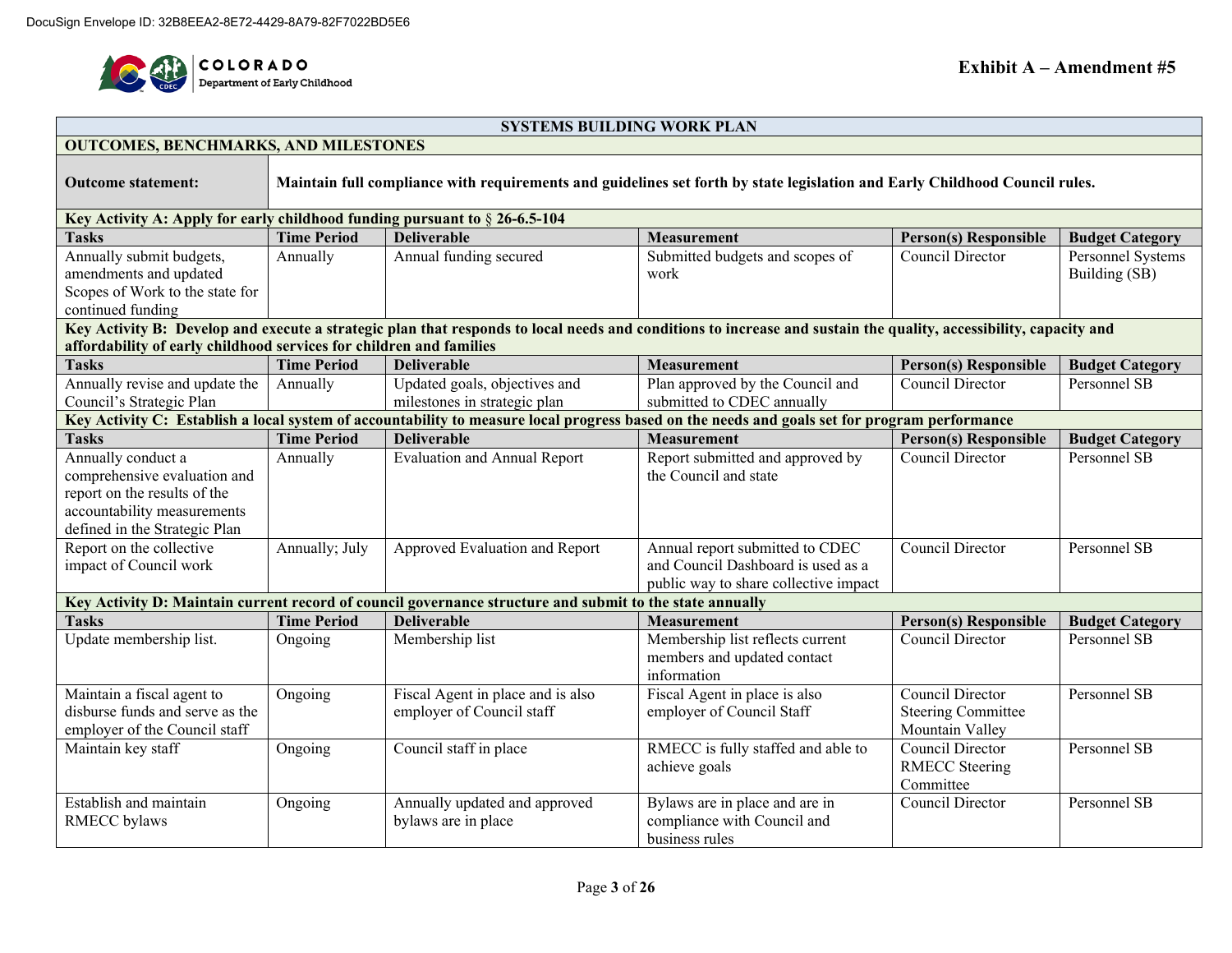

| <b>SYSTEMS BUILDING WORK PLAN</b> |                    |                                     |                             |                              |                        |  |  |  |
|-----------------------------------|--------------------|-------------------------------------|-----------------------------|------------------------------|------------------------|--|--|--|
| <b>Tasks</b>                      | <b>Time Period</b> | <b>Deliverable</b>                  | <b>Measurement</b>          | <b>Person(s) Responsible</b> | <b>Budget Category</b> |  |  |  |
| Develop, monitor, and review      | Monthly and        | Monthly financial performance is on | Independent Audit Report    | Council Director             | Personnel SB           |  |  |  |
| budget and fiscal activities of   | annual             | budget in accordance with allowable | Financial accountability is | Mountain Valley              |                        |  |  |  |
| RMECC.                            |                    | activities and expenses             | maintained                  | Developmental                |                        |  |  |  |
|                                   |                    |                                     |                             | Services                     |                        |  |  |  |
|                                   |                    | RMECC funds are part of MVDS        |                             |                              |                        |  |  |  |
|                                   |                    | Independent Audit                   |                             |                              |                        |  |  |  |

### **SCHEDULE/MILESTONES**

The Rocky Mountain Early Childhood Council shall collect data at least 4 times per year on the milestones for this project. Milestones include the following:

- Annual evaluation and RMECC report submitted annually in July.
- All business operations are in place, regularly monitored.

### **ACCEPTANCE CRITERIA**

The acceptance of all deliverables shall reside with the Colorado Department of Early Childhood (CDEC), Child Care Quality Initiatives. The designated program manager shall monitor all deliverables in order to ensure the completeness of each stage of the project and that the scope of work has been met. The CDEC program manager shall either sign off on the approval, or reply to the vendor, in writing, advising what tasks must still be accomplished.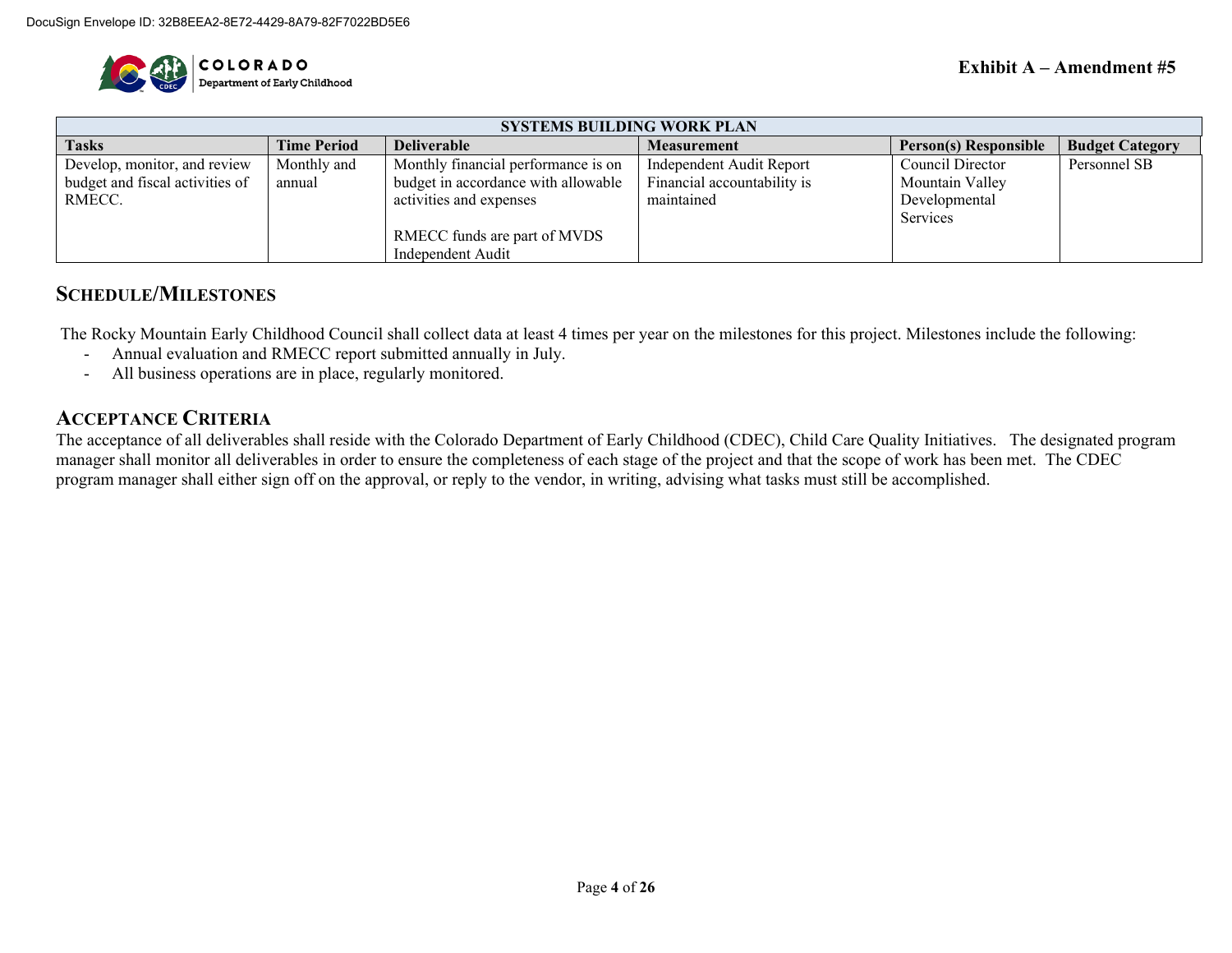

# **STATEMENT OF WORK (SOW) COLORADO SHINES QUALITY IMPROVEMENT SUPPORTS**

### **INTRODUCTION/BACKGROUND**

The Rocky Mountain Early Childhood Council shall lead collaborative work in the rural resort region counties of Eagle, Garfield, Lake and Pitkin to further develop a seamless system serving children, families, and childcare providers. The work of the Council shall promote measurable increases the quality, accessibility, and affordability of early childhood services.

### **SCOPE OF WORK**

The Scope of Work shall include activities and deliverables related to implementing the Colorado Shines Quality Improvement Supports funding in the 4 county region of Eagle, Garfield, Pitkin and Lake Counties.

### **PERIOD OF PERFORMANCE**

July 1, 2022 – June 30, 2023

Disclaimer: Any dates in the statement of work or other exhibit that extend beyond the Contract Expiration Date are for planning and informational purposes only, and do not formally extend the Contract Expiration Date.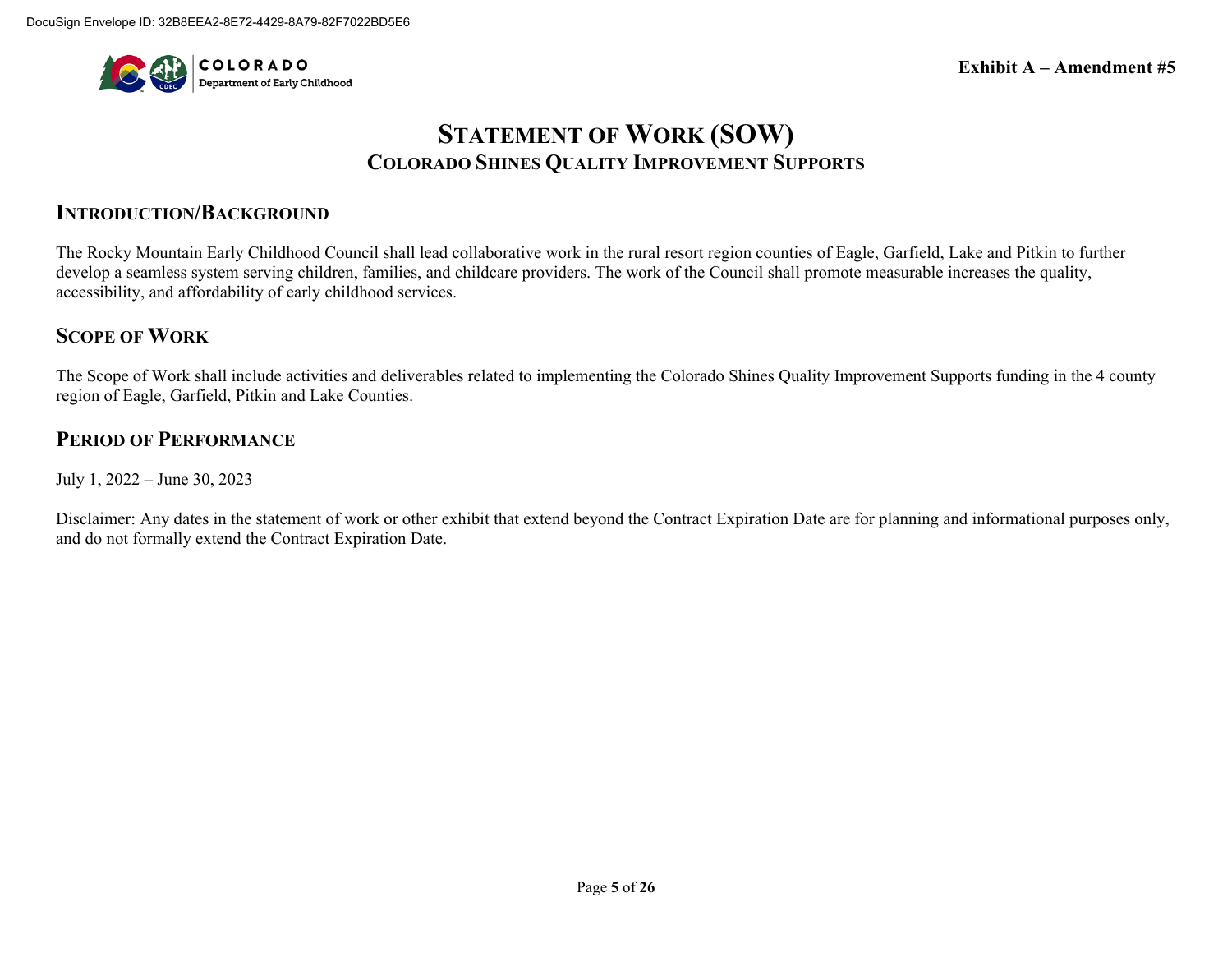

#### **COLORADO SHINES QI BASE - WORK PLAN**

#### **OUTCOMES, BENCHMARKS, AND MILESTONES**

**Outcome statement: Improve equitable access to learning experiences and child care environments that are high quality, developmentally appropriate, and affordable by increasing the programs that have a Colorado Shines rating at Level – 2 or higher to 65% by the end of the project period.** 

| Key Activity A: Increase the participation of early care and education programs who participate in school readiness quality improvement projects. |                       |                                                                             |                                                                    |                              |                        |  |  |  |  |
|---------------------------------------------------------------------------------------------------------------------------------------------------|-----------------------|-----------------------------------------------------------------------------|--------------------------------------------------------------------|------------------------------|------------------------|--|--|--|--|
| <b>Tasks</b>                                                                                                                                      | <b>Time Period</b>    | <b>Deliverable</b>                                                          | <b>Measurement</b>                                                 | <b>Person(s) Responsible</b> | <b>Budget Category</b> |  |  |  |  |
| Partner with agencies and the<br>Department of Early                                                                                              | July-June;<br>ongoing | Increase the percentage of Colorado<br>communities with access to slots for | Increase in total number of CCAP<br>fiscal agreements from 75-76%. | Council Director             | Personnel QI           |  |  |  |  |
| Childhood and programs to                                                                                                                         |                       | Colorado Child Care Assistance                                              |                                                                    |                              |                        |  |  |  |  |
| increase the number of CCAP                                                                                                                       |                       | Program subsidies in high quality                                           | Number of Level 3-5 programs who                                   |                              |                        |  |  |  |  |
| fiscal agreements in the<br>RMECC region.                                                                                                         |                       | programs level 3-5                                                          | have an active CCAP Fiscal<br>Agreement                            |                              |                        |  |  |  |  |
| Partner with School Districts                                                                                                                     | July-June;            | Increase the percentage of Colorado                                         | Meeting minutes                                                    | Council Director             | Personnel QI           |  |  |  |  |
| and CPP programs to share                                                                                                                         | ongoing               | communities with access to slots for                                        | Documentation of expansion of slots                                |                              |                        |  |  |  |  |
| resources and advocate for                                                                                                                        |                       | Colorado Preschool program                                                  | throughout the region                                              |                              |                        |  |  |  |  |
| increased Early Childhood                                                                                                                         |                       | subsidies in high quality programs                                          |                                                                    |                              |                        |  |  |  |  |
| slots                                                                                                                                             |                       | $level 3-5$                                                                 |                                                                    |                              |                        |  |  |  |  |
| Conduct outreach to generate                                                                                                                      | July-June;            | Promote the Colorado Shines quality                                         | Documentation of outreach efforts                                  | Council Director and         | Personnel QI           |  |  |  |  |
| participation in QI/SR                                                                                                                            | ongoing               | Rating and Improvement System at                                            | 50% of total programs participate in                               | Early Childhood              |                        |  |  |  |  |
| activities and promote                                                                                                                            |                       | least once per month                                                        | Colorado Shines funding                                            | Specialist                   |                        |  |  |  |  |
| Colorado Shines on an                                                                                                                             |                       |                                                                             |                                                                    |                              |                        |  |  |  |  |
| ongoing basis.                                                                                                                                    |                       |                                                                             |                                                                    |                              |                        |  |  |  |  |
| Key Activity B: Increase the total number of credentialed professionals.                                                                          |                       |                                                                             |                                                                    |                              |                        |  |  |  |  |
| <b>Tasks</b>                                                                                                                                      | <b>Time Period</b>    | <b>Deliverable</b>                                                          | <b>Measurement</b>                                                 | <b>Person(s) Responsible</b> | <b>Budget Category</b> |  |  |  |  |
| Provide support and TA to                                                                                                                         | July-June;            | Provide assistance to professionals in                                      | # of teachers with an Early                                        | Early Childhood              | Personnel Targeted     |  |  |  |  |
| ECE professionals to facilitate                                                                                                                   | ongoing               | registering for PDIS on an ongoing                                          | Childhood 3.0 Credential                                           | Specialist; Quality          | Quality                |  |  |  |  |
| their enrollment in PDIS and<br>successful submission of the                                                                                      |                       | basis.                                                                      |                                                                    | Coaches                      | Improvement (QI)       |  |  |  |  |
| Early Childhood 2.0 credential                                                                                                                    |                       |                                                                             |                                                                    |                              |                        |  |  |  |  |
| application.                                                                                                                                      |                       |                                                                             |                                                                    |                              |                        |  |  |  |  |
| Provide support and TA to                                                                                                                         | July-June;            | By 6/30/23, 67% of childcare                                                | Providers Statistics reports detailing                             | Early Childhood              | Personnel Targeted     |  |  |  |  |
| childcare programs to                                                                                                                             | ongoing               | programs shall have a rating of Level                                       | the number of programs at Levels 2-5                               | Specialist; Quality          | Quality                |  |  |  |  |
| complete their Colorado                                                                                                                           |                       | - Two or higher on Colorado Shines                                          |                                                                    | Coaches                      | Improvement (QI)       |  |  |  |  |
| Shines application.                                                                                                                               |                       | QRIS.                                                                       |                                                                    |                              |                        |  |  |  |  |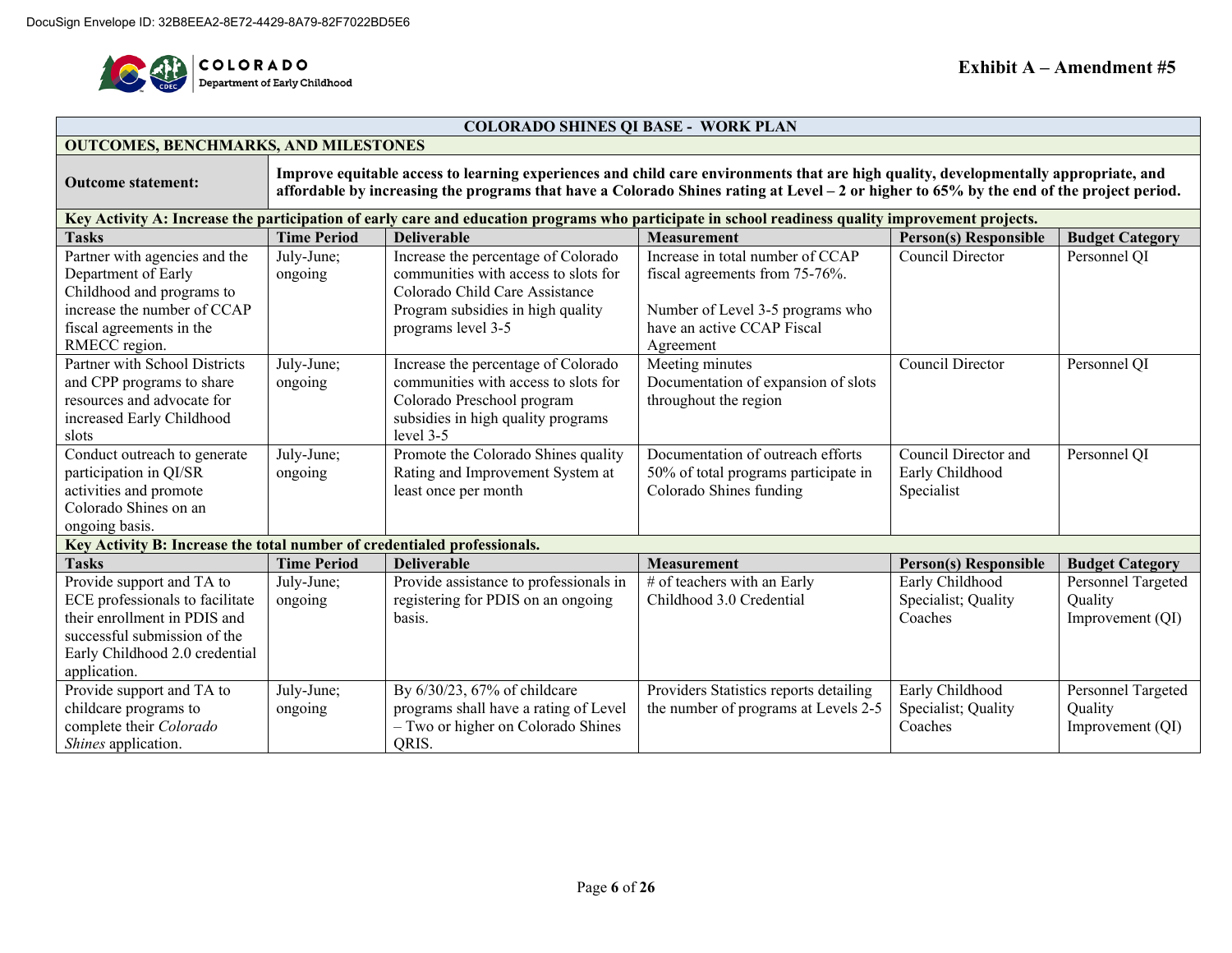

#### **COLORADO SHINES QI BASE - WORK PLAN**

| <b>OUTCOMES, BENCHMARKS, AND MILESTONES</b>                                                                                                   |                    |                                                                                                                                                        |                                    |                              |                        |  |  |  |  |  |
|-----------------------------------------------------------------------------------------------------------------------------------------------|--------------------|--------------------------------------------------------------------------------------------------------------------------------------------------------|------------------------------------|------------------------------|------------------------|--|--|--|--|--|
| Child care settings support the health, well-being, learning, development, and individualized needs of children.<br><b>Outcome statement:</b> |                    |                                                                                                                                                        |                                    |                              |                        |  |  |  |  |  |
| Key Activity A: Assist child care programs in meeting the needs of the whole child.                                                           |                    |                                                                                                                                                        |                                    |                              |                        |  |  |  |  |  |
| <b>Tasks</b>                                                                                                                                  | <b>Time Period</b> | <b>Deliverable</b>                                                                                                                                     | <b>Measurement</b>                 | <b>Person(s) Responsible</b> | <b>Budget Category</b> |  |  |  |  |  |
| Provide trainings to caregivers                                                                                                               | July-June;         | Expand the availability of                                                                                                                             | # of Social Emotional trainings    | Council Director             | Personnel QI/THB       |  |  |  |  |  |
| on behavior management and                                                                                                                    | ongoing            | Social/Emotional trainings regionally                                                                                                                  | available in the region            | Regional Coaches             | funding                |  |  |  |  |  |
| social emotional development.                                                                                                                 |                    |                                                                                                                                                        |                                    |                              |                        |  |  |  |  |  |
| Update and maintain the                                                                                                                       | Ongoing            | The Training Calendar is used to                                                                                                                       | # of trainings available locally,  | Council Director             | Personnel QI           |  |  |  |  |  |
| <b>RMECC Training Calendar</b>                                                                                                                |                    | connect professionals and families to                                                                                                                  | regionally and at the state level  | Early Childhood              |                        |  |  |  |  |  |
| disseminate information                                                                                                                       |                    | available trainings                                                                                                                                    |                                    | Specialist                   |                        |  |  |  |  |  |
| broadly.                                                                                                                                      |                    |                                                                                                                                                        |                                    |                              |                        |  |  |  |  |  |
|                                                                                                                                               |                    | Key Activity B: Promote access to comprehensive services for children and families and improve health and safety of facilities.                        |                                    |                              |                        |  |  |  |  |  |
| <b>Tasks</b>                                                                                                                                  | <b>Time Period</b> | <b>Deliverable</b>                                                                                                                                     | <b>Measurement</b>                 | <b>Person(s) Responsible</b> | <b>Budget Category</b> |  |  |  |  |  |
| Promote and share resources                                                                                                                   | July-June;         | Information about available                                                                                                                            | Screenings conducted in all 4      | Council Director             | Personnel QI           |  |  |  |  |  |
| for dental, hearing, vision, and                                                                                                              | ongoing            | screenings and resources posted on                                                                                                                     | counties                           | Coaches                      |                        |  |  |  |  |  |
| developmental health                                                                                                                          |                    | the RMECC website                                                                                                                                      |                                    |                              |                        |  |  |  |  |  |
| screenings in childcare                                                                                                                       |                    |                                                                                                                                                        |                                    |                              |                        |  |  |  |  |  |
| settings.                                                                                                                                     |                    |                                                                                                                                                        |                                    |                              |                        |  |  |  |  |  |
| <b>Tasks</b>                                                                                                                                  | <b>Time Period</b> | <b>Deliverable</b>                                                                                                                                     | <b>Measurement</b>                 | <b>Person(s) Responsible</b> | <b>Budget Category</b> |  |  |  |  |  |
| Individualized coaching                                                                                                                       | July-June;         | Programs show increased scored                                                                                                                         | Pre and post assessments including | Council Director             | Personnel QI           |  |  |  |  |  |
| supports are provided to                                                                                                                      | ongoing            | when comparing pre and post                                                                                                                            | ERS, CLASS tools                   | Coaching Agencies            |                        |  |  |  |  |  |
| programs utilizing the                                                                                                                        |                    | assessments.                                                                                                                                           |                                    |                              |                        |  |  |  |  |  |
| RMECC Coaching Menu                                                                                                                           |                    |                                                                                                                                                        |                                    |                              |                        |  |  |  |  |  |
|                                                                                                                                               |                    | Key Activity C: Provide technical assistance and coaching to programs so they can increase the quality of programming and improve their Shines rating. |                                    |                              |                        |  |  |  |  |  |
| <b>Tasks</b>                                                                                                                                  | <b>Time Period</b> | <b>Deliverable</b>                                                                                                                                     | <b>Measurement</b>                 | <b>Person(s) Responsible</b> | <b>Budget Category</b> |  |  |  |  |  |
| Coaches provide TA and                                                                                                                        | July-June;         | 100% programs participating in                                                                                                                         | % of programs that complete QI     | Early Childhood              | Contracted             |  |  |  |  |  |
| support to programs                                                                                                                           | ongoing            | Colorado Shines funding have a                                                                                                                         | plans                              | Specialist                   | Services, Personnel    |  |  |  |  |  |
| participating in the QI/SR                                                                                                                    |                    | Quality Improvement plan in place                                                                                                                      | % of programs that improve rating  | Coaching Agencies            | QI                     |  |  |  |  |  |
| program.                                                                                                                                      |                    |                                                                                                                                                        | # of coaching hours provided       |                              |                        |  |  |  |  |  |
|                                                                                                                                               |                    | Every program participating in                                                                                                                         | Program assessment data            |                              |                        |  |  |  |  |  |
|                                                                                                                                               |                    | funding receives coaching annually.                                                                                                                    |                                    |                              |                        |  |  |  |  |  |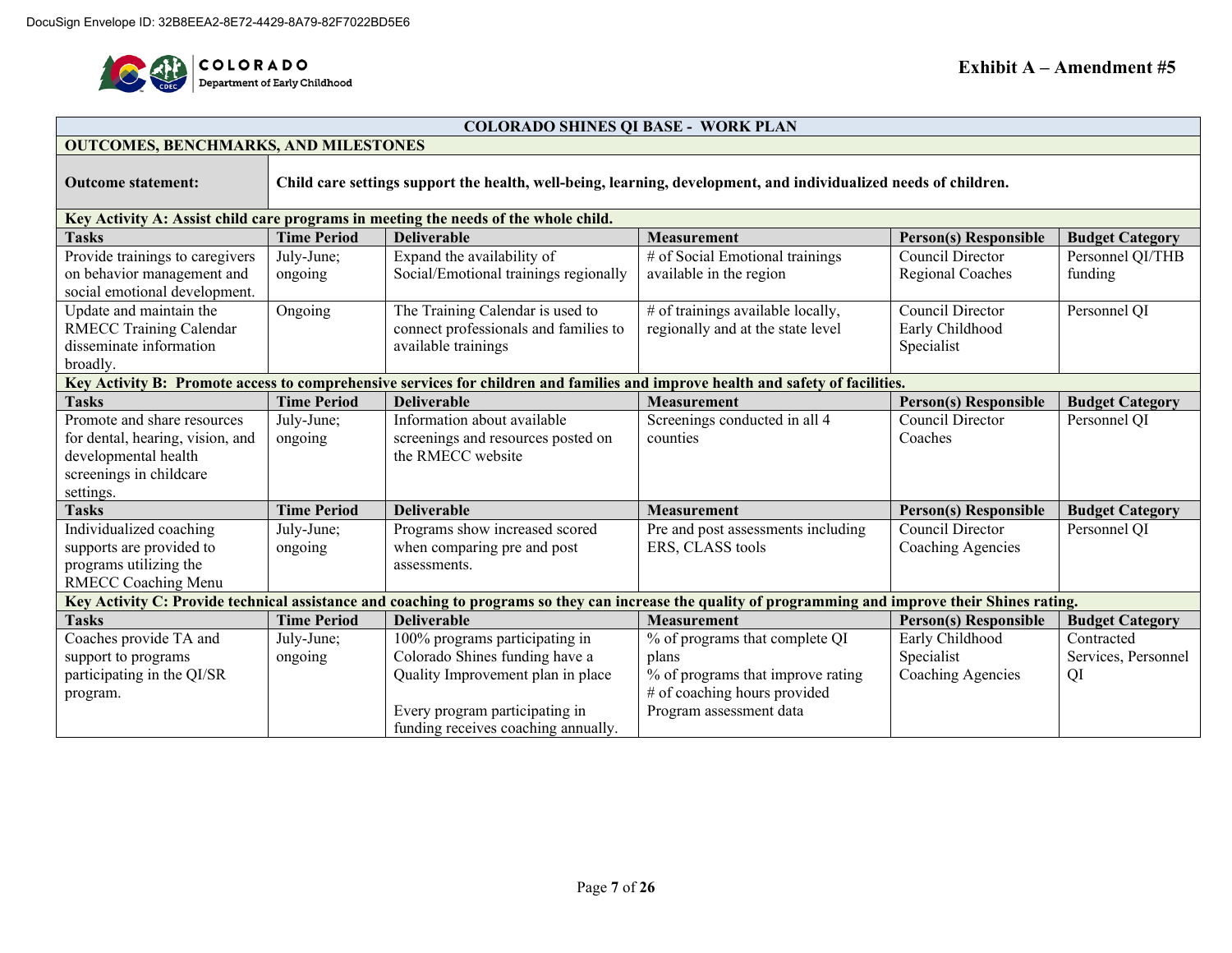

### **SCHEDULE/MILESTONES**

The Rocky Mountain Early Childhood Council shall collect data at least 4 times per year on the milestones for this project. Milestones include the following:

- All licensed providers annually shall receive information about opportunities to improve their qualifications.
- All programs shall receive information about available incentives and professional development opportunities.
- By 6/30/23, 65% of child care programs shall have a rating of Level-Two or higher on the SHINES QRIS
- By 6/30/23, expand the number of CCAP providers by from 75%-76%
- Annually provide 1,000 coaching hours of support to providers in the region.

#### - **ACCEPTANCE CRITERIA**

The acceptance of all deliverables shall reside with the Department of Early Childhood, Child Care Quality Initiatives. The designated program manager shall monitor all deliverables in order to ensure the completeness of each stage of the project and that the scope of work has been met. The CDEC program manager shall either sign off on the approval, or reply to the vendor, in writing, advising what tasks must still be accomplished.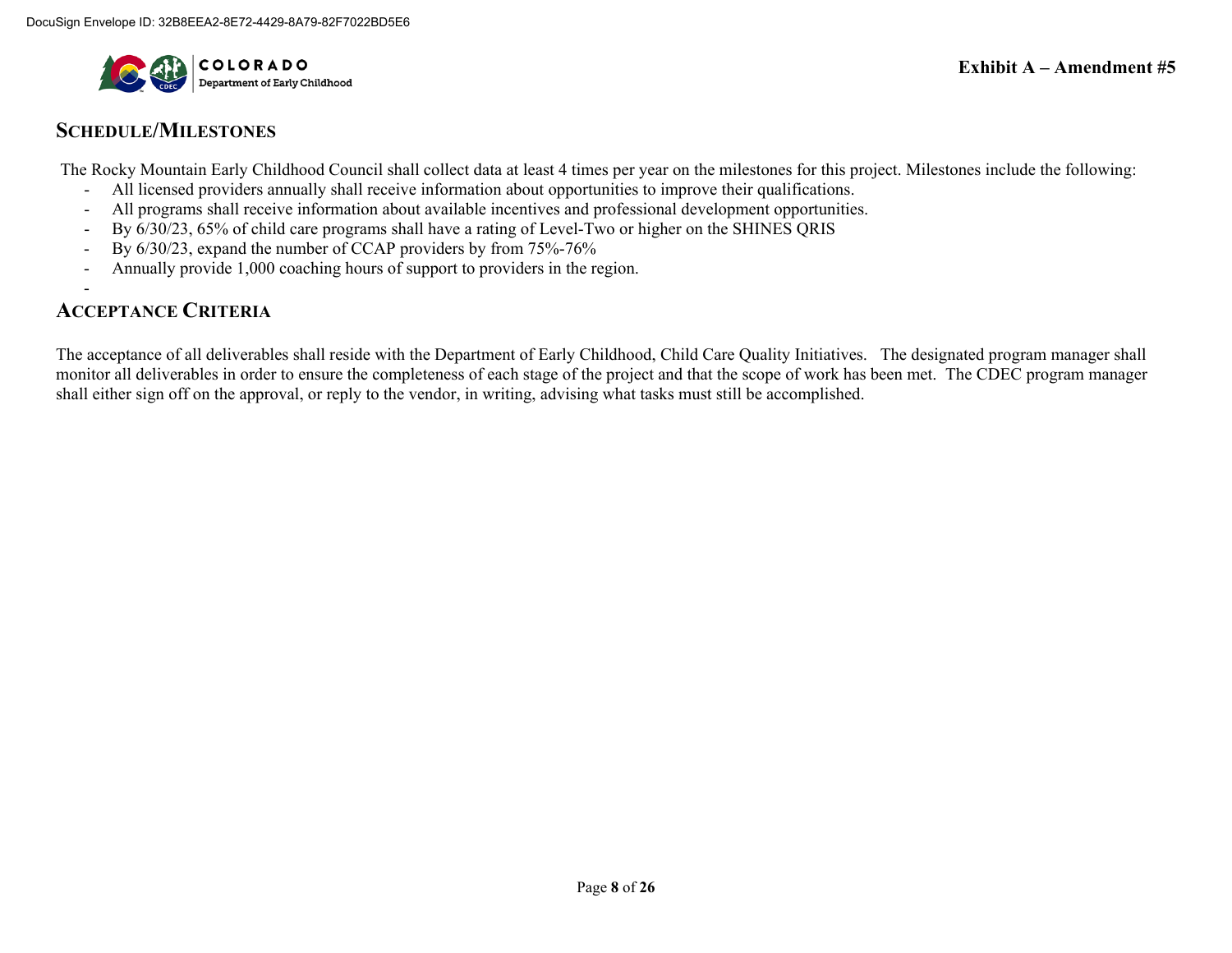

# **STATEMENT OF WORK (SOW)**

CHILD CARE RESOURCE AND REFERRAL (CCR&R) AND FAMILY CHILD CARE NAVIGATOR (FCCH-N)

#### **INTRODUCTION/BACKGROUND**

Colorado utilizes a regional resource and referral network to deliver services for childcare resource and referrals (CCR&R). CCR&R organizations conduct work specific to supporting a system of local or regional childcare resource and referral organizations that is coordinated to ensure efficient and effective delivery of childcare information and resources to families and programs. The scope of work provides an overview of how the Rocky Mountain Early Childhood Council shall achieve the CCR& R contract requirements.

#### **SCOPE OF WORK**

The Scope of Work is intended to describe how the Rocky Mountain Early Childhood Council will:

- Support the recruitment and retention of licensed childcare programs for all counties in the defined region(s), particularly in the areas that have been identified as childcare deserts as defined by the Colorado Department of Early Childhood and childcare desert mapping. Include strategies for prelicensing support and pre-licensing resource distribution;
- Determine ongoing needs for providers in the defined region(s) and outline strategies to demonstrate collaboration with entities that support technical assistance and resources to improve childcare quality through engagement in the Colorado Shines Quality Rating and Improvement System (QRIS), Colorado Shines Professional Development Information System (PDIS) and Colorado Child Care Assistance Program (CCCAP);
- Specific to QRIS, strategies must demonstrate how the respondent plans to achieve or maintain a 60% or greater engagement rate within the applied for region(s). A licensed program is considered engaged when reaching a Level 2 or higher;
- Partner with the centralized call center to ensure accurate licensed program data and local resources are available to the referral specialists when assisting families including additional needs for enhanced or special needs referrals and community support when a provider closes;
- Partner with homeless service providers, McKinney-Vento liaisons and others who work with homeless families to provide referrals to childcare.
- Develop and maintain collaborative partnerships with public agencies (including but not limited to county departments of human services/social services, family resource centers, Early Childhood Councils, small business associations and Small Business Development Center Networks) and private entities (including, but not limited to faith-based and community based child care programs) to best understand the local market and increase the supply and quality of child care services in the defined region(s);
- Implement the requirements of the Colorado Child Care Disaster Plan as defined in the State Plan mandated by the Child Care and Development Block Grant of 2014 (S. 1086) the requirements of the Colorado Child Care Disaster Plan include:
	- o Demonstrate procedures for evacuation, relocation, shelter-in-place, lock-down, communication and reunification with families, continuity of operations, accommodation of infants and toddlers, children with disabilities, and children with chronic medical conditions and distribution to providers in the defined region; and,
	- o Demonstrate procedures for staff and volunteer emergency preparedness training and practice drills.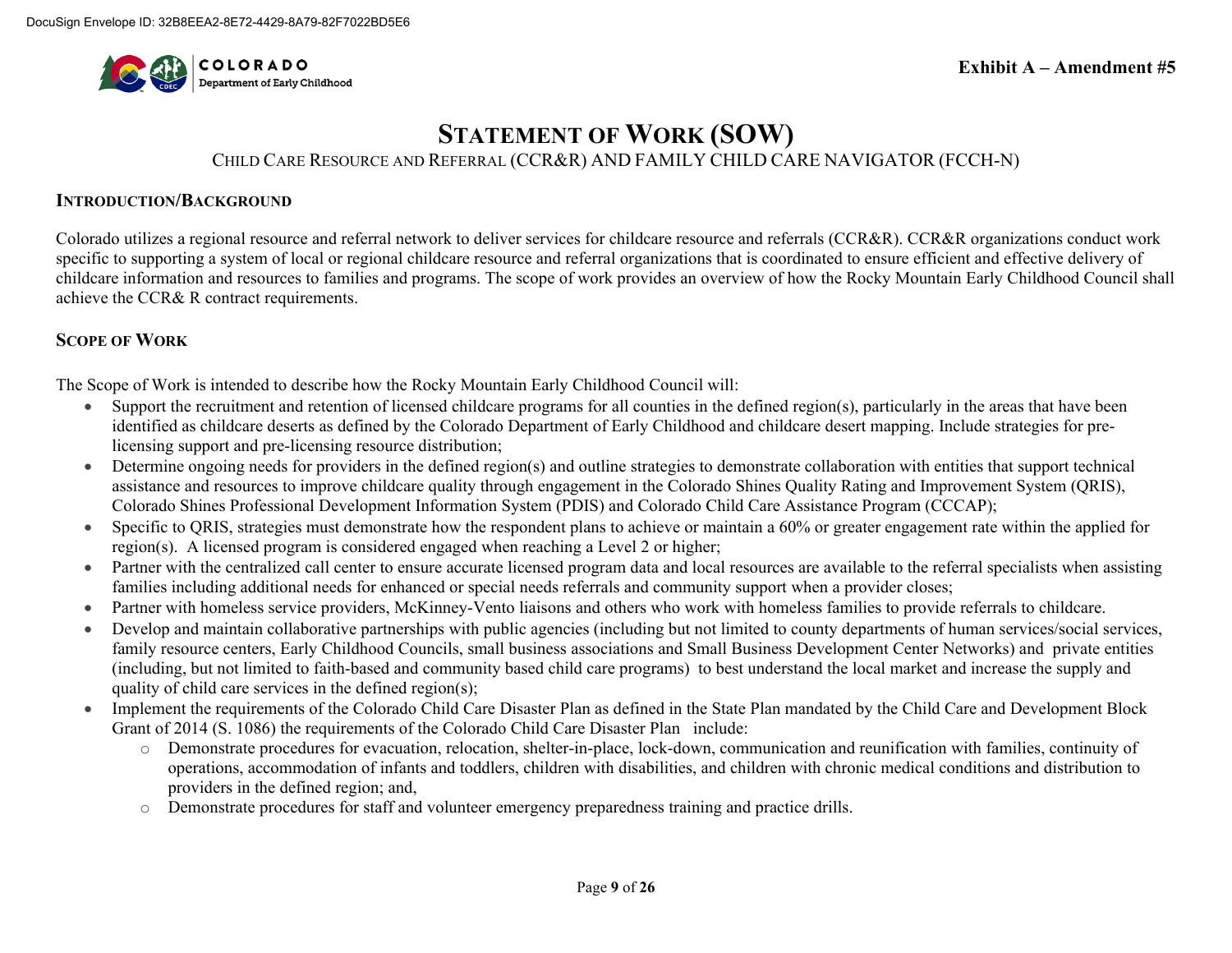

- Ensure information is updated within the Colorado Shines Technology System at least annually for 100% of the licensed programs within the responsible region(s). The average provider update takes 20-25 minutes and the current data fields include:
	- o Account Detail general program information
	- o Address Information physical address
	- o Accepted Ages and Capacity licensed capacity and desired capacity
	- o Schedule yearly schedule, daily and hours of operation
	- o Provider Attributes extra care services, environmental attributes, special needs, etc.
	- o Provider Specifics any additional information, school, transportation options, etc.

### **PERIOD OF PERFORMANCE**

July 1, 2022 – June 30, 2023

Disclaimer: Any dates in the statement of work or other exhibit that extend beyond the Contract Expiration Date are for planning and informational purposes only, and do not formally extend the Contract Expiration Date.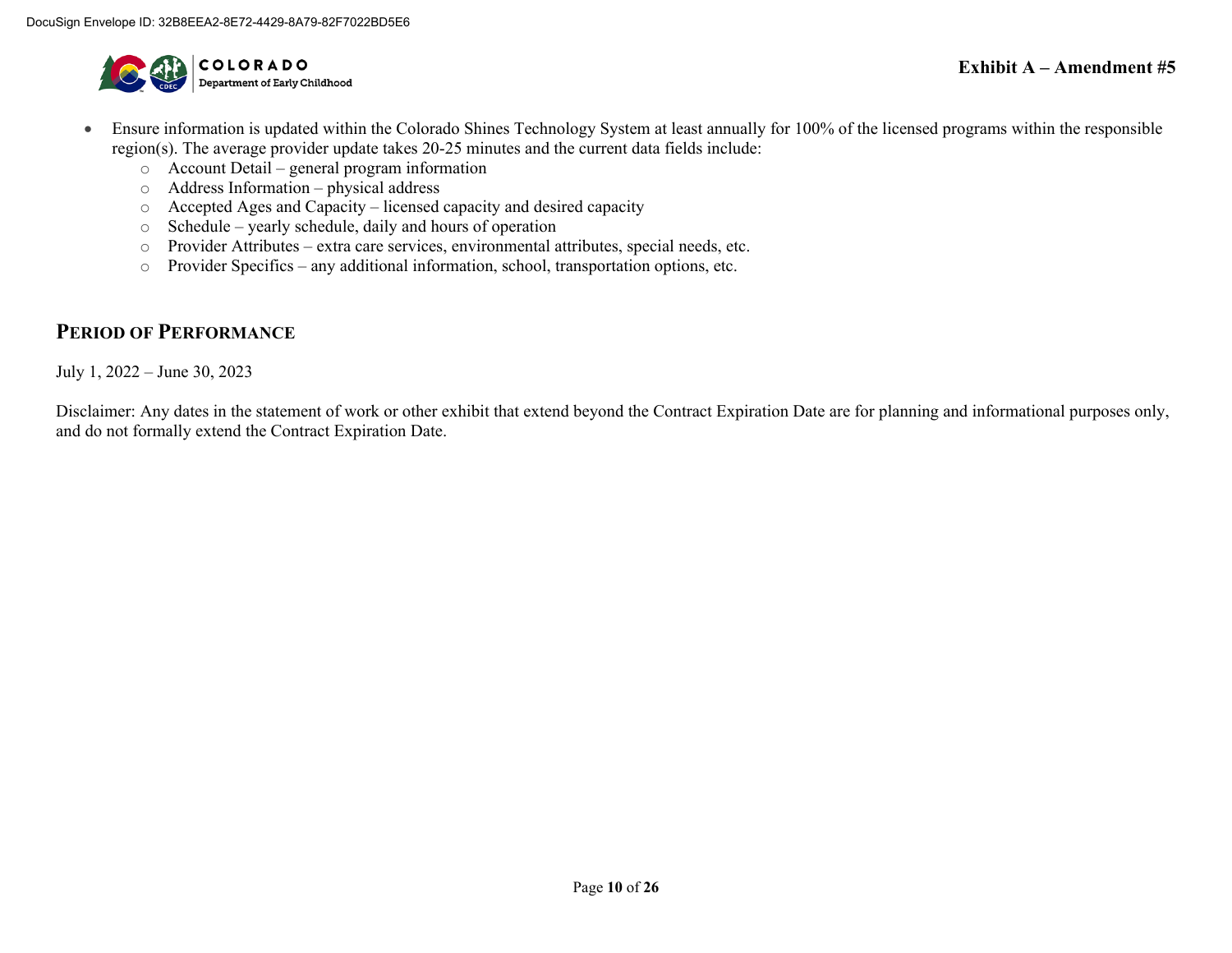

 $\blacksquare$ 

| <b>CHILD CARE RESOURCE AND REFERRAL WORK PLAN</b>                                                                                                          |                                             |                                                                                                                                                                                                                                                                                                                                                                                                                                                              |                                                                                                                                                                                                                                                             |                                                                       |                                                          |  |  |
|------------------------------------------------------------------------------------------------------------------------------------------------------------|---------------------------------------------|--------------------------------------------------------------------------------------------------------------------------------------------------------------------------------------------------------------------------------------------------------------------------------------------------------------------------------------------------------------------------------------------------------------------------------------------------------------|-------------------------------------------------------------------------------------------------------------------------------------------------------------------------------------------------------------------------------------------------------------|-----------------------------------------------------------------------|----------------------------------------------------------|--|--|
|                                                                                                                                                            | <b>OUTCOMES, BENCHMARKS, AND MILESTONES</b> |                                                                                                                                                                                                                                                                                                                                                                                                                                                              |                                                                                                                                                                                                                                                             |                                                                       |                                                          |  |  |
| <b>Outcome statement:</b>                                                                                                                                  |                                             | Deliver the childcare provider supports of the Child Care Resource and Referral system to impact the availability,<br>accessibility and affordability of childcare to our 4-county region.                                                                                                                                                                                                                                                                   |                                                                                                                                                                                                                                                             |                                                                       |                                                          |  |  |
| Key Activity A: Provide supports needed to allow families to access childcare programming in their community that is affordable, accessible and available. |                                             |                                                                                                                                                                                                                                                                                                                                                                                                                                                              |                                                                                                                                                                                                                                                             |                                                                       |                                                          |  |  |
| <b>Tasks</b>                                                                                                                                               | <b>Time Period Deliverable</b>              |                                                                                                                                                                                                                                                                                                                                                                                                                                                              | <b>Measurement</b>                                                                                                                                                                                                                                          | Person(s) Responsible Budget Category                                 |                                                          |  |  |
| Increase the number of childcare spaces in the<br>region                                                                                                   | $7/1/22$ -<br>6/30/23                       | Support the recruitment and retention of<br>licensed childcare programs for all<br>counties in the defined region,<br>particularly in the areas that have been<br>identified as childcare deserts as<br>defined by the Department of Early<br>Childhood and childcare desert map;<br>include strategies for pre-licensing                                                                                                                                    | Increase in licensed capacity<br>for childcare as illustrated in<br>our Provider Statistics<br>document published<br>monthly.<br>Documentation of<br>recruitment efforts.                                                                                   | Director<br><b>EC</b> Specialist<br>Licensing Specialists<br>Agencies | Personnel                                                |  |  |
|                                                                                                                                                            |                                             | support and pre-licensing resource<br>distribution                                                                                                                                                                                                                                                                                                                                                                                                           |                                                                                                                                                                                                                                                             |                                                                       |                                                          |  |  |
| Improve the quality of licensed childcare<br>regionally                                                                                                    | $7/1/22 -$<br>6/30/23                       | Determine ongoing needs for providers<br>in the defined region(s) and outline<br>strategies to demonstrate collaboration<br>with entities that support technical<br>assistance and resources to improve<br>childcare quality through engagement<br>in the Colorado Shines Quality Rating<br>and Improvement System (QRIS),<br>Colorado Shines Professional<br>Development Information System<br>(PDIS) and Colorado Child Care<br>Assistance Program (CCAP); | Coaching logs of quality<br>improvement activities<br># of programs participating in<br>Colorado Shines Quality<br>Improvement efforts monthly<br># of credentialed<br>professionals in the region<br># of active CCAP Fiscal<br>agreements for the region. | Director<br><b>EC</b> Specialist                                      | Personnel<br>Supplies<br><b>RMECC</b><br>Leveraged Funds |  |  |
| Increase engagement in Colorado Shines QI<br>funding                                                                                                       | $7/1/22$ -<br>6/30/23                       | Specific to QRIS, strategies must<br>demonstrate how the respondent plans<br>to achieve or maintain a 60% or greater<br>engagement rate within the applied for<br>region(s). A licensed program is<br>considered engaged when reaching a<br>Level 2 or higher;                                                                                                                                                                                               | Document 60% or higher<br>engagement and increase in #<br>of programs considered high<br>quality as documented<br>through Provider Statistics<br>monthly                                                                                                    | <b>EC</b> Specialist                                                  | Personnel                                                |  |  |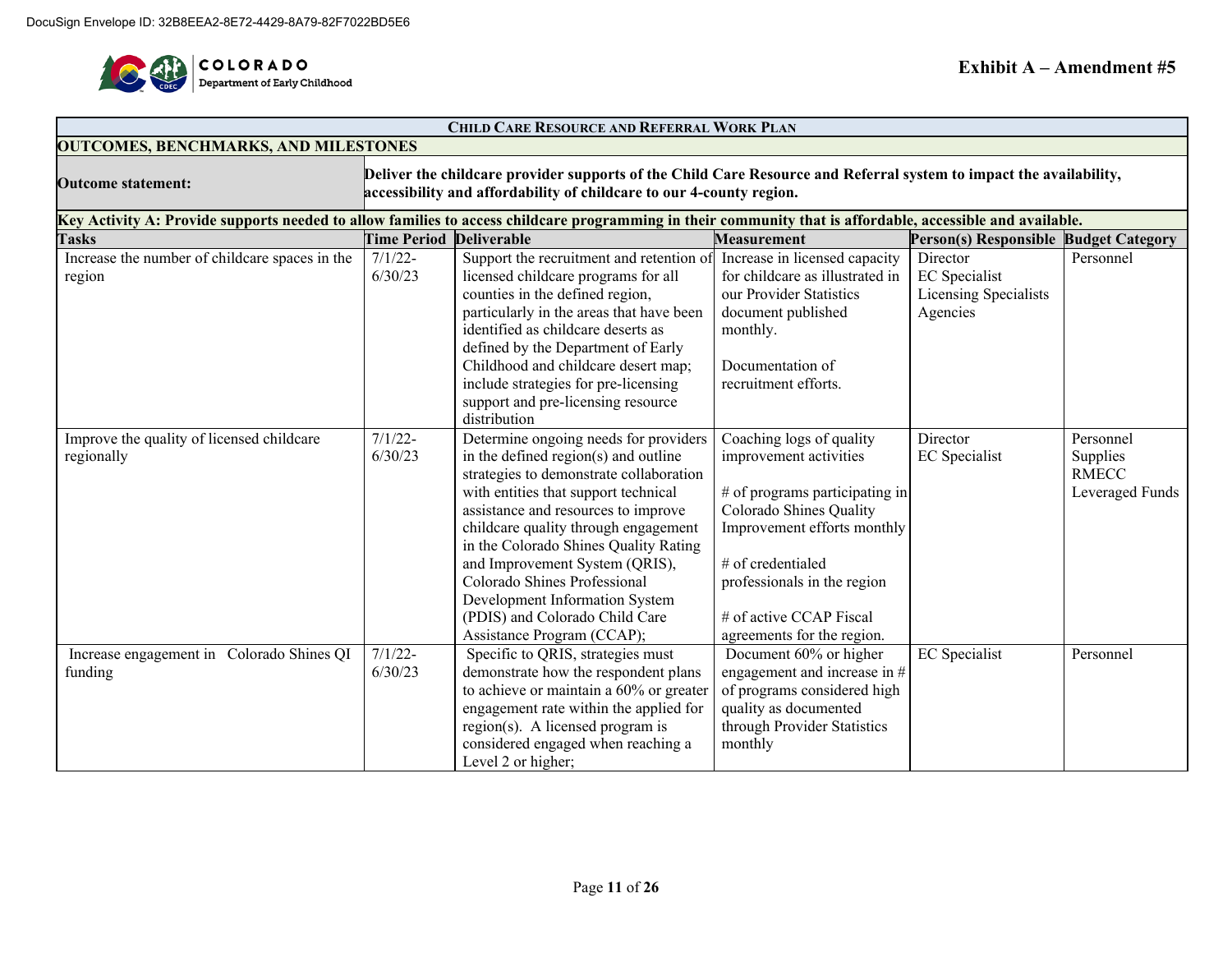

| <b>CHILD CARE RESOURCE AND REFERRAL WORK PLAN</b> |                                |                                           |                              |                                       |           |  |
|---------------------------------------------------|--------------------------------|-------------------------------------------|------------------------------|---------------------------------------|-----------|--|
| <b>Tasks</b>                                      | <b>Time Period Deliverable</b> |                                           | <b>Measurement</b>           | Person(s) Responsible Budget Category |           |  |
| Partner with the Central Call Center              | $7/1/22$ -                     | Partner with the centralized call center  | # of referrals received      | <b>EC</b> Specialist                  | Personnel |  |
|                                                   | 6/30/23                        | to ensure accurate licensed program       | monthly                      |                                       |           |  |
|                                                   |                                | data and local resources are available to |                              |                                       |           |  |
|                                                   |                                | the referral specialists when assisting   | Provider Updates are logged  |                                       |           |  |
|                                                   |                                | families including additional needs for   | in the Salesforce system     |                                       |           |  |
|                                                   |                                | enhanced or special needs referrals and   | within 2 weeks of receipt    |                                       |           |  |
|                                                   |                                | community support when a provider         |                              |                                       |           |  |
|                                                   |                                | closes:                                   |                              |                                       |           |  |
| Partner with licensing specialists to ensure      | $7/1/22$ -                     | Implement the requirements of the         | # of disaster plans in place | Director                              | Personnel |  |
| disaster plans are in place.                      | 6/30/23                        | Colorado Child Care Disaster Plan as      |                              | EC Specialist                         |           |  |
|                                                   |                                | defined in the State Plan mandated by     |                              | Licensing Specialists                 |           |  |
|                                                   |                                | the Child Care and Development Block      |                              |                                       |           |  |
|                                                   |                                | Grant of 2014 (S. 1086) the               |                              |                                       |           |  |
|                                                   |                                | requirements of the Colorado Child        |                              |                                       |           |  |
|                                                   |                                | Care Disaster Plan include:               |                              |                                       |           |  |
|                                                   |                                | Demonstrate procedures for<br>a.          |                              |                                       |           |  |
|                                                   |                                | evacuation, relocation, shelter-in-place, |                              |                                       |           |  |
|                                                   |                                | lock-down, communication and              |                              |                                       |           |  |
|                                                   |                                | reunification with families, continuity   |                              |                                       |           |  |
|                                                   |                                | of operations, accommodation of           |                              |                                       |           |  |
|                                                   |                                | infants and toddlers, children with       |                              |                                       |           |  |
|                                                   |                                | disabilities, and children with chronic   |                              |                                       |           |  |
|                                                   |                                | medical conditions and distribution to    |                              |                                       |           |  |
|                                                   |                                | providers in the defined region; and,     |                              |                                       |           |  |
|                                                   |                                | Demonstrate procedures for staff<br>b.    |                              |                                       |           |  |
|                                                   |                                | and volunteer emergency preparedness      |                              |                                       |           |  |
|                                                   |                                | training and practice drills.             |                              |                                       |           |  |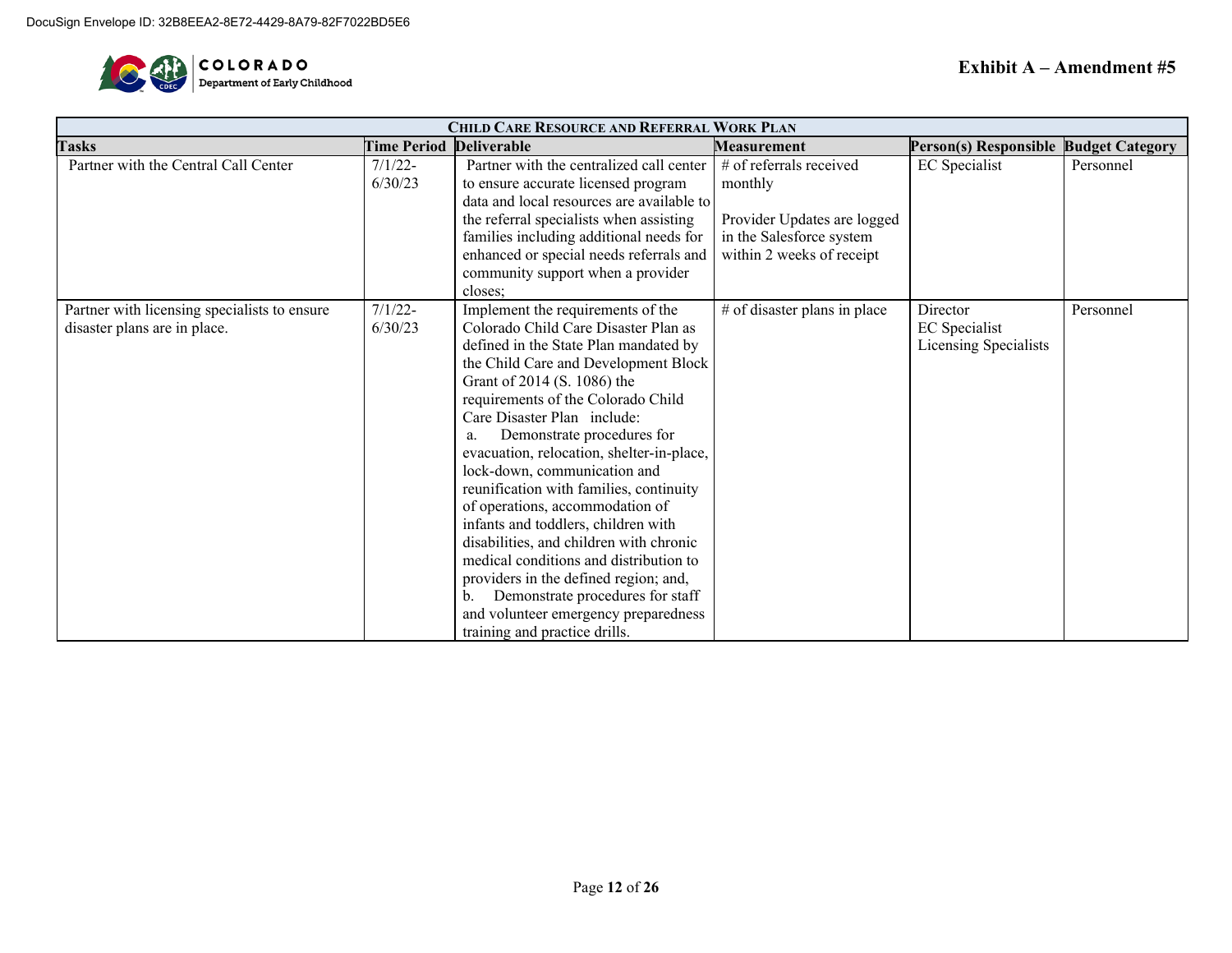

| <b>CHILD CARE RESOURCE AND REFERRAL WORK PLAN</b> |                                |                                           |                              |                                       |           |
|---------------------------------------------------|--------------------------------|-------------------------------------------|------------------------------|---------------------------------------|-----------|
| <b>Tasks</b>                                      | <b>Time Period Deliverable</b> |                                           | <b>Measurement</b>           | Person(s) Responsible Budget Category |           |
| Partner with licensing specialists to ensure      | $7/1/22-$                      | Implement the requirements of the         | # of disaster plans in place | Director                              | Personnel |
| disaster plans are in place.                      | 6/30/23                        | Colorado Child Care Disaster Plan as      |                              | <b>EC</b> Specialist                  |           |
|                                                   |                                | defined in the State Plan mandated by     |                              | Licensing Specialists                 |           |
|                                                   |                                | the Child Care and Development Block      |                              |                                       |           |
|                                                   |                                | Grant of 2014 (S. 1086) the               |                              |                                       |           |
|                                                   |                                | requirements of the Colorado Child        |                              |                                       |           |
|                                                   |                                | Care Disaster Plan include:               |                              |                                       |           |
|                                                   |                                | Demonstrate procedures for                |                              |                                       |           |
|                                                   |                                | evacuation, relocation, shelter-in-place, |                              |                                       |           |
|                                                   |                                | lock-down, communication and              |                              |                                       |           |
|                                                   |                                | reunification with families, continuity   |                              |                                       |           |
|                                                   |                                | of operations, accommodation of           |                              |                                       |           |
|                                                   |                                | infants and toddlers, children with       |                              |                                       |           |
|                                                   |                                | disabilities, and children with chronic   |                              |                                       |           |
|                                                   |                                | medical conditions and distribution to    |                              |                                       |           |
|                                                   |                                | providers in the defined region; and,     |                              |                                       |           |
|                                                   |                                | Demonstrate procedures for staff          |                              |                                       |           |
|                                                   |                                | and volunteer emergency preparedness      |                              |                                       |           |
|                                                   |                                | training and practice drills.             |                              |                                       |           |
| Partner with licensing specialists to ensure      | $7/1/22 -$                     | Implement the requirements of the         | # of disaster plans in place | Director                              | Personnel |
| disaster plans are in place.                      | 6/30/23                        | Colorado Child Care Disaster Plan as      |                              | <b>EC</b> Specialist                  |           |
|                                                   |                                | defined in the State Plan mandated by     |                              | Licensing Specialists                 |           |
|                                                   |                                | the Child Care and Development Block      |                              |                                       |           |
|                                                   |                                | Grant of 2014 (S. 1086) the               |                              |                                       |           |
|                                                   |                                | requirements of the Colorado Child        |                              |                                       |           |
|                                                   |                                | Care Disaster Plan include:               |                              |                                       |           |
|                                                   |                                | Demonstrate procedures for                |                              |                                       |           |
|                                                   |                                | evacuation, relocation, shelter-in-place, |                              |                                       |           |
|                                                   |                                | lock-down, communication and              |                              |                                       |           |
|                                                   |                                | reunification with families, continuity   |                              |                                       |           |
|                                                   |                                | of operations, accommodation of           |                              |                                       |           |
|                                                   |                                | infants and toddlers, children with       |                              |                                       |           |
|                                                   |                                | disabilities, and children with chronic   |                              |                                       |           |
|                                                   |                                | medical conditions and distribution to    |                              |                                       |           |
|                                                   |                                | providers in the defined region; and,     |                              |                                       |           |
|                                                   |                                | Demonstrate procedures for staff<br>b.    |                              |                                       |           |
|                                                   |                                | and volunteer emergency preparedness      |                              |                                       |           |
|                                                   |                                | training and practice drills.             |                              |                                       |           |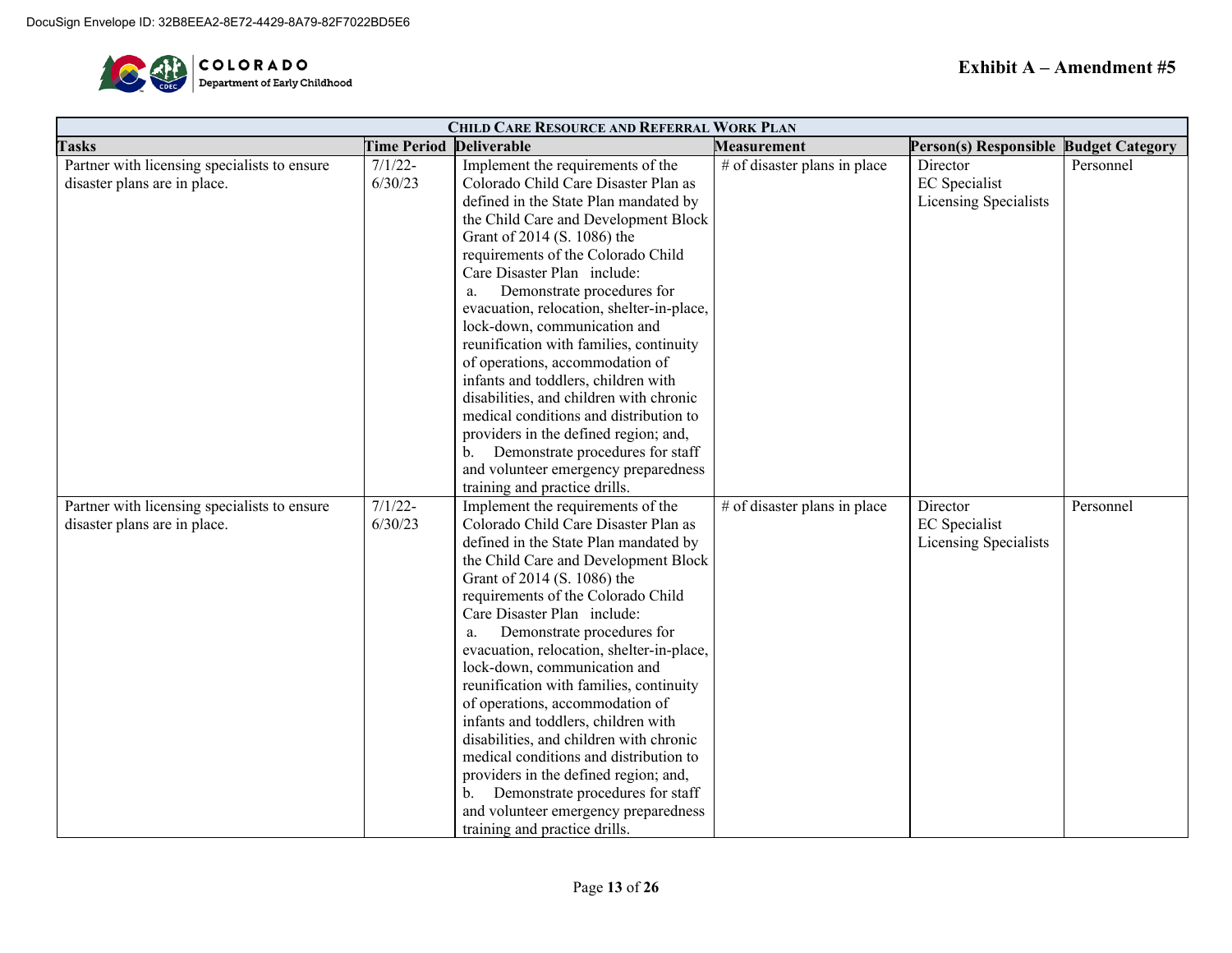

| <b>CHILD CARE RESOURCE AND REFERRAL AND FCCN WORK PLAN</b>                                                                                                                                         |                       |                                                                                                                                                                                                                                                                                                                                                                                                                                                                                                                       |                                                                                            |                                                                    |                                                                           |  |
|----------------------------------------------------------------------------------------------------------------------------------------------------------------------------------------------------|-----------------------|-----------------------------------------------------------------------------------------------------------------------------------------------------------------------------------------------------------------------------------------------------------------------------------------------------------------------------------------------------------------------------------------------------------------------------------------------------------------------------------------------------------------------|--------------------------------------------------------------------------------------------|--------------------------------------------------------------------|---------------------------------------------------------------------------|--|
| <b>Tasks</b>                                                                                                                                                                                       | <b>Time Period</b>    | <b>Deliverable</b>                                                                                                                                                                                                                                                                                                                                                                                                                                                                                                    | <b>Measurement</b>                                                                         | Person(s) Responsible                                              | <b>Budget Category</b>                                                    |  |
| Develop broad base of partnerships to better<br>inform activities included in our Strategic<br>Plan.<br>Utilize the Community Needs Assessment to<br>broaden understanding of needs in the region. | $7/1/22$ -<br>6/30/23 | Develop and maintain collaborative<br>partnerships with public agencies<br>(including but not limited to county<br>departments of human services/social<br>services, family resource centers, Early<br>Childhood Councils, small business<br>associations and Small Business<br>Development Center Networks)<br>and private entities (including, but not<br>limited to faith-based and community<br>based child care programs) to best<br>understand the local market and<br>increase the supply and quality of child | Documentation of Member<br>and Partner MOUs<br>Strategic Plan reflects<br>community needs. | Director<br><b>EC</b> Specialist<br>Data & Evaluation<br>Committee | Personnel<br>Supplies $&$<br>Operating<br><b>RMECC</b><br>Leveraged funds |  |
| Review and revise the Continuity of Operations<br>plan for the Council annually.                                                                                                                   | Annually;<br>July     | care services in the defined region(s);<br>Review and revise the current plan<br>utilizing lessons learned from the<br>pandemic and adjust so that a faster,<br>more cohesive response is ready to be<br>deployed.                                                                                                                                                                                                                                                                                                    | Revised COO Plan in place.                                                                 | Director<br><b>Steering Committee</b>                              | Personnel<br>Supplies                                                     |  |
| Connect families to resources in their<br>community                                                                                                                                                | $7/1/22 -$<br>6/30/23 | Marketing materials developed<br>Roadmap available in English and<br>Spanish<br>Webinars held for organizations and<br>families                                                                                                                                                                                                                                                                                                                                                                                       | Roadmap is available and<br>being used as shown with<br>website analytics                  | Director<br><b>EC</b> Specialist                                   | Personnel<br><b>RMECC</b><br>Leveraged funds                              |  |
| Collaborate with McKinney-Vento liaisons and<br>others who work with homeless populations to<br>connect families with services.                                                                    | $7/1/22 -$<br>6/30/23 | Partner with homeless service<br>providers, McKinney-Vento liaisons<br>and others who work with homeless<br>families to provide referrals to child<br>care.                                                                                                                                                                                                                                                                                                                                                           | Documentation of referrals                                                                 | Director<br><b>EC</b> Specialist                                   | Personnel                                                                 |  |
| Developing a variety of methods for their local<br>childcare providers to report open child care<br>slots (e.g., calling, texting, emailing, completing<br>an online form);                        | $7/1/22$ -<br>6/30/23 | Methods developed                                                                                                                                                                                                                                                                                                                                                                                                                                                                                                     | Documentation of successful<br>methods                                                     | Director<br>A&O Coordinator                                        | Personnel<br><b>CCR&amp;R</b>                                             |  |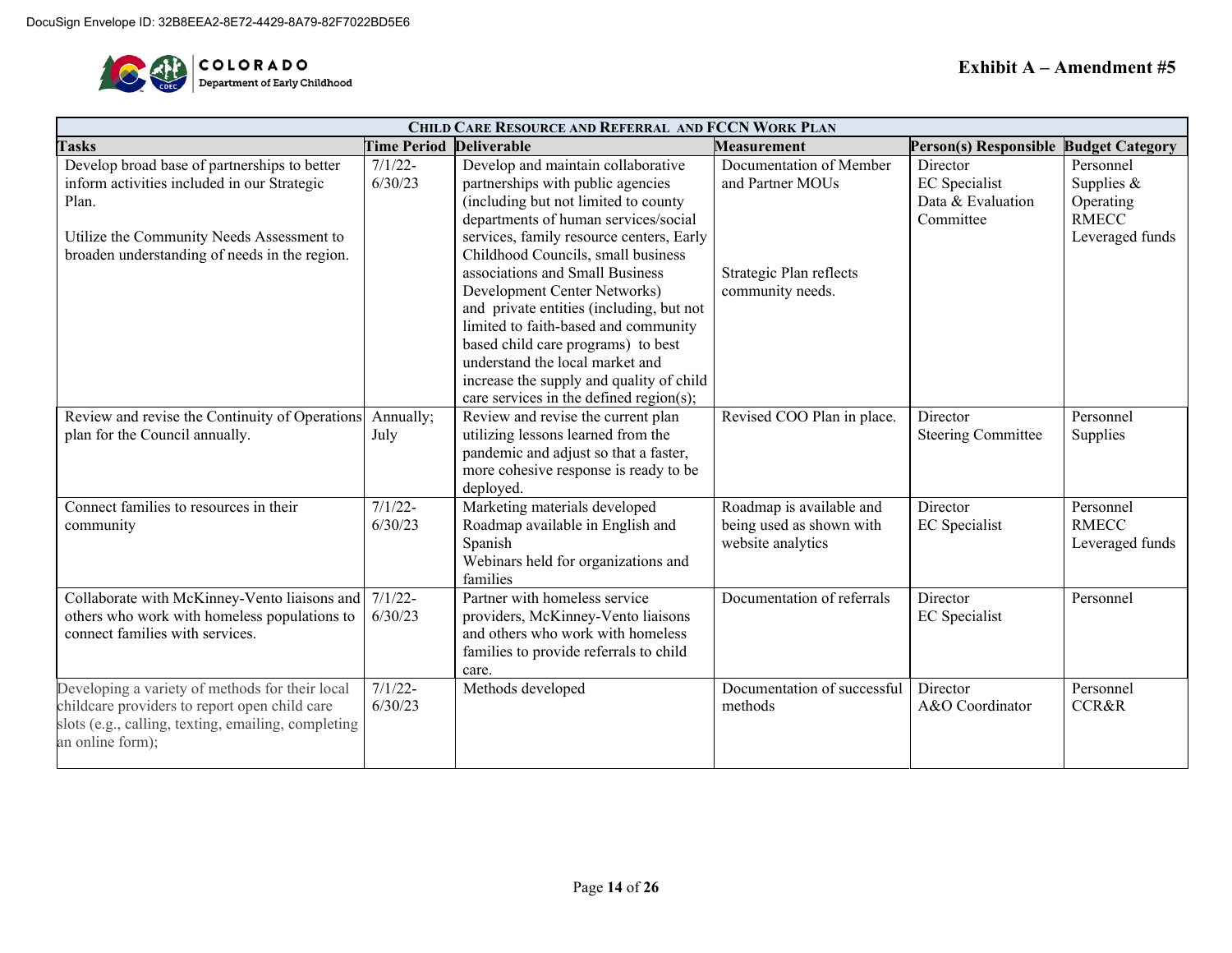

| <b>CHILD CARE RESOURCE AND REFERRAL AND FCCN WORK PLAN</b>                                                                                                                                                                                                                                                                                                                                                        |                                |                                                                                                                                                 |                                                                                               |                                       |                               |  |  |
|-------------------------------------------------------------------------------------------------------------------------------------------------------------------------------------------------------------------------------------------------------------------------------------------------------------------------------------------------------------------------------------------------------------------|--------------------------------|-------------------------------------------------------------------------------------------------------------------------------------------------|-----------------------------------------------------------------------------------------------|---------------------------------------|-------------------------------|--|--|
| <b>Tasks</b>                                                                                                                                                                                                                                                                                                                                                                                                      | <b>Time Period Deliverable</b> |                                                                                                                                                 | <b>Measurement</b>                                                                            | Person(s) Responsible Budget Category |                               |  |  |
| Conducting frequent contacts with each<br>childcare provider in their catchment area to:<br>inform child care providers of the enhanced<br>support, allow providers to choose between a<br>text or listserv reminder about reporting<br>openings, and collect information on special                                                                                                                              | $7/1/22$ -<br>6/30/23          | Programs shall be contacted on a<br>regular basis as well as an electronic<br>system shall be explored to make this<br>easier and more seamless | Call/Contact record                                                                           | Director<br>A&O Coordinator           | Personnel<br><b>CCR&amp;R</b> |  |  |
| populations served by the provider where that<br>information is not already in Colorado Shines;<br>Pushing out a listserv and text reminder to report<br>openings to lists created based on provider<br>preference on the same day each week                                                                                                                                                                      | $7/1/22$ -<br>6/30/23          | Regular reminders sent out through the Reminders sent out weekly.<br>list serve                                                                 |                                                                                               | Director<br>A&O Coordinator           | Personnel<br><b>CCR&amp;R</b> |  |  |
| Uploading data to the Colorado Shines<br>Salesforce system to inform the Colorado Shines<br>Statewide Call Center and search results on the<br>Colorado Shines website<br>(http://coloradoshines.org/);                                                                                                                                                                                                           | $7/1/22$ -<br>6/30/23          | Develop a procedure to track this<br>information and enter into the database                                                                    | Data entered on at least a<br>weekly basis and more<br>frequently as information<br>comes in. | Director<br>A&O Coordinator           | Personnel<br><b>CCR&amp;R</b> |  |  |
| Connecting providers with other supports, as<br>requested, such as assistance with licensing or<br>accessing quality improvement supports;                                                                                                                                                                                                                                                                        | $7/1/22$ -<br>6/30/23          | Act as a connector in each community<br>to connect providers with other local<br>supports and services that are available                       | Tracking of connections<br>made                                                               | Director<br>A&O Coordinator           | Personnel<br><b>CCR&amp;R</b> |  |  |
| Collecting enrollment data (enrollment count,<br>age of children served, etc.);                                                                                                                                                                                                                                                                                                                                   | $7/1/22-$<br>6/30/23           | Collect enrollment data on a regular<br>basis not less than monthly.                                                                            | Data entered into the<br>appropriate system                                                   | Director<br>A&O Coordinator           | Personnel<br><b>CCR&amp;R</b> |  |  |
| Working with other positions (i.e. family child<br>care home navigators, licensing specialists), and<br>utilizing their particular knowledge of the ability<br>of providers to serve special populations and the<br>lack of available slots, to strategically increase<br>the supply and quality of child care services<br>within their service area, in partnership with<br>public agencies and private entities | $7/1/22$ -<br>6/30/23          | Connecting and Collaborating with<br>partners and providers across the region<br>to increase overall slots available                            | $#$ of increased slots in each<br>county                                                      | Director<br>A&O Coordinator           | Personnel<br><b>CCR&amp;R</b> |  |  |
| Participating in cross-training in coaching<br>approaches to technical assistance and support<br>with other local consultative roles (i.e. EQ<br>trainers, ECMH, etc.), if available in the<br>community, and/or directly connecting with<br>these other consultative roles to understand their<br>offerings                                                                                                      | $7/1/22 -$<br>6/30/23          | Connecting with those providing<br>training and supports across our region<br>to become informed about current<br>offerings.                    | Knowledge of regional<br>offerings                                                            | Director<br>FCCH-N                    | Contracted<br>Services FCCH-N |  |  |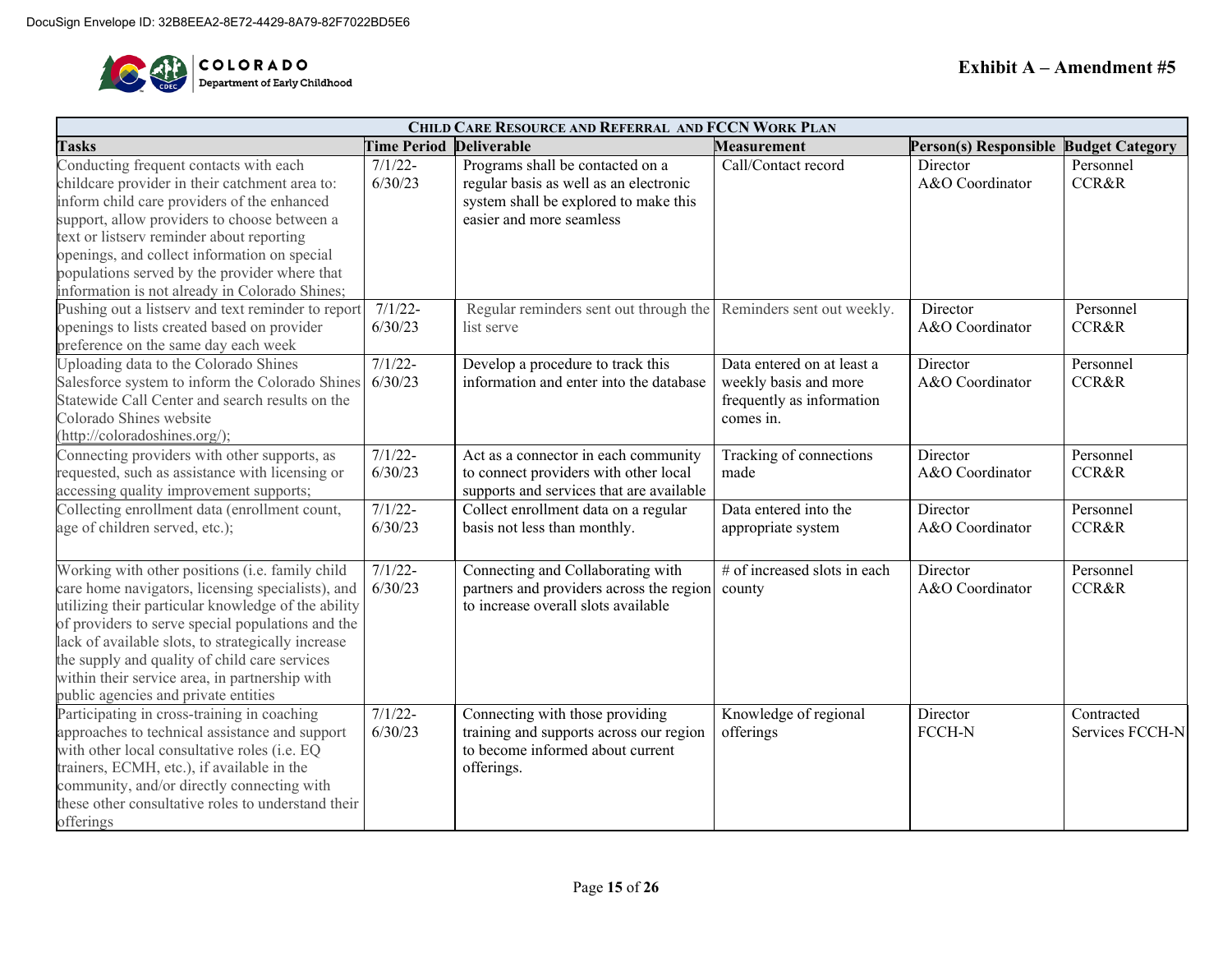

| CHILD CARE RESOURCE AND REFERRAL AND FCCN WORK PLAN  |                                |                                                                    |  |                                                             |                                       |                 |
|------------------------------------------------------|--------------------------------|--------------------------------------------------------------------|--|-------------------------------------------------------------|---------------------------------------|-----------------|
| <b>Tasks</b>                                         | <b>Time Period Deliverable</b> |                                                                    |  | <b>Measurement</b>                                          | Person(s) Responsible Budget Category |                 |
| Providing information on and connections to          | $7/1/22$ -                     | Develop an updated and maintained list Updated and maintained list |  |                                                             | Director                              | Contracted      |
| existing supports, including financial,              | 6/30/23                        | of existing supports and services to help available by county      |  |                                                             | <b>FCCH-N</b>                         | Services FCCH-N |
| professional development, shared services,           |                                | facilitate connections                                             |  |                                                             |                                       |                 |
| childcare management software, family                |                                |                                                                    |  |                                                             |                                       |                 |
| childcare home associations, and benefits            |                                |                                                                    |  |                                                             |                                       |                 |
| opportunities                                        |                                |                                                                    |  |                                                             |                                       |                 |
| Providing technical assistance to new family         | $7/1/22$ -                     | Collaborate with licensing                                         |  | Collaborative efforts documented.                           | Director                              | Contracted      |
| childcare home providers as they move through        | 6/30/23                        | specialists and coaches across                                     |  |                                                             | <b>FCCH-N</b>                         | Services FCCH-N |
| the licensing process in their community             |                                | the region to help support                                         |  | Demonstrated understanding of                               |                                       |                 |
| (including addressing zoning issues, business        |                                | programs going through the                                         |  | funding available                                           |                                       |                 |
| codes, etc.) and in accessing financial resources    |                                | licensing process. Connect                                         |  |                                                             |                                       |                 |
| to begin their business (i.e. licensing incentives); |                                | providers to any available                                         |  | Updated funding on website.                                 |                                       |                 |
|                                                      |                                | funding.                                                           |  |                                                             |                                       |                 |
| Providing technical assistance to existing family    | $7/1/22$ -                     | Provide support to providers                                       |  | Establish process for connecting                            | Director                              | Contracted      |
| childcare home providers in completing               | 6/30/23                        | going through the licensing                                        |  | potential providers to the existing                         | <b>FCCH-N</b>                         | Services FCCH-N |
| applications for grants and other opportunities      |                                | process. Connecting family                                         |  | supports available.                                         |                                       |                 |
|                                                      |                                | providers to existing supports                                     |  |                                                             |                                       |                 |
|                                                      |                                | cross the region                                                   |  | Identifying any gaps and developing<br>potential solutions. |                                       |                 |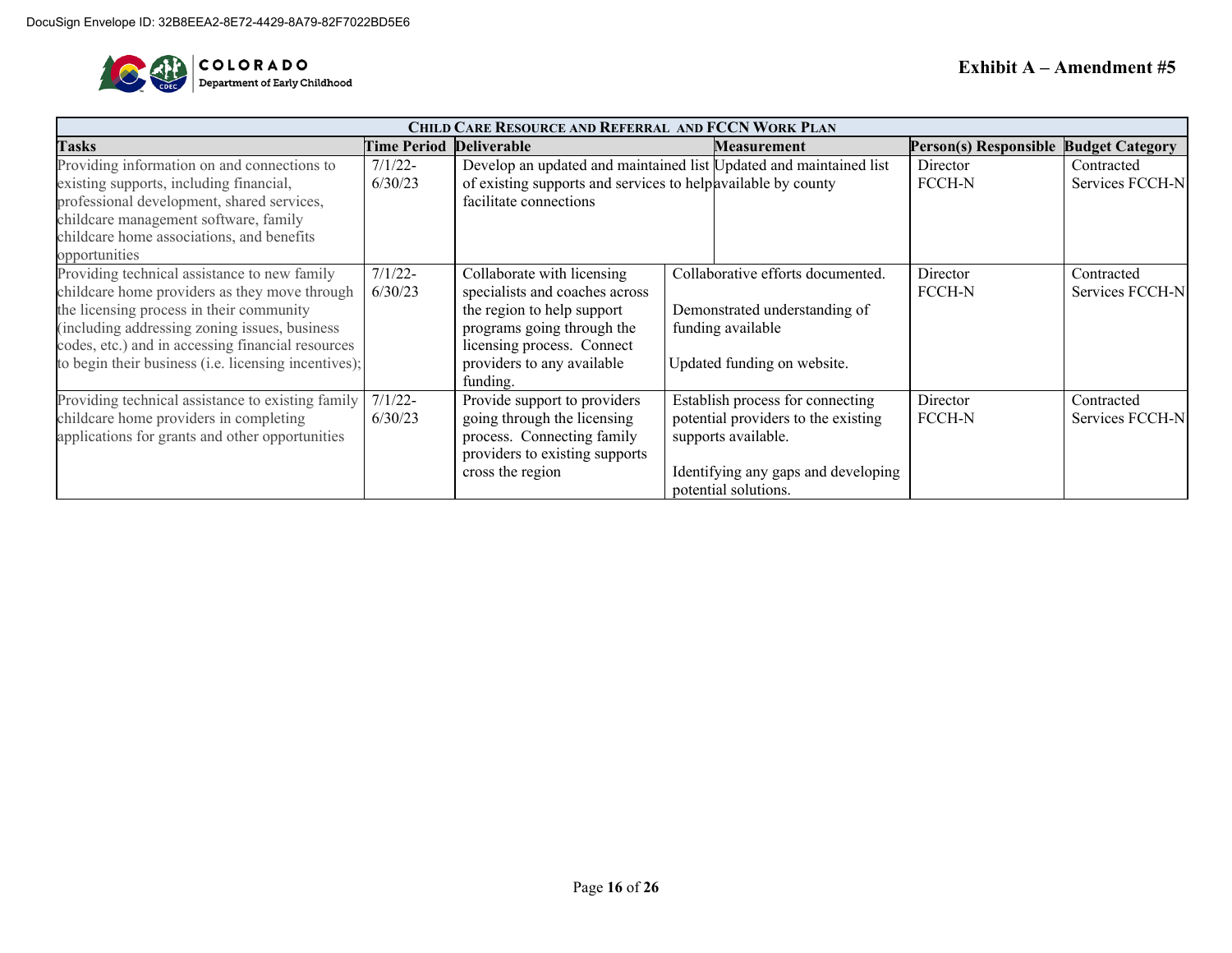

| <b>CHILD CARE RESOURCE AND REFERRAL AND FCCN WORK PLAN</b> |                    |                                   |                                      |                                       |                 |  |  |  |  |
|------------------------------------------------------------|--------------------|-----------------------------------|--------------------------------------|---------------------------------------|-----------------|--|--|--|--|
| <b>Tasks</b>                                               | <b>Time Period</b> | <b>Deliverable</b>                | <b>Measurement</b>                   | Person(s) Responsible Budget Category |                 |  |  |  |  |
| Developing and sharing information with                    | $7/1/22 -$         | Convey policy and legislative     | Documentation of efforts, meeting    | Director                              | Contracted      |  |  |  |  |
| family child care home providers around                    | 6/30/23            | updates through a variety of      | documents, newsletters               | FCCH-N                                | Services FCCH-N |  |  |  |  |
| legislative changes impacting their                        |                    | modalities including the RMECC    |                                      |                                       |                 |  |  |  |  |
| operations (i.e. 1222, 199, HOA legislation,               |                    | Scoop! Newsletter, the Policy     |                                      |                                       |                 |  |  |  |  |
| $etc.$ )                                                   |                    | Committee, Membership             |                                      |                                       |                 |  |  |  |  |
| i.e. two new laws were just enacted that<br>a.             |                    | meetings and outreach efforts.    |                                      |                                       |                 |  |  |  |  |
| removed licensing barriers and may increase                |                    | These efforts shall target all    |                                      |                                       |                 |  |  |  |  |
| the pool of potential new family child care                |                    | providers including family child  |                                      |                                       |                 |  |  |  |  |
| homes.                                                     |                    | care homes, those going through   |                                      |                                       |                 |  |  |  |  |
| i.<br>HB21-1222 requires that family child care            |                    | the licensing process.            |                                      |                                       |                 |  |  |  |  |
| homes be classified as residences for purposes             |                    |                                   |                                      |                                       |                 |  |  |  |  |
| of licensure and local regulations, including              |                    | Partner with licensing            | Increase in total number of programs |                                       |                 |  |  |  |  |
| zoning, land use development, fire and life                |                    | representatives as well as CCAP   | who accept CCAP.                     |                                       |                 |  |  |  |  |
| safety, and building codes. This means FCCHs               |                    | and DHS staff to support          |                                      |                                       |                 |  |  |  |  |
| cannot be expected to follow zoning,                       |                    | programs in applying for CCAP     |                                      |                                       |                 |  |  |  |  |
| regulations, or codes that are stricter than any           |                    | agreements.                       |                                      |                                       |                 |  |  |  |  |
| other residential property (some localities were           |                    |                                   |                                      |                                       |                 |  |  |  |  |
| classifying them as businesses before,                     |                    | FCCH-N shall support new          | Documentation of outreach efforts    |                                       |                 |  |  |  |  |
| meaning they had to satisfy more stringent and             |                    | FCCs in understanding rules       | and resources accessed through these |                                       |                 |  |  |  |  |
| more expensive regulations).                               |                    | passed through HB21-1222,         | efforts.                             |                                       |                 |  |  |  |  |
| SB21-077 made it so that individuals do<br>ii.             |                    | SB21-077, SB21-199 and            |                                      |                                       |                 |  |  |  |  |
| NOT need to prove, show proof of, provide                  |                    | connect providers to other        |                                      |                                       |                 |  |  |  |  |
| documentation of, or be asked about their                  |                    | resources to help support overall |                                      |                                       |                 |  |  |  |  |
| lawful presence to obtain a child care license.            |                    | understanding of rules and        |                                      |                                       |                 |  |  |  |  |
| Previously, individuals had to prove lawful                |                    | supports.                         |                                      |                                       |                 |  |  |  |  |
| presence, such as providing a social security              |                    |                                   |                                      |                                       |                 |  |  |  |  |
| number. That is no longer a                                |                    |                                   |                                      |                                       |                 |  |  |  |  |
| requirement. SB21-199 similarly made it so                 |                    |                                   |                                      |                                       |                 |  |  |  |  |
| that individuals do NOT need to prove lawful               |                    |                                   |                                      |                                       |                 |  |  |  |  |
| presence to receive any other state and local              |                    |                                   |                                      |                                       |                 |  |  |  |  |
| benefits, which may be of interest to some                 |                    |                                   |                                      |                                       |                 |  |  |  |  |
| providers.                                                 |                    |                                   |                                      |                                       |                 |  |  |  |  |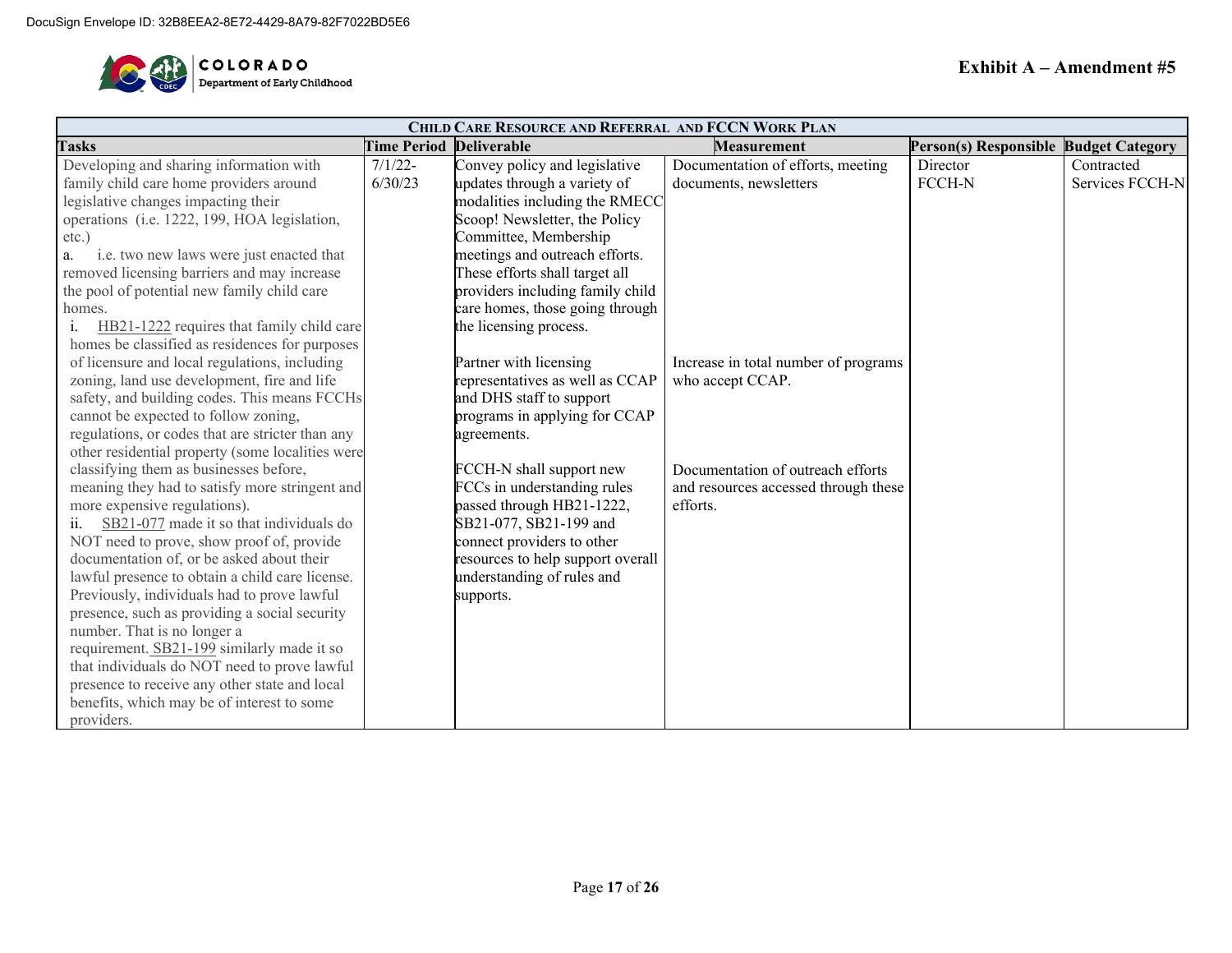

| CHILD CARE RESOURCE AND REFERRAL AND FCCN WORK PLAN                                                                                                                                                                                                                                                                                                                                                   |                       |                                                                                                                                                                                                                                                                                                             |                                                                                                                                  |                                       |                               |  |  |  |  |  |
|-------------------------------------------------------------------------------------------------------------------------------------------------------------------------------------------------------------------------------------------------------------------------------------------------------------------------------------------------------------------------------------------------------|-----------------------|-------------------------------------------------------------------------------------------------------------------------------------------------------------------------------------------------------------------------------------------------------------------------------------------------------------|----------------------------------------------------------------------------------------------------------------------------------|---------------------------------------|-------------------------------|--|--|--|--|--|
| <b>Tasks</b>                                                                                                                                                                                                                                                                                                                                                                                          | <b>Time Period</b>    | <b>Deliverable</b>                                                                                                                                                                                                                                                                                          | <b>Measurement</b>                                                                                                               | Person(s) Responsible Budget Category |                               |  |  |  |  |  |
| Connecting family child care providers with<br>quality improvement navigators and coaches<br>within their service area to ensure family child<br>care providers understand the Colorado Shines<br>Quality Rating and Improvement System and<br>are well equipped to navigate the rating process<br>and access quality improvement grants to<br>support their continuous quality improvement<br>goals; | $7/1/22-$<br>6/30/23  | Through regular outreach to all<br>providers, the RMECC shall<br>ensure that all providers are<br>provided information about<br>funding and supports available<br>to them through the Council<br>and other partners at the local,<br>regional and state levels.                                             | Documentation of outreach efforts,<br>programs participating                                                                     | $\overline{D}$ irector<br>FCCH-N      | Contracted<br>Services FCCH-N |  |  |  |  |  |
| Assisting new and existing family child care<br>providers to understand the Colorado Child<br>Care Assistance Program (CCCAP) and<br>supporting them as they obtain a fiscal<br>agreement to enroll children participating in<br>this program, in addition to facilitating<br>relationships with the county human service<br>departments                                                              | $7/1/22 -$<br>6/30/23 | The Council shall provide<br>information about funding<br>available through CCAP<br>including advantages to<br>participating including access to<br>additional Colorado Shines<br>funding.<br>Connect programs to applicable<br>DHS partners to assist them in<br>obtaining their CCAP Fiscal<br>Agreement. | Summary of efforts and resources<br>provided to all programs including<br>FCCs about Colorado Shines, CCAP<br>and other supports | Director<br>FCCH-N                    | Contracted<br>Services FCCH-N |  |  |  |  |  |
| Helping new and existing family child care<br>providers access important program benefits<br>and consultative supports, such as the Child and<br>Adult Care Food Program (CACFP), and<br>consultative supports, including, but not limited<br>to early childhood mental health consultation,<br>child care health consultation, infant and<br>toddler specialists, and coaching supports              | $7/1/22 -$<br>6/30/23 | The Council shall provide<br>information about CACAP,<br>mental health consultation<br>supports, childcare health<br>consultation, infant and toddler<br>specialist and coaching supports<br>utilizing our Roadmap, The<br>Scoop! Newsletter, outreach<br>through coaching partners.                        | Summary of information provided to<br>all programs about all supports listed<br>and others as identified.                        | Director<br>FCCH-N                    | Contracted<br>Services FCCH-N |  |  |  |  |  |
| Recruiting new family child care home<br>providers in their communities and connecting<br>them with the licensing bonus program, if<br>applicable                                                                                                                                                                                                                                                     | $7/1/22 -$<br>6/30/23 | The Council shall continue to<br>collaborate with licensing,<br>CCAP and other partners as<br>new FCCs are identified to<br>connect them to available<br>funding and supports as they<br>become licensed and operate<br>their program.                                                                      | New FCCs have access to funding and<br>resources available.                                                                      | Director<br>FCCH-N                    | Contracted<br>Services FCCH-N |  |  |  |  |  |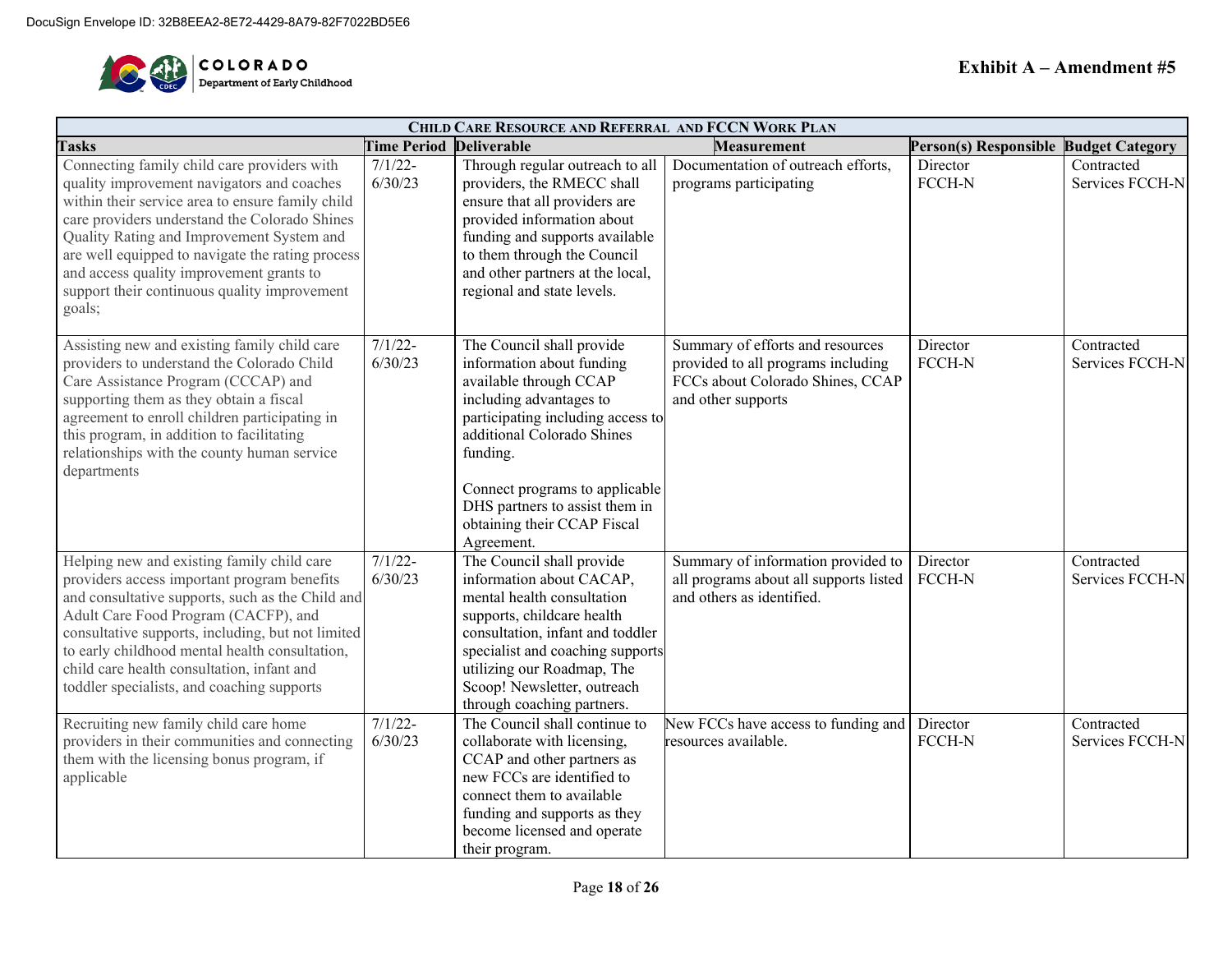

| <b>CHILD CARE RESOURCE AND REFERRAL AND FCCN WORK PLAN</b> |                                |                                |                                   |                                       |                 |  |  |  |  |  |
|------------------------------------------------------------|--------------------------------|--------------------------------|-----------------------------------|---------------------------------------|-----------------|--|--|--|--|--|
| <b>Tasks</b>                                               | <b>Time Period Deliverable</b> |                                | <b>Measurement</b>                | Person(s) Responsible Budget Category |                 |  |  |  |  |  |
| Becoming trained as health insurance                       | $7/1/22$ -                     | Train the new FCCH-N on the    | Training completed                | Director                              | Contracted      |  |  |  |  |  |
| navigators to ensure that family child care                | 6/30/23                        | Connect for Health Colorado    | Information disseminated to       | <b>FCCH-N</b>                         | Services FCCH-N |  |  |  |  |  |
| homes and small child care centers that do not             |                                | Exchange.                      | programs about Connect for Health |                                       |                 |  |  |  |  |  |
| offer health care benefits know how to enroll              |                                |                                | Colorado Exchange.                |                                       |                 |  |  |  |  |  |
| individuals in the Connect for Health Colorado             |                                | Connect with the Insurance     |                                   |                                       |                 |  |  |  |  |  |
| Exchange                                                   |                                | Commissioner about other       | Additional information, if any,   |                                       |                 |  |  |  |  |  |
|                                                            |                                | potential insurance            | received from the Insurance       |                                       |                 |  |  |  |  |  |
|                                                            |                                | opportunities.                 | Commissioner and disseminated.    |                                       |                 |  |  |  |  |  |
| Acting as a liaison to ensure family child care            | $7/1/22$ -                     | Information regarding business | Information disseminated          | Director                              | Contracted      |  |  |  |  |  |
| home providers are connected to the necessary              | 6/30/23                        | supports provided to all       |                                   | <b>FCCH-N</b>                         | Services FCCH-N |  |  |  |  |  |
| resources needed to successfully operate their             |                                | programs particularly FCCs.    |                                   |                                       |                 |  |  |  |  |  |
| business                                                   |                                |                                |                                   |                                       |                 |  |  |  |  |  |
| And participating in ongoing technical                     | $7/1/22$ -                     | FCCH-N and other identified    | # of trainings attended           | Director                              | Contracted      |  |  |  |  |  |
| assistance and training opportunities, including           | 6/30/23                        | Council staff participate in   | Information shared with all       | <b>FCCH-N</b>                         | Services FCCH-N |  |  |  |  |  |
| around equity, diversity and inclusion, and a              |                                | technical assistance           | providers.                        |                                       |                 |  |  |  |  |  |
| community of practice with other family child              |                                | opportunities.                 |                                   |                                       |                 |  |  |  |  |  |
| care home navigators, led by the Family Child              |                                |                                |                                   |                                       |                 |  |  |  |  |  |
| Care Home Navigator.                                       |                                |                                |                                   |                                       |                 |  |  |  |  |  |

#### **SCHEDULE/MILESTONES**

Key milestones that shall be met are as follows:

- By 6/30/23, 65% of child care programs shall have a rating of Level Two or higher on Colorado Shines QRIS.
- At least 75% of childcare programs have a CCAP agreement in place.
- Maintain a governance structure with a broad base of stakeholders that represent the geographic area served and conduct 12 monthly partner meetings annually.
- Continuity of Operations Plan for the Council is in place and updated by RMECC at least annually.
- Throughout the project period, all providers receive 3 attempts to update their information in Salesforce and at least 50% have completed their program update.

#### **ACCEPTANCE CRITERIA**

The acceptance of all deliverables shall reside with the Department of Early Childhood Child Care Quality Initiatives Unit. The designated program coordinator shall monitor all deliverables in order to ensure the completeness of each stage of the project and that the scope of work has been met. The CDEC program coordinator shall either sign off on the approval, or reply to the vendor, in writing, advising what tasks must still be accomplished.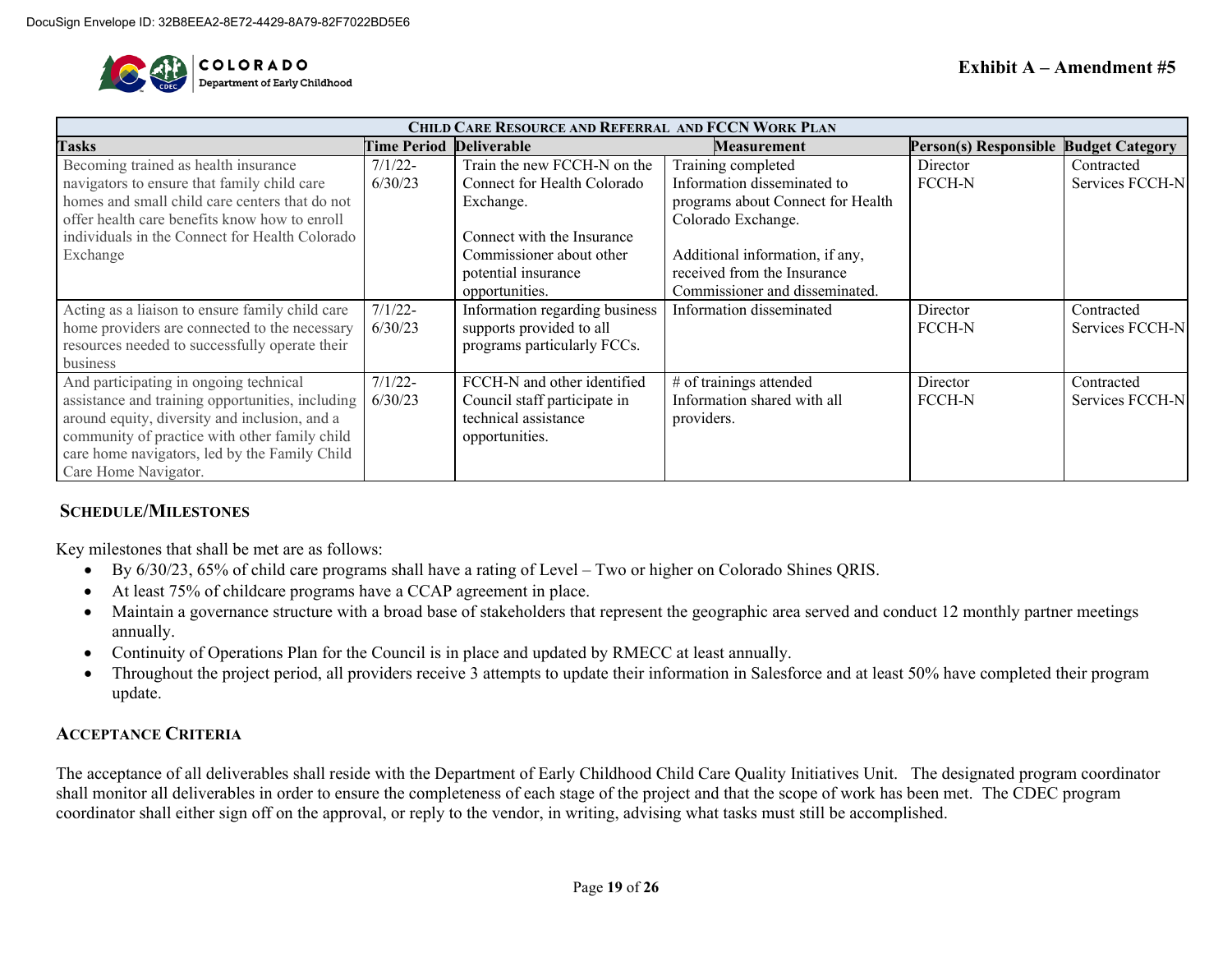

**Exhibit A – Amendment #5**

### **STATEMENT OF WORK (SOW) EXPANDING QUALITY FOR INFANTS AND TODDLERS INITIATIVE**

#### **INTRODUCTION/BACKGROUND**

The primary goal of the Expanding Quality in Infant Toddler Care Initiative (EQ Initiative) is to increase the quality and availability of responsive group care for infants and toddlers across Colorado. The EQ Initiative focuses on providing infant toddler caregivers' evidence-based professional development they need to ensure each child has access to the responsive relationships that define quality early care and learning, encouraging programs to meet the full range of developmental needs for infants and toddlers. This initiative works through the EQ Infant Toddler Specialist Network and in partnership with local communities to increase the quality of caregiver interactions with infants and toddlers in childcare settings.

The primary evidence-based professional development activities carried out by local, approved EQ Infant Toddler Specialists are the 48-hour EQIT course of training offered in local communities across the state and Coaching with the EQ RELATE. All individuals teaching the EQIT course must have completed the state-level Infant Toddler Specialist Foundations course and possess a Colorado Trainer Credential or Trainer Credential. All individuals conducting EQ RELATE Coaching must adhere to the EQ model, utilizing the EQ RELATE Coaching tools, and hold a Colorado Coaching Credential. Additional activities include the fidelity implementation of evidence-based professional development for infant and toddler early care educators and the capacity-building of infant toddler specialists and local communities.

#### **SCOPE OF WORK**

The EQ Initiative supports Early Childhood Councils to increase the quality of infant and toddler childcare through the provision of evidence-based training and coaching for infant and toddler early care educators, deployed by EQ Infant Toddler Specialists and other approved individuals. EQIT training and coaching seek to increase the quality and availability of responsive, relationship-based infant toddler care in local communities across Colorado. The Early Childhood Council shall offer the approved 48-hour EQIT course of training and individualized EQIT Coaching, following all EQ Initiatives guidelines. Any changes to the EQIT Course of Training, the EQIT Coaching model must be preapproved. Other high-quality, evidence-based professional development for infant toddler early care educators can be provided with Program Manager approval including LENA Grow, Touchpoints, additional EQ RELATE Coaching, and scholarships for ECE 111/112 and/or the Infant Toddler or Family Child Care CDA. All requirements of these programs must be met.

The EQIT course and coaching are designed to be offered at very low cost to infant toddler caregivers across Colorado. However, Early Childhood Councils may charge a nominal fee (up to \$50/pp for training) and may use those funds ONLY for EQIT-related needs. There must be a written plan in place to reduce or eliminate this charge for individuals who cannot afford to pay training fees.

#### **PERIOD OF PERFORMANCE**

July 1, 2022 – June 30, 2023

Disclaimer: Any dates in the statement of work or other exhibit that extend beyond the Contract Expiration Date are for planning and informational purposes only, and do not formally extend the Contract Expiration Date.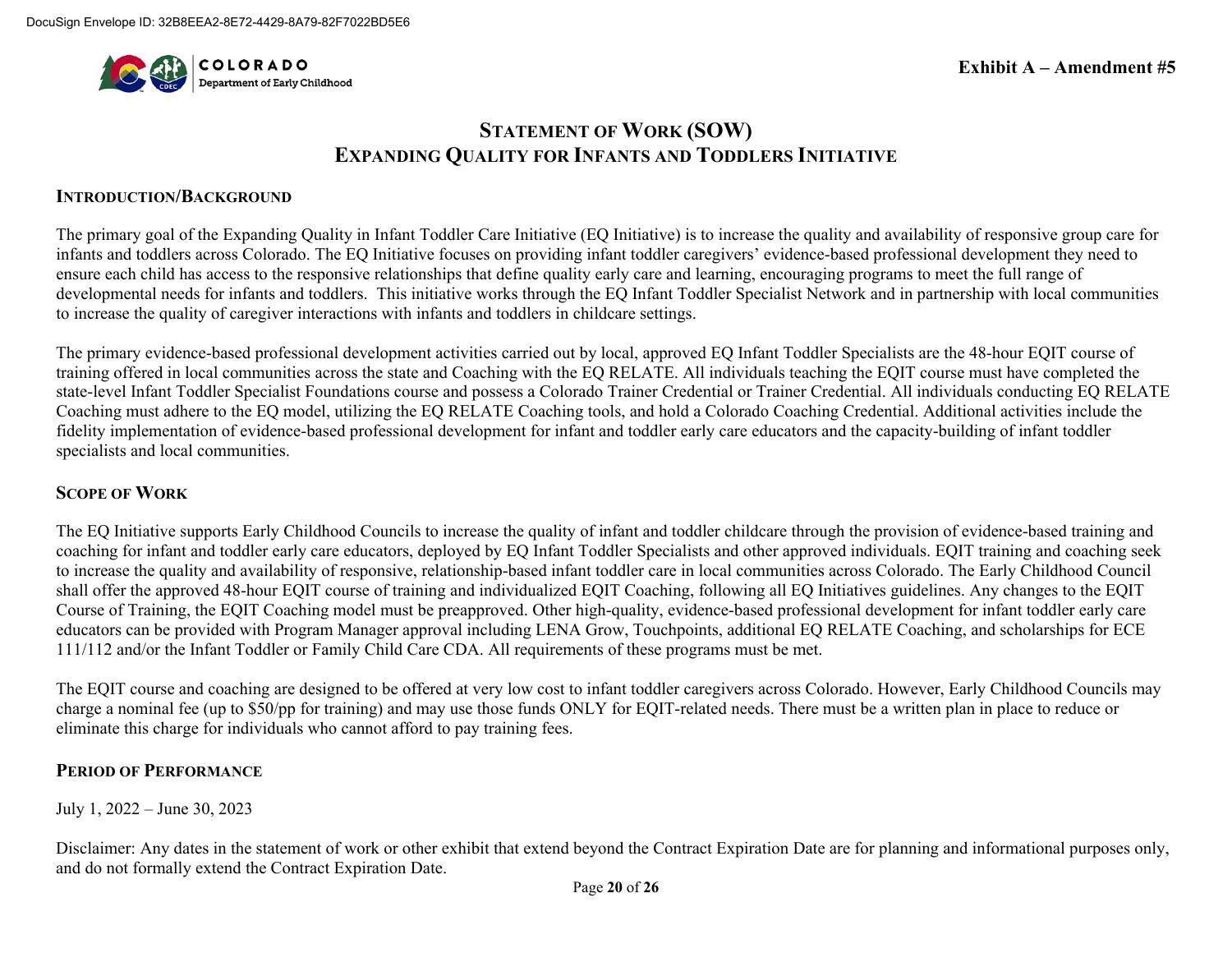

# **WORK PLAN**

| <b>EQIT Work Plan</b>                                                                                                         |                                                                                                                                         |                                                                                                                                 |                                    |                      |                 |  |  |  |  |  |  |
|-------------------------------------------------------------------------------------------------------------------------------|-----------------------------------------------------------------------------------------------------------------------------------------|---------------------------------------------------------------------------------------------------------------------------------|------------------------------------|----------------------|-----------------|--|--|--|--|--|--|
| <b>OUTCOMES, BENCHMARKS, AND MILESTONES</b>                                                                                   |                                                                                                                                         |                                                                                                                                 |                                    |                      |                 |  |  |  |  |  |  |
|                                                                                                                               | Individuals caring for infants and toddlers are confident and competent in their ability to engage in the responsive relationships with |                                                                                                                                 |                                    |                      |                 |  |  |  |  |  |  |
| <b>Outcome statement:</b>                                                                                                     |                                                                                                                                         | infants, toddlers, and their families that result in infants and toddlers experiencing secure attachments in all care settings. |                                    |                      |                 |  |  |  |  |  |  |
|                                                                                                                               | Infant Toddler Specialists are qualified and competent to enhance the relationships around infants and toddlers.                        |                                                                                                                                 |                                    |                      |                 |  |  |  |  |  |  |
| Key Activity A: Collaboration with key stakeholders and systems partners, specific to infants, toddlers, and their caregivers |                                                                                                                                         |                                                                                                                                 |                                    |                      |                 |  |  |  |  |  |  |
| <b>Tasks</b>                                                                                                                  | <b>Budget Category</b><br><b>Time Period</b><br><b>Deliverable</b><br><b>Person(s) Responsible</b><br><b>Measurement</b>                |                                                                                                                                 |                                    |                      |                 |  |  |  |  |  |  |
| Connect, coordinate and                                                                                                       | $7/1/22 - 6/30/23$                                                                                                                      | The EC Council and/or EQ team                                                                                                   | Description provided               | Director             | Contractors $&$ |  |  |  |  |  |  |
| collaborate with local key                                                                                                    |                                                                                                                                         | members shall contact and collaborate                                                                                           | of efforts to contact, coordinate, | EQIT Instructors and | Consultants     |  |  |  |  |  |  |
| stakeholders and efforts                                                                                                      |                                                                                                                                         | with key stakeholders to include the                                                                                            | and collaborate with key           | Coaches              |                 |  |  |  |  |  |  |
| concerned with and/or                                                                                                         |                                                                                                                                         | community college, local infant toddler                                                                                         | stakeholders                       |                      |                 |  |  |  |  |  |  |
| impacting the quality of infant                                                                                               |                                                                                                                                         | initiatives, and Colorado Shines Quality                                                                                        | Detailed description of            | Instructors/Coaches: |                 |  |  |  |  |  |  |
| toddler care and enhancing the                                                                                                |                                                                                                                                         | Improvement.                                                                                                                    | connections between EQ and         | Pitkin-              |                 |  |  |  |  |  |  |
| relationships around infants                                                                                                  |                                                                                                                                         |                                                                                                                                 | other quality improvement          | Megan Monaghan       |                 |  |  |  |  |  |  |
| and toddlers.                                                                                                                 |                                                                                                                                         | The EC Council and EQ team members                                                                                              | work.                              | Adley Kent           |                 |  |  |  |  |  |  |
|                                                                                                                               |                                                                                                                                         | shall participate in professional                                                                                               | Name and contact                   |                      |                 |  |  |  |  |  |  |
|                                                                                                                               |                                                                                                                                         | development and/or technical assistance                                                                                         | information of local community     | Garfield-            |                 |  |  |  |  |  |  |
|                                                                                                                               |                                                                                                                                         | offered by the EQ Initiative.                                                                                                   | college contact with description   | Kelly Esch           |                 |  |  |  |  |  |  |
|                                                                                                                               |                                                                                                                                         |                                                                                                                                 | of efforts to offer course credit  | Adley Larimer        |                 |  |  |  |  |  |  |
|                                                                                                                               |                                                                                                                                         |                                                                                                                                 | to EQIT participants               | Soira Ceja           |                 |  |  |  |  |  |  |
|                                                                                                                               |                                                                                                                                         |                                                                                                                                 |                                    |                      |                 |  |  |  |  |  |  |
|                                                                                                                               |                                                                                                                                         |                                                                                                                                 |                                    | Eagle-               |                 |  |  |  |  |  |  |
|                                                                                                                               |                                                                                                                                         |                                                                                                                                 |                                    | Tara Lieurance       |                 |  |  |  |  |  |  |
|                                                                                                                               |                                                                                                                                         |                                                                                                                                 |                                    | <b>Emily Marion</b>  |                 |  |  |  |  |  |  |
|                                                                                                                               |                                                                                                                                         |                                                                                                                                 |                                    | (Instructor only)    |                 |  |  |  |  |  |  |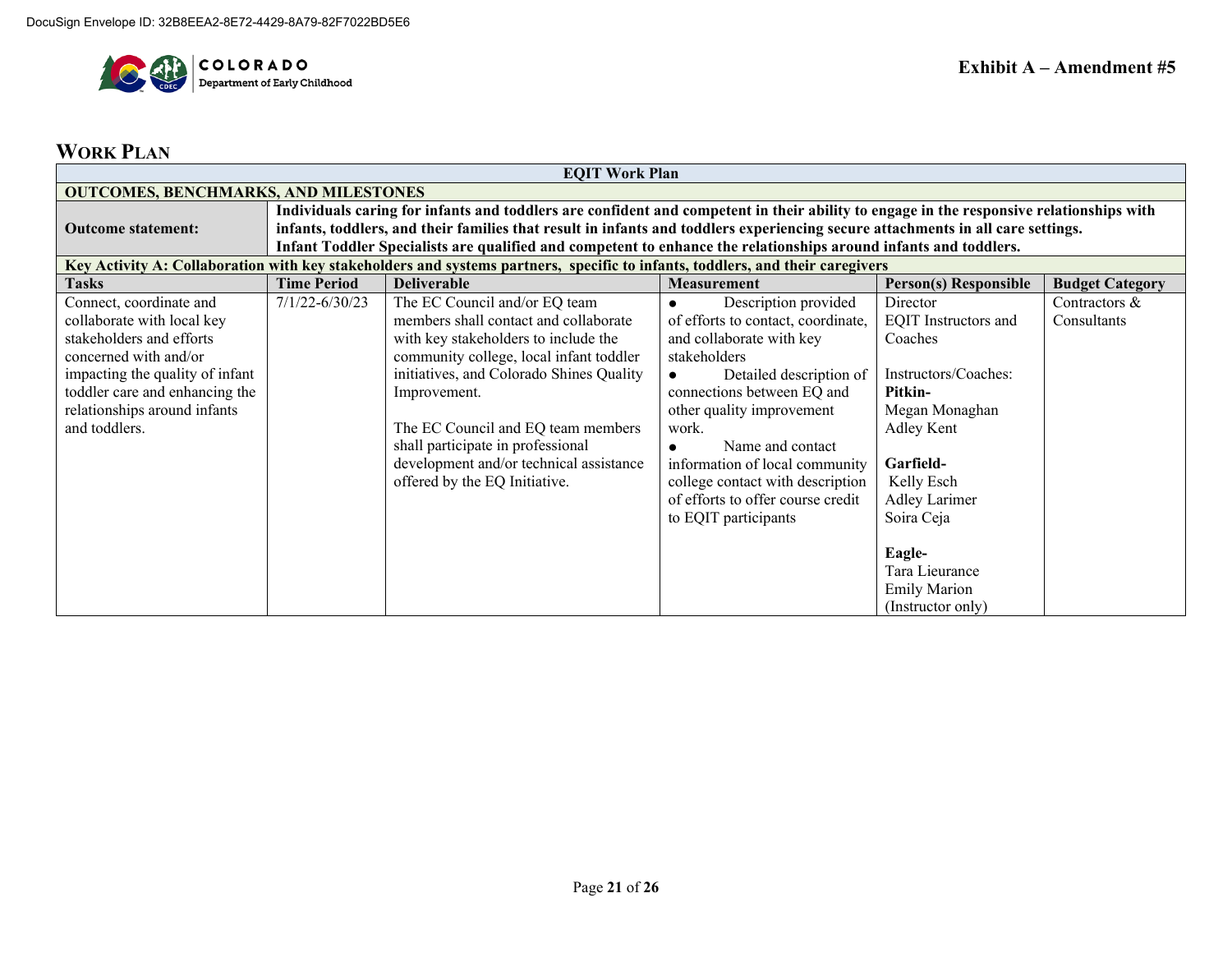

| <b>EQIT Work Plan</b>                                                                                       |                    |                                                                                                                                                                                                                                                                                                                                                                                                                        |                                                                                                                                                                                                                                                                                                                                                                                                                                                                                                                                                                                                                                                                                                                                                                                                                                                                                                                                                                                           |                                                    |                              |  |  |  |  |
|-------------------------------------------------------------------------------------------------------------|--------------------|------------------------------------------------------------------------------------------------------------------------------------------------------------------------------------------------------------------------------------------------------------------------------------------------------------------------------------------------------------------------------------------------------------------------|-------------------------------------------------------------------------------------------------------------------------------------------------------------------------------------------------------------------------------------------------------------------------------------------------------------------------------------------------------------------------------------------------------------------------------------------------------------------------------------------------------------------------------------------------------------------------------------------------------------------------------------------------------------------------------------------------------------------------------------------------------------------------------------------------------------------------------------------------------------------------------------------------------------------------------------------------------------------------------------------|----------------------------------------------------|------------------------------|--|--|--|--|
|                                                                                                             |                    | Key Activity B: Fidelity Implementation of Evidence-based, Infant Toddler Specific Training                                                                                                                                                                                                                                                                                                                            |                                                                                                                                                                                                                                                                                                                                                                                                                                                                                                                                                                                                                                                                                                                                                                                                                                                                                                                                                                                           |                                                    |                              |  |  |  |  |
| <b>Tasks</b>                                                                                                | <b>Time Period</b> | <b>Deliverable</b>                                                                                                                                                                                                                                                                                                                                                                                                     | Measurement                                                                                                                                                                                                                                                                                                                                                                                                                                                                                                                                                                                                                                                                                                                                                                                                                                                                                                                                                                               | Person(s) Responsible                              | <b>Budget Category</b>       |  |  |  |  |
| Fidelity implementation of<br>EQIT, an evidence-based,<br>infant and toddler-specific<br>course of training | $7/1/22 - 6/30/23$ | Contingent on capacity and community<br>need, completion of EQIT 48-hour<br>course of training which fully meets EQ<br>Initiative requirements as outlined in the<br>business rules for EQ Initiative<br>Activities.<br>Each Infant Toddler Specialist who<br>teaches part or all of an EQIT course<br>completes an annual fidelity video self-<br>reflection on their teaching and<br>maintains a Trainer Credential. | By July 30, 2022 provide<br>$\bullet$<br>detailed annual course plan<br>with advertising<br>$\bullet$<br>By July 30, 2022 whenever<br>they change and at least<br>quarterly, primary contact<br>and registration contact for<br><b>EQIT Courses</b><br>Materials are requested at<br>$\bullet$<br>least 2 weeks before start<br>date of EQIT course<br>Update of reporting SS<br>$\bullet$<br>within two weeks of the<br>completion of each EQIT<br>course and quarterly<br>October 31, 2021, January<br>31, 2022, April 30, 2022<br>and June 30, 2022<br>including participant PDIS<br>ID and program license<br>number<br>EQ Infant Toddler<br>$\bullet$<br>Specialists who provide<br>EQIT course have<br>completed Infant Toddler<br>Specialist Foundation<br>Course and hold a current<br>Trainer Credential and<br>have met annual<br>requirements by July 1,<br>2021<br>Verify instructor and coach<br>$\bullet$<br>credentials the month prior<br>to each EQIT course<br>starting | Director<br><b>EQIT</b> Instructors and<br>Coaches | Contractors &<br>Consultants |  |  |  |  |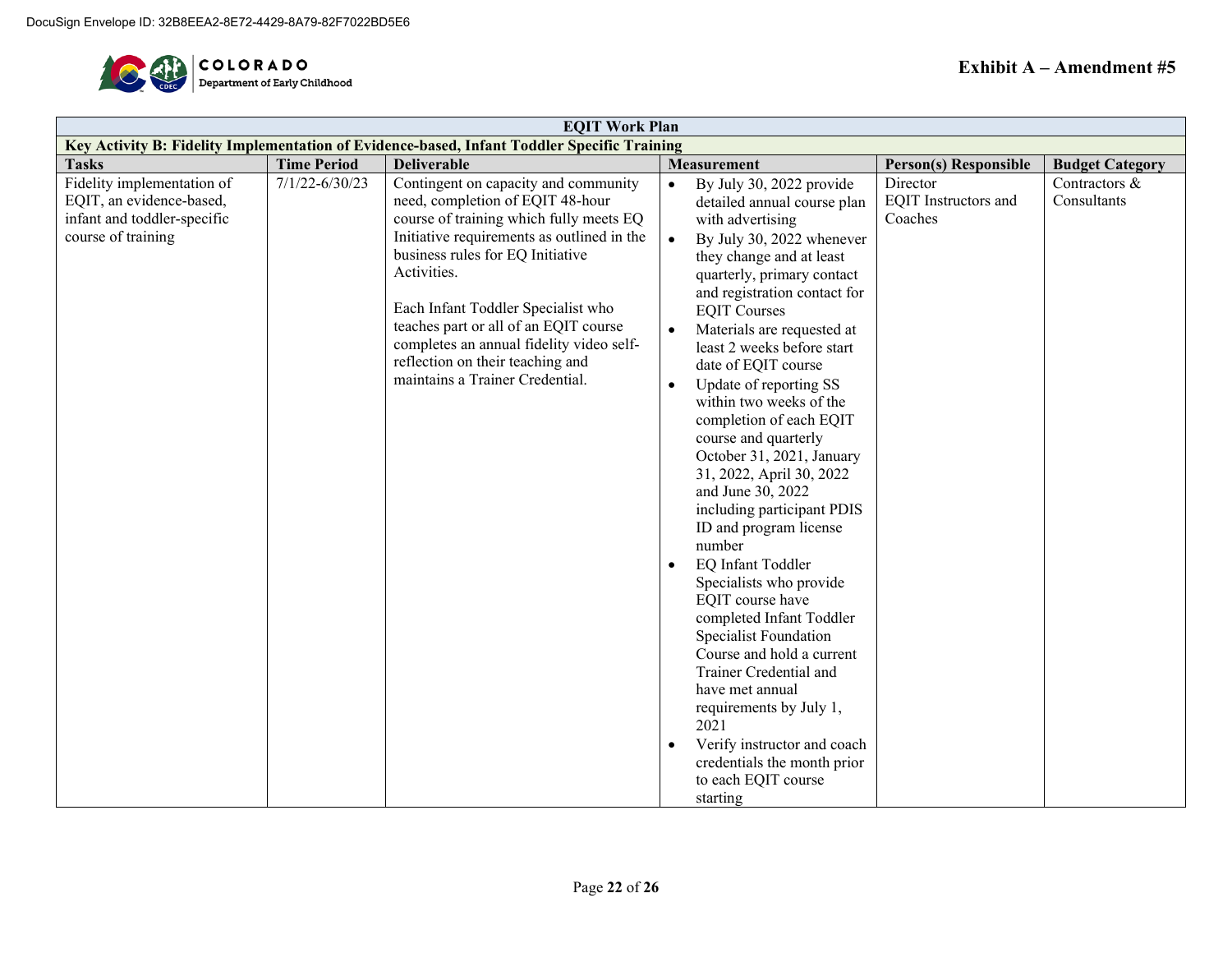

| <b>EQIT Work Plan</b>         |                    |                                           |                                     |                              |                        |  |  |  |
|-------------------------------|--------------------|-------------------------------------------|-------------------------------------|------------------------------|------------------------|--|--|--|
| <b>Tasks</b>                  | <b>Time Period</b> | <b>Deliverable</b>                        | <b>Measurement</b>                  | <b>Person(s) Responsible</b> | <b>Budget Category</b> |  |  |  |
| Fidelity implementation of an |                    | Contingent on local needs, local capacity | By July 30, 2022<br>$\bullet$       | Director                     | Contractors &          |  |  |  |
| evidence-based, infant and    |                    | and state approval, delivery of high-     | provide detailed annual course      | EQIT Instructors and         | Consultants            |  |  |  |
| toddler-specific course of    |                    | quality training for infant toddler early | plan with advertising               | Coaches                      |                        |  |  |  |
| training                      |                    | care educators (i.e. Touchpoints,         | By course start date,               |                              |                        |  |  |  |
|                               |                    | Growing Brain Training, Cradling          | confirm that ongoing PD hours       |                              |                        |  |  |  |
|                               |                    | Literacy, Other)                          | shall be awarded directly           |                              |                        |  |  |  |
|                               |                    |                                           | through PDIS and no paper           |                              |                        |  |  |  |
|                               |                    |                                           | certificates shall be awarded.      |                              |                        |  |  |  |
|                               |                    |                                           | Update of reporting SS              |                              |                        |  |  |  |
|                               |                    |                                           | within two weeks of the             |                              |                        |  |  |  |
|                               |                    |                                           | completion of each approved         |                              |                        |  |  |  |
|                               |                    |                                           | course and quarterly October        |                              |                        |  |  |  |
|                               |                    |                                           | 31, 2021, January 31, 2022,         |                              |                        |  |  |  |
|                               |                    |                                           | April 30, 2022 and June 30,         |                              |                        |  |  |  |
|                               |                    |                                           | 2022 including participant          |                              |                        |  |  |  |
|                               |                    |                                           | PDIS ID and program license         |                              |                        |  |  |  |
|                               |                    |                                           | number                              |                              |                        |  |  |  |
|                               |                    |                                           | EQ Infant Toddler                   |                              |                        |  |  |  |
|                               |                    |                                           | Specialists who provide course      |                              |                        |  |  |  |
|                               |                    |                                           | have completed Infant Toddler       |                              |                        |  |  |  |
|                               |                    |                                           | <b>Specialist Foundation Course</b> |                              |                        |  |  |  |
|                               |                    |                                           | and hold a current Trainer          |                              |                        |  |  |  |
|                               |                    |                                           | Credential OR Coach                 |                              |                        |  |  |  |
|                               |                    |                                           | Credential, have met annual         |                              |                        |  |  |  |
|                               |                    |                                           | requirements by July 1, 2021,       |                              |                        |  |  |  |
|                               |                    |                                           | AND are qualified to provide        |                              |                        |  |  |  |
|                               |                    |                                           | this course of training.            |                              |                        |  |  |  |
|                               |                    |                                           | Verify instructor and               |                              |                        |  |  |  |
|                               |                    |                                           | coach credentials the month         |                              |                        |  |  |  |
|                               |                    |                                           | prior to each EQIT course           |                              |                        |  |  |  |
|                               |                    |                                           | starting                            |                              |                        |  |  |  |
| Fidelity implementation and   | $7/1/22 - 6/30/23$ | Course participants complete EQ           | At least 25% of EQIT students       | Director                     | Contractors &          |  |  |  |
| course outcome data collected |                    | Initiative online data collection survey  | complete survey                     | EQIT Instructors and         | Consultants            |  |  |  |
|                               |                    |                                           |                                     | Coaches                      |                        |  |  |  |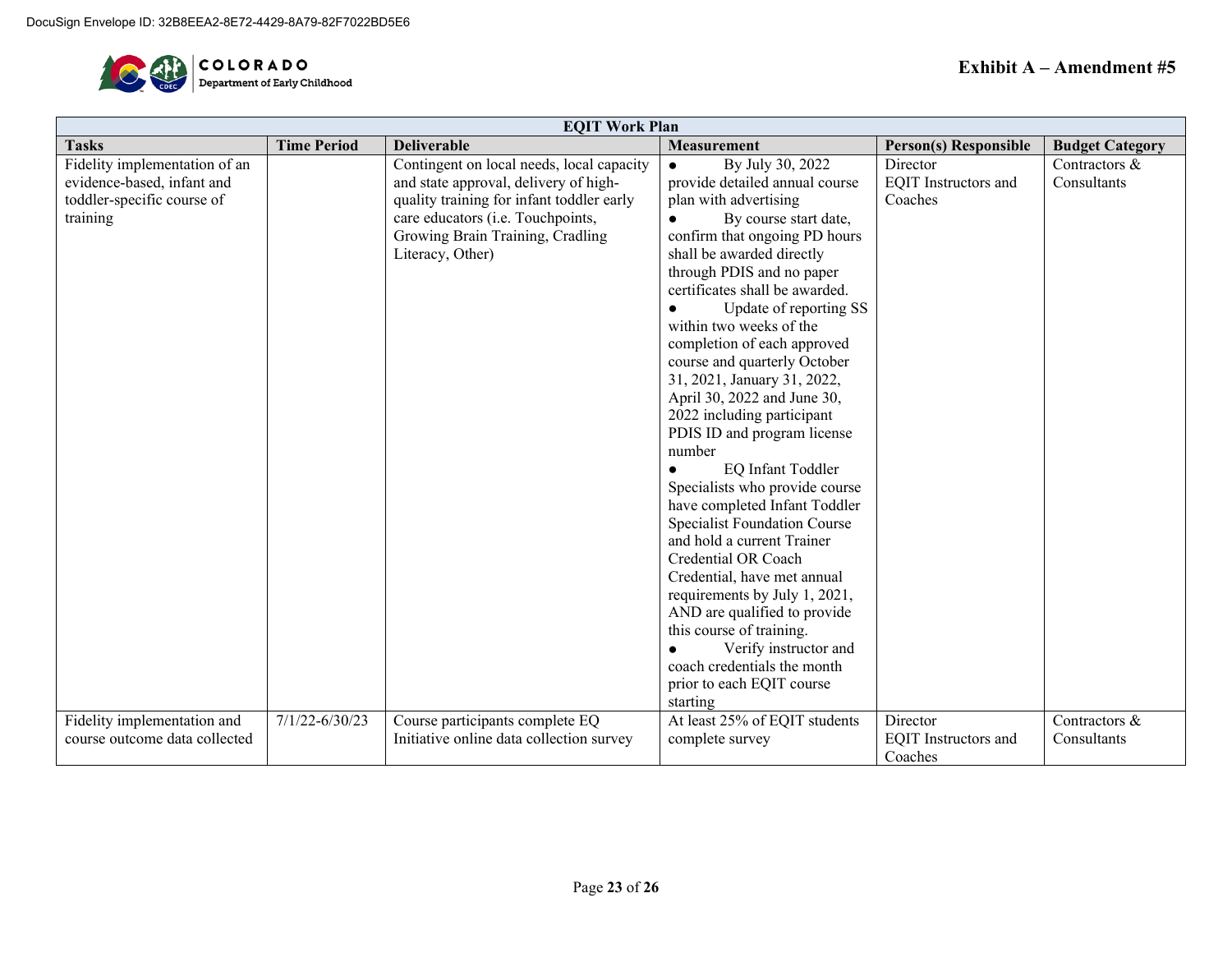

| <b>EQIT Work Plan</b>                                                                                                                          |                    |                                                                                                                                                                                                                                                                                                                                                                                                                                          |                                                                                                                                                                                                                                                                                                                                                                                                                     |                                                                                                                                                                                                                                                                                                                                                                                                                                                              |                              |  |  |  |  |
|------------------------------------------------------------------------------------------------------------------------------------------------|--------------------|------------------------------------------------------------------------------------------------------------------------------------------------------------------------------------------------------------------------------------------------------------------------------------------------------------------------------------------------------------------------------------------------------------------------------------------|---------------------------------------------------------------------------------------------------------------------------------------------------------------------------------------------------------------------------------------------------------------------------------------------------------------------------------------------------------------------------------------------------------------------|--------------------------------------------------------------------------------------------------------------------------------------------------------------------------------------------------------------------------------------------------------------------------------------------------------------------------------------------------------------------------------------------------------------------------------------------------------------|------------------------------|--|--|--|--|
|                                                                                                                                                |                    | Key Activity C: Fidelity implementation of Evidence-based, Infant Toddler Specific Coaching                                                                                                                                                                                                                                                                                                                                              |                                                                                                                                                                                                                                                                                                                                                                                                                     |                                                                                                                                                                                                                                                                                                                                                                                                                                                              |                              |  |  |  |  |
| <b>Tasks</b>                                                                                                                                   | <b>Time Period</b> | <b>Deliverable</b>                                                                                                                                                                                                                                                                                                                                                                                                                       | <b>Measurement</b>                                                                                                                                                                                                                                                                                                                                                                                                  | <b>Person(s) Responsible</b>                                                                                                                                                                                                                                                                                                                                                                                                                                 | <b>Budget Category</b>       |  |  |  |  |
| Fidelity implementation of EQ<br><b>RELATE</b> Individualized<br>Coaching, an evidence-based,<br>infant and toddler specific<br>coaching model | $7/1/22 - 6/30/23$ | Participants who do not work with<br>$\bullet$<br>infants and toddler directly shall<br>have the opportunity to participate<br>in 1-3 hours of coaching.<br>Participants who work directly with<br>infants and toddlers shall receive up<br>to 8 hours of EQ RELATE<br>Coaching provided to EQIT<br>Participants<br>All Infant Toddler Specialists<br>providing EQ RELATE Coaching<br>maintain a current Colorado<br>Coaching Credential | Update of reporting SS<br>within two weeks of the<br>completion of each EQIT<br>course and quarterly October<br>31, 2022, January 31, 2023,<br>April 30, 2023 and June 30,<br>2023, and each time coaching is<br>reimbursed/invoiced<br>Infant toddler<br>specialists providing EQ<br>RELATE coaching have<br>completed Coaching with the<br>EQ RELATE Training and hold<br>Coaching Credential by July 1,<br>2022. | Director<br>EQIT Instructors and<br>Coaches<br><b>EQIT</b> Instructors<br>coaches shall report<br>coaching hours at the<br>end of each course for<br>reporting. The Director<br>shall track Coaching<br>and Trainer Credentials<br>and expiration dates.<br>Instructors/Coaches:<br>Pitkin-<br>Megan Monaghan<br>Adley Kent<br>Garfield-<br>Joni Goodwin<br>Kelly Esch<br>Soira Ceja<br>Eagle-<br>Tara Lieurance<br><b>Emily Marion</b><br>(Instructor only) | Contractors &<br>Consultants |  |  |  |  |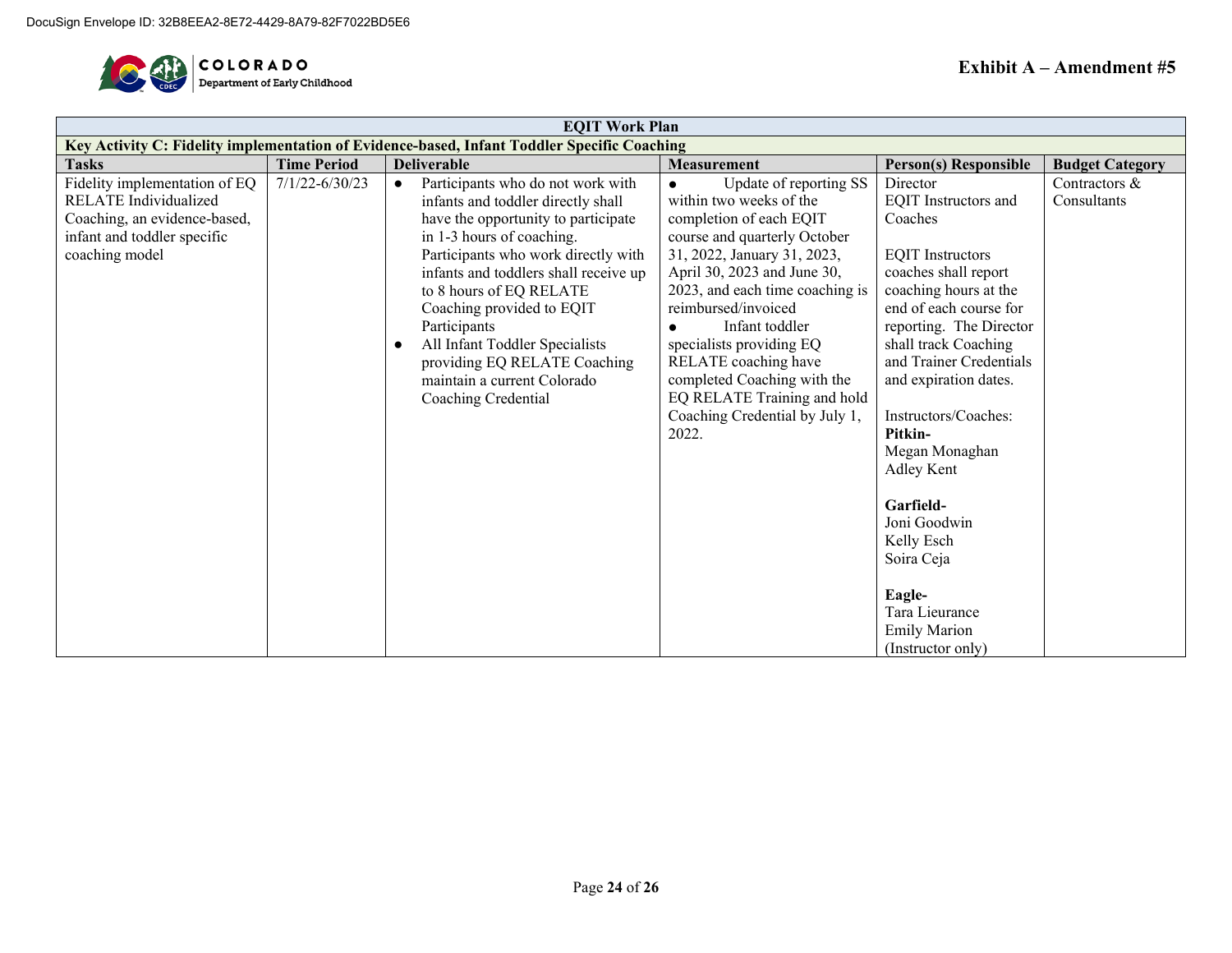

| <b>EQIT Work Plan</b>                                                                                                                                                    |                                          |                                                                                                                                                                                                                                                                                                                                                                                                                                                                                                                                                                                                                                                                                                                                                                                                                                                                                                                                                                                                                                                                                                                                                                                                                                                                                    |                                                                                                                                                                                                                                                                                                                                                                                                                                                                                                                                                                                                                                                                                                                                                                                                                                             |                                                                                                                                                                                                                                                                                                                                                                                                                                                                                                                          |                                                              |  |  |
|--------------------------------------------------------------------------------------------------------------------------------------------------------------------------|------------------------------------------|------------------------------------------------------------------------------------------------------------------------------------------------------------------------------------------------------------------------------------------------------------------------------------------------------------------------------------------------------------------------------------------------------------------------------------------------------------------------------------------------------------------------------------------------------------------------------------------------------------------------------------------------------------------------------------------------------------------------------------------------------------------------------------------------------------------------------------------------------------------------------------------------------------------------------------------------------------------------------------------------------------------------------------------------------------------------------------------------------------------------------------------------------------------------------------------------------------------------------------------------------------------------------------|---------------------------------------------------------------------------------------------------------------------------------------------------------------------------------------------------------------------------------------------------------------------------------------------------------------------------------------------------------------------------------------------------------------------------------------------------------------------------------------------------------------------------------------------------------------------------------------------------------------------------------------------------------------------------------------------------------------------------------------------------------------------------------------------------------------------------------------------|--------------------------------------------------------------------------------------------------------------------------------------------------------------------------------------------------------------------------------------------------------------------------------------------------------------------------------------------------------------------------------------------------------------------------------------------------------------------------------------------------------------------------|--------------------------------------------------------------|--|--|
| <b>Tasks</b>                                                                                                                                                             | <b>Time Period</b>                       | <b>Deliverable</b>                                                                                                                                                                                                                                                                                                                                                                                                                                                                                                                                                                                                                                                                                                                                                                                                                                                                                                                                                                                                                                                                                                                                                                                                                                                                 | <b>Measurement</b>                                                                                                                                                                                                                                                                                                                                                                                                                                                                                                                                                                                                                                                                                                                                                                                                                          | <b>Person(s) Responsible</b>                                                                                                                                                                                                                                                                                                                                                                                                                                                                                             | <b>Budget Category</b>                                       |  |  |
| <b>Infant Toddler Specialist-</b><br>provided coaching<br>Fidelity implementation of<br>LENA Grow, an evidence-<br>based, infant and toddler-<br>specific coaching model | $7/1/22 - 6/30/23$<br>$7/1/22 - 6/30/23$ | 80 hours of coaching per course shall be<br>used for EQIT RELATE and LENA<br>Grow coaching supports. All EQIT<br>Instructors and Coaches are also trained<br>in Lena Grow and RELATE.<br>Contingent on capacity and community<br>need, infant toddler early care educators<br>participating in approved coursework or<br>other approved activities can receive<br>between 8 to 15 or more hours of EQ<br>RELATE Coaching implemented to<br>fidelity as described in the business rules<br>for EQ Initiative Activities.<br>See list at the right of our EQIT Team.<br>These Infant Toddler Specialists<br>providing EQ RELATE Coaching and<br>maintain a Colorado Coaching<br>Credential<br>Contingent on capacity and community<br>need, infant toddler early care educators<br>participating in LENA Grow Coaching<br>implemented to fidelity as described in<br>the business rules for EQ Initiative<br>Activities.<br>We shall hold 4 cohorts of LENA Grow<br>in FY22. 5 classrooms per cohort and 5-<br>15 participants per cohort are anticipated<br>to participate in LENA Grow. Hours of<br>coaching shall be dependent on the total<br>number of coaching hours available but<br>at least 5 hours shall be provided for<br>each participant on top of RELATE<br>coaching. | Update of reporting SS<br>quarterly October 31, 2022,<br>January 31, 2023, April 30,<br>2023 and June 30, 2023, and<br>each time coaching is<br>reimbursed/invoiced<br>Infant toddler specialists<br>providing EQ RELATE<br>coaching have completed<br>Coaching with the EQ<br>RELATE Training and hold<br>Coaching Credential by July 1,<br>2022.<br>Update of reporting SS<br>$\bullet$<br>quarterly October 31, 2022,<br>January 31, 2023, April 30,<br>2023 and June 30, 2023, and<br>each time coaching is<br>reimbursed/invoiced<br>Infant toddler<br>$\bullet$<br>specialist(s) providing LENA<br>Grow coaching have completed<br>Coaching with the EQ<br>RELATE Training and hold<br>Coaching Credential by July 1,<br>2022 and have completed<br>LENA Grow Training.<br>The RMECC has a<br>$\bullet$<br>Program Agreement in place | Director & EQIT<br><b>Instructors and Coaches</b><br>shall complete<br>reporting.<br>Instructors/Coaches:<br>Pitkin-<br>Megan Monaghan<br>Adley Kent<br>Garfield-<br>Kelly Esch<br><b>Adley Larimer</b><br>Soira Ceja<br>Eagle-<br>Tara Lieurance<br><b>Emily Marion</b><br>(Instructor only)<br>Director & EQIT<br><b>Instructors and Coaches</b><br>shall complete<br>reporting.<br>Instructors/Coaches:<br>Pitkin-<br>Megan Monaghan<br>Adley Kent<br>Garfield-<br>Joni Goodwin<br>Kelly Esch<br>Soira Ceja<br>Eagle- | Contractors &<br>Consultants<br>Contractors &<br>Consultants |  |  |
|                                                                                                                                                                          |                                          | See list of EQIT Coaches to the right.                                                                                                                                                                                                                                                                                                                                                                                                                                                                                                                                                                                                                                                                                                                                                                                                                                                                                                                                                                                                                                                                                                                                                                                                                                             | with the LENA Foundation                                                                                                                                                                                                                                                                                                                                                                                                                                                                                                                                                                                                                                                                                                                                                                                                                    | Tara Lieurance<br><b>Emily Marion</b>                                                                                                                                                                                                                                                                                                                                                                                                                                                                                    |                                                              |  |  |
|                                                                                                                                                                          |                                          |                                                                                                                                                                                                                                                                                                                                                                                                                                                                                                                                                                                                                                                                                                                                                                                                                                                                                                                                                                                                                                                                                                                                                                                                                                                                                    |                                                                                                                                                                                                                                                                                                                                                                                                                                                                                                                                                                                                                                                                                                                                                                                                                                             | (Instructor only)                                                                                                                                                                                                                                                                                                                                                                                                                                                                                                        |                                                              |  |  |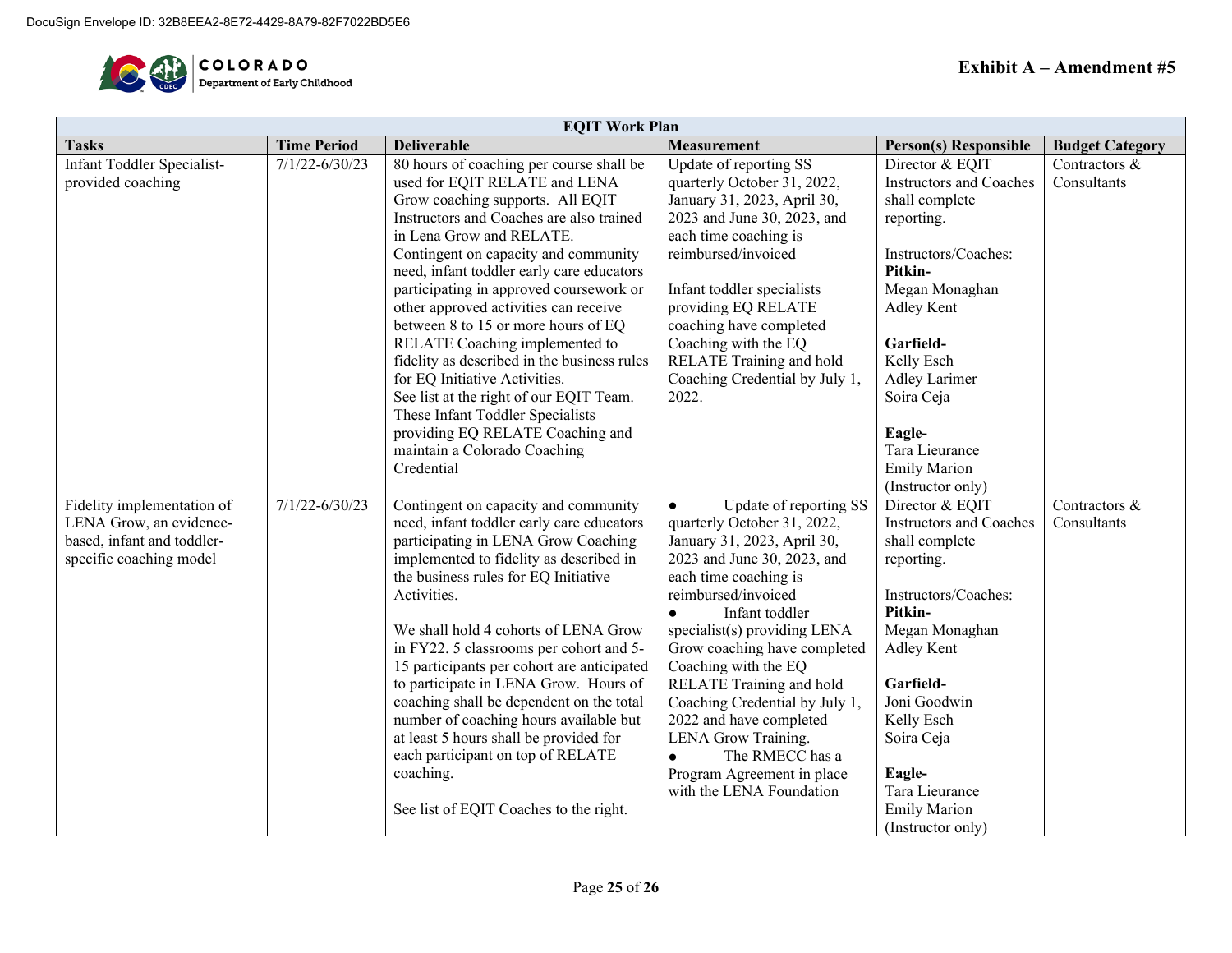

#### **SCHEDULE/MILESTONES**

- The Rocky Mountain Early Childhood Council shall submit a detailed Infant Toddler Professional Development Planning Worksheet for FY 23 EQIT course(s) and coaching to include dates and instructors/coaches by July 1, 2022. This plan shall include documentation of Training Credentials for all instructors and Coaching Credentials for all coaches.
- The Rocky Mountain Early Childhood Council shall submit information on any EQIT student fees charged, plan to ensure that no student shall be denied entry due to inability to pay, and anticipated use of revenues for EQ-related activities by July 1, 2022.
- The Rocky Mountain Early Childhood Council shall complete 4 EQIT courses of training by June 30, 2023.
- The Rocky Mountain Early Childhood Council shall complete 320 hours of EQIT Coaching by June 30, 2023.
- The Rocky Mountain Early Childhood Council shall submit required quarterly reports by October 31, 2022, January 31, 2023, April 30, 2023 and June 30, 2023.

#### **ACCEPTANCE CRITERIA**

The acceptance of all deliverables shall reside with the Department of Early Childhood, Expanding Quality in Infant Toddler Care Initiative. The designated program manager shall monitor all deliverables in order to ensure the completeness of each stage of the project and that the scope of work has been met. The CDEC program manager shall either sign off on the approval, or reply to the vendor, in writing, advising what tasks must still be accomplished.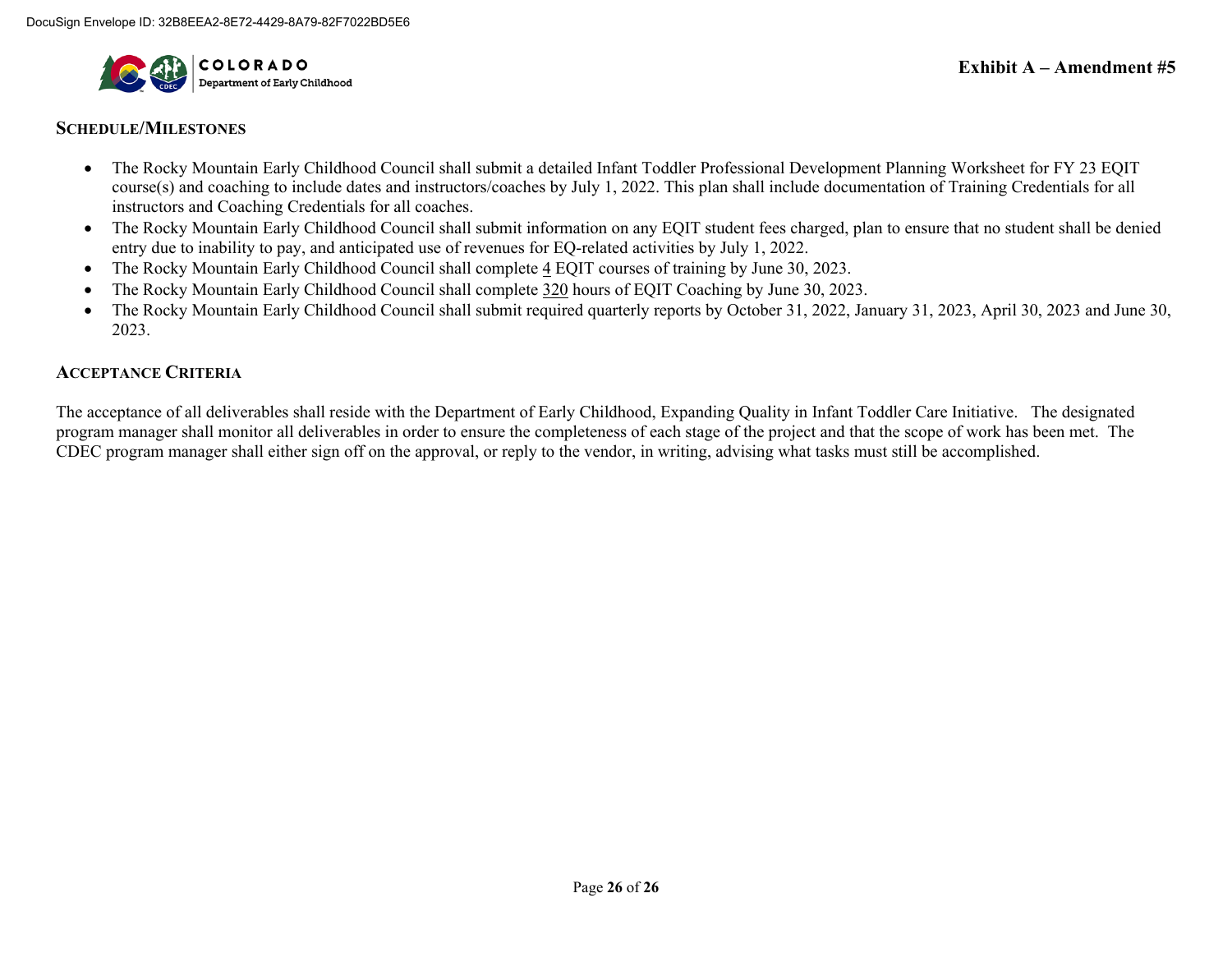

| <b>Contractor Name</b> | MOUNTAIN VALLEY DEVELOPMENTAL SERVICES,<br>INC. |  |  |  |  |  |
|------------------------|-------------------------------------------------|--|--|--|--|--|
| <b>Budget Period</b>   | July 1, 2022 - June 30, 2023                    |  |  |  |  |  |
|                        | Early Childhood Council                         |  |  |  |  |  |
|                        | Early Childhood Systems Building (ECSB)         |  |  |  |  |  |
| <b>Project Name</b>    | Colorado Shines Quality Improvement (CSQI)      |  |  |  |  |  |
|                        | Child Care Resource & Referral (CCR&R)          |  |  |  |  |  |
|                        | Family Child Care Home Navigator (FCCHN)        |  |  |  |  |  |

# **Colorado Department of Early Childhood BUDGET WITH JUSTIFICATION FORM**

| <b>Program Contact Name and Title</b> | STACY PETTY, DIRECTOR    |
|---------------------------------------|--------------------------|
| <b>Phone</b>                          | 719-486-7273             |
| <b>Email</b>                          | RMECC@MTNVALLEY.ORG      |
| <b>Fiscal Contact Name and Title</b>  | SARA SIMS, EXEC DIRECTOR |
| <b>Phone</b>                          | 970-945-2306             |
| <b>Email</b>                          | SSIMS@MTNVALLEY.ORG      |

| <b>Expenditure Categories</b>                                       |                                                                                                                                                                                                                                                                                                                                                                                                                                                                                                                                                                                                                                                                        |                                                        |                           |                                   |                                                                            |                                                 |                                                                                  |                                                                                          |                                 |                                                                                        |  |  |  |
|---------------------------------------------------------------------|------------------------------------------------------------------------------------------------------------------------------------------------------------------------------------------------------------------------------------------------------------------------------------------------------------------------------------------------------------------------------------------------------------------------------------------------------------------------------------------------------------------------------------------------------------------------------------------------------------------------------------------------------------------------|--------------------------------------------------------|---------------------------|-----------------------------------|----------------------------------------------------------------------------|-------------------------------------------------|----------------------------------------------------------------------------------|------------------------------------------------------------------------------------------|---------------------------------|----------------------------------------------------------------------------------------|--|--|--|
| <b>Personnel Services - Salaried Employees</b>                      |                                                                                                                                                                                                                                                                                                                                                                                                                                                                                                                                                                                                                                                                        |                                                        |                           |                                   |                                                                            |                                                 |                                                                                  |                                                                                          |                                 |                                                                                        |  |  |  |
| <b>Position Title</b><br><b>Stacy Petty, Director</b><br>(salaried) | <b>Description of Work and</b><br>Fringe Benefits Include: FICA; workman's compensation;<br>retirement, health, life, dental and vision insurance, flex<br>spending, Triad and vacation.<br>The Director oversees and directs the day-to-day<br>operations of the Rocky Mountain Early Childhood<br>Council including systems building work, data and<br>evaluation activities, implementing and tracking all grant<br>SOWs, grant writing and managing the proper<br>implementation and expenditure of funds raised.<br>Completing reports both to eternal funders and to the<br>Council in a timely and effective manner. (ECSB 65%,<br>CSQI 30%, CCR&R 5%, FCCH 0%) | <b>Gross or</b><br>Annual<br><b>Salary</b><br>\$65,000 | <b>Fringe</b><br>\$11,700 | <b>Months on</b><br>Project<br>12 | <b>Total</b><br>Number of   Percent of<br>Time on<br>Project<br>$100\%$ \$ | Percent<br>of Time for<br>(ECSB)<br>$49,855$ \$ | <b>Cost Based on Cost Based on</b><br>Percent<br>of Time for<br>(CSQL)<br>23,010 | <b>Child Care</b><br><b>Resource &amp;</b><br>Referral<br>(CCR&R)<br>$\sqrt{5}$<br>3,835 | <b>FCCH</b><br><b>Navigator</b> | FY 2023<br><b>Total Amount</b><br><b>Requested from</b><br><b>CDEC</b><br>76,700<br>\$ |  |  |  |
| Kristin Sparkman, Early<br>Childhood Specialist<br>(salaried)       | Early Childhood Specialist/QI Navigator. Duties include<br>providing technical assistance and support for programs<br>in the 4 county region; spending; maintenance of the<br>website; meeting participation; works closely with<br>coaches and agencies in the region on quality initiatives;<br>completes provider updates and technical assistance for<br>Child Care Resource and Referral; provides regional<br>trainings as needed on Colorado Shines, PDIS and other<br>initiatives. (ECSB 20%, CSQI 75%, CCR&R 5%, FCCH 0%)                                                                                                                                     | \$58,000                                               | \$9,860                   | 12                                | $100\%$ \$                                                                 | $13,572$ \$                                     | $50,895$   \$                                                                    | 3,393                                                                                    | S.                              | $\ddot{\bm{\zeta}}$<br>67,860                                                          |  |  |  |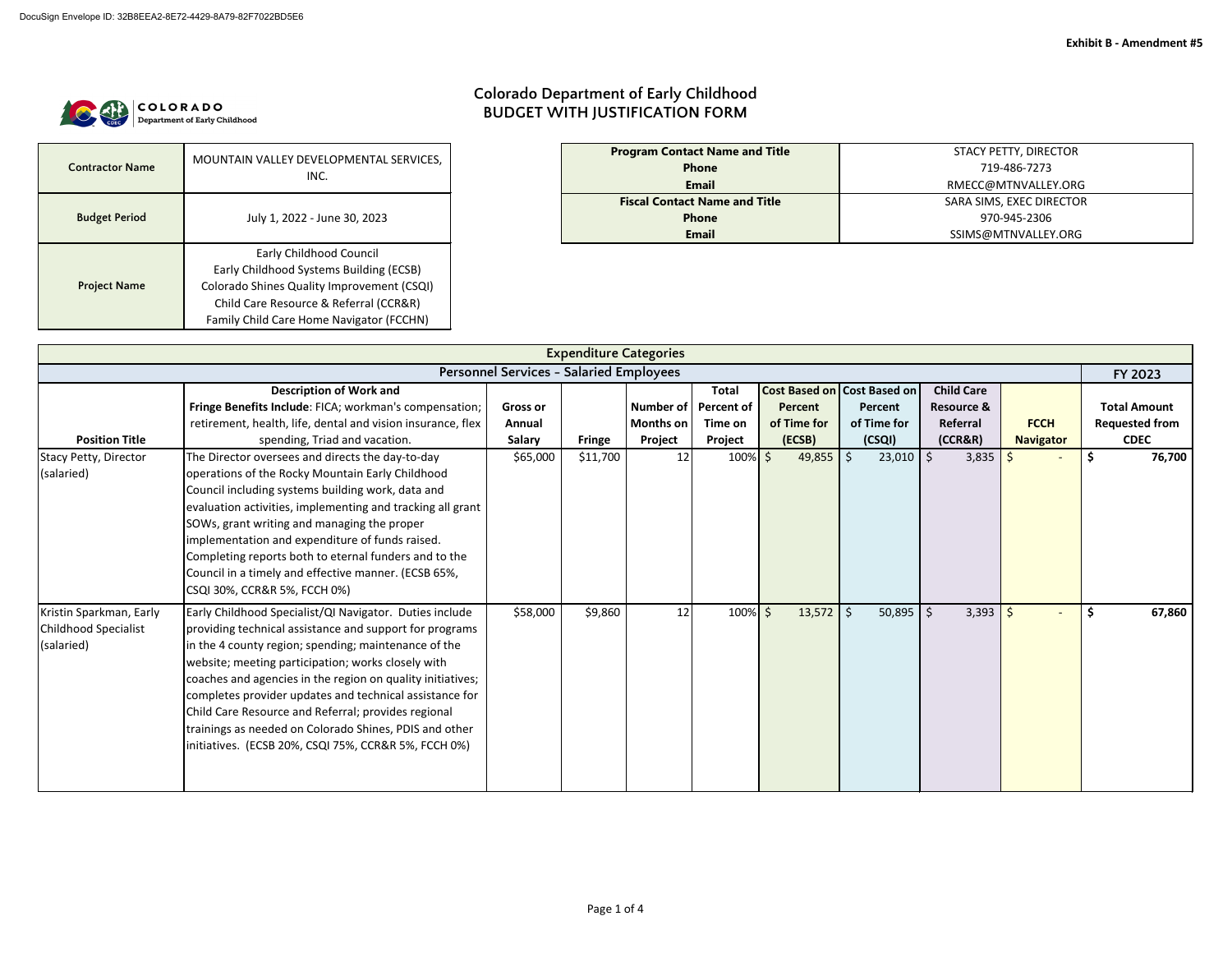|                                                           | <b>Personnel Services - Salaried Employees</b>                                                                                                                                                                                                                                                                                                                                                                                                                                                                                                                                                                                                                                                                                                                                                                        |                                                           |                           |                                   |                                                                          |                                  |                                                                              |                                                                             |                                 |                                                                                  |  |  |
|-----------------------------------------------------------|-----------------------------------------------------------------------------------------------------------------------------------------------------------------------------------------------------------------------------------------------------------------------------------------------------------------------------------------------------------------------------------------------------------------------------------------------------------------------------------------------------------------------------------------------------------------------------------------------------------------------------------------------------------------------------------------------------------------------------------------------------------------------------------------------------------------------|-----------------------------------------------------------|---------------------------|-----------------------------------|--------------------------------------------------------------------------|----------------------------------|------------------------------------------------------------------------------|-----------------------------------------------------------------------------|---------------------------------|----------------------------------------------------------------------------------|--|--|
| <b>Position Title</b><br>Access & Outreach<br>Coordinator | <b>Description of Work and</b><br>Fringe Benefits Include: FICA; workman's compensation;<br>retirement, health, life, dental and vision insurance, flex<br>spending, Triad and vacation.<br>Access & Outreach Specialist. Duties include gathering<br>data about childcare openings, supporting programs to<br>fill open slots, connecting providers to supports,<br>collecting enrollment data, connecting with local,<br>regional and state partners as needed to keep everyone<br>informed of openings throughout the region, support<br>programs to increase capacity and available slots and<br>overall quality. Will also log and enter annual CCR&R<br>provider updates. 35 hrs/wk x \$24/hr. Fringe includes<br>funding to cover full health benefits, taxes, PTO. (ECSB<br>0%, CSQI 0%, CCR&R 100%, FCCH 0%) | <b>Gross or</b><br>Annual<br><b>Salary</b><br>\$43,680    | <b>Fringe</b><br>\$14,215 | <b>Months on</b><br>Project<br>12 | <b>Total</b><br>Number of Percent of<br>Time on<br>Project<br>$100\%$ \$ | Percent<br>of Time for<br>(ECSB) | <b>Cost Based on Cost Based on</b><br>Percent<br>of Time for<br>(CSQL)<br>Ŝ. | <b>Child Care</b><br><b>Resource &amp;</b><br>Referral<br>(CCR&R)<br>57,895 | <b>FCCH</b><br><b>Navigator</b> | FY 2023<br><b>Total Amount</b><br><b>Requested from</b><br><b>CDEC</b><br>57,895 |  |  |
| Administrative Assistant<br>(hourly)                      | Administrative Assistant. Duties include: general clerical<br>support, website updates, data entry and tracking,<br>meeting supports and scheduling. 32 hrs/wk x \$23/hr.<br>Fringe includes funding for full health coverage, taxes<br>and PTO. (ECSB 68%, CSQI 10%, CCR&R 15%, FCCH 0%)                                                                                                                                                                                                                                                                                                                                                                                                                                                                                                                             | \$43,680                                                  | \$14,215                  | 12                                | 85% \$                                                                   | $34,737$ \$                      | $5,790$   \$                                                                 | 8,684                                                                       |                                 | Ŝ.<br>49,211                                                                     |  |  |
|                                                           |                                                                                                                                                                                                                                                                                                                                                                                                                                                                                                                                                                                                                                                                                                                                                                                                                       | Total Personnel Services (including fringe benefits)   \$ |                           |                                   |                                                                          | 98,164                           | 79,695                                                                       | $73,807$   \$<br>l S                                                        | $\rightarrow$                   | 251,666                                                                          |  |  |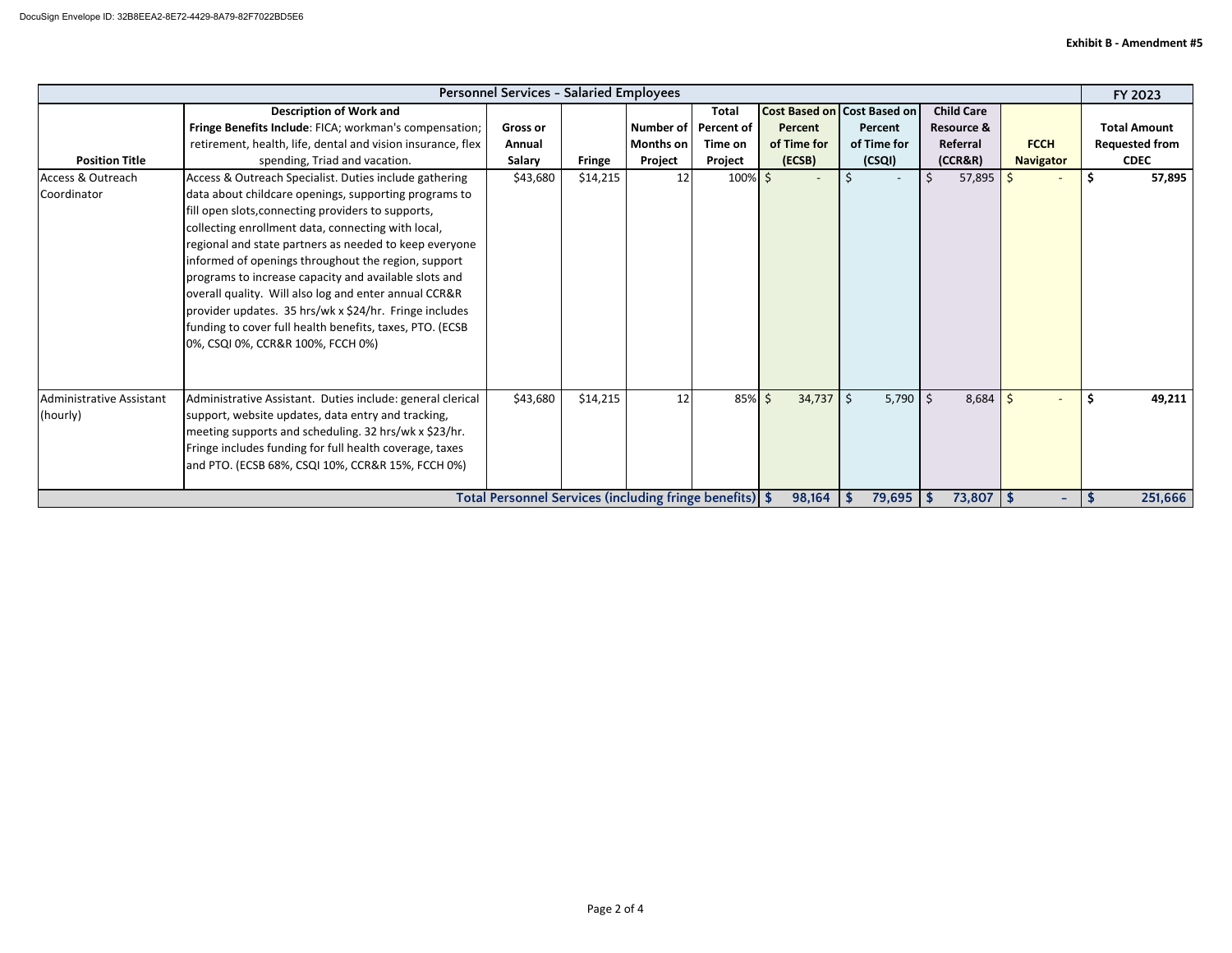| Contractors/Consultants (payments to third parties or entities)                                                                                                                                                                                                                                                                                                                                                                                                                                                                        |                                                                                                                                                                                                                                                                                                                                                                                                                                                                                                                                                                                                                                                                                                                                                                                                                                                                                                                                                                                                                                                                                                                 |    |              |                           |             |                  |                  | FY 2023                        |                                 |                                                      |  |                                                      |
|----------------------------------------------------------------------------------------------------------------------------------------------------------------------------------------------------------------------------------------------------------------------------------------------------------------------------------------------------------------------------------------------------------------------------------------------------------------------------------------------------------------------------------------|-----------------------------------------------------------------------------------------------------------------------------------------------------------------------------------------------------------------------------------------------------------------------------------------------------------------------------------------------------------------------------------------------------------------------------------------------------------------------------------------------------------------------------------------------------------------------------------------------------------------------------------------------------------------------------------------------------------------------------------------------------------------------------------------------------------------------------------------------------------------------------------------------------------------------------------------------------------------------------------------------------------------------------------------------------------------------------------------------------------------|----|--------------|---------------------------|-------------|------------------|------------------|--------------------------------|---------------------------------|------------------------------------------------------|--|------------------------------------------------------|
| <b>Name</b>                                                                                                                                                                                                                                                                                                                                                                                                                                                                                                                            | <b>Description of Item</b>                                                                                                                                                                                                                                                                                                                                                                                                                                                                                                                                                                                                                                                                                                                                                                                                                                                                                                                                                                                                                                                                                      |    | <b>ECSB</b>  |                           | <b>CSQI</b> | <b>CCR&amp;R</b> |                  |                                |                                 | <b>FCCH</b><br><b>Navigator</b>                      |  | <b>Total Amount</b><br>Requested from<br><b>CDEC</b> |
| <b>Reflective Supervision</b>                                                                                                                                                                                                                                                                                                                                                                                                                                                                                                          | Reflective Supervision for Garfield County (\$175/session x 12 sessions)                                                                                                                                                                                                                                                                                                                                                                                                                                                                                                                                                                                                                                                                                                                                                                                                                                                                                                                                                                                                                                        |    | $2,100$ \$   |                           |             | \$               |                  | \$                             |                                 | 2,100<br>\$                                          |  |                                                      |
| <b>Reflective Supervision</b>                                                                                                                                                                                                                                                                                                                                                                                                                                                                                                          | Reflective Supervision for Pitkin County (\$175/session x 12 sessions)                                                                                                                                                                                                                                                                                                                                                                                                                                                                                                                                                                                                                                                                                                                                                                                                                                                                                                                                                                                                                                          |    | 2,100        | \$                        |             |                  |                  | $\zeta$                        |                                 | \$<br>2,100                                          |  |                                                      |
| <b>Reflective Supervision</b>                                                                                                                                                                                                                                                                                                                                                                                                                                                                                                          | Reflective Supervision for Eagle/Lake County (\$175/session x 12 sessions)                                                                                                                                                                                                                                                                                                                                                                                                                                                                                                                                                                                                                                                                                                                                                                                                                                                                                                                                                                                                                                      |    | 2,100        | \$                        |             |                  |                  | \$<br>$\overline{\phantom{a}}$ |                                 | 2,100                                                |  |                                                      |
| <b>ECCLA Membership Dues</b>                                                                                                                                                                                                                                                                                                                                                                                                                                                                                                           | Annual Membership Dues                                                                                                                                                                                                                                                                                                                                                                                                                                                                                                                                                                                                                                                                                                                                                                                                                                                                                                                                                                                                                                                                                          |    | 3,000        | \$                        |             | <sup>S</sup>     |                  | $\zeta$                        | $\overline{\phantom{a}}$        | 3,000                                                |  |                                                      |
| <b>Website Expenses</b>                                                                                                                                                                                                                                                                                                                                                                                                                                                                                                                | Continuing development of website and associated costs                                                                                                                                                                                                                                                                                                                                                                                                                                                                                                                                                                                                                                                                                                                                                                                                                                                                                                                                                                                                                                                          |    | 2,000        | \$                        |             |                  |                  | Ś.<br>$\overline{\phantom{a}}$ |                                 | 2,000                                                |  |                                                      |
| Universal Preschool/LCO                                                                                                                                                                                                                                                                                                                                                                                                                                                                                                                | Universal Preschool and LCO supports for region                                                                                                                                                                                                                                                                                                                                                                                                                                                                                                                                                                                                                                                                                                                                                                                                                                                                                                                                                                                                                                                                 |    | 18,000       | $\zeta$                   |             | \$               | 5,000            | \$<br>$\qquad \qquad -$        |                                 | \$<br>23,000                                         |  |                                                      |
| Coaching Credentials                                                                                                                                                                                                                                                                                                                                                                                                                                                                                                                   | 11 coaches x \$1000 per coach across our region                                                                                                                                                                                                                                                                                                                                                                                                                                                                                                                                                                                                                                                                                                                                                                                                                                                                                                                                                                                                                                                                 |    | 11,000       | $\zeta$                   |             | $\zeta$          |                  | $\zeta$                        |                                 | \$<br>11,000                                         |  |                                                      |
| Family Child Care Home<br>Navigator (FCCH-N)                                                                                                                                                                                                                                                                                                                                                                                                                                                                                           | Family Child Care Home Navigator (FCCH-N). Duties include providing information, connections and technical<br>assistant to connect family childcare programs to existing supports, professional development, shared<br>services, business supports and information as it pertains to legislative changes impacting operations.<br>Networking with consultants across all domains including EC Mental Health, EQ, Coaches, Licensing etc.<br>Helping programs identify and connect with existing funding, quality improvement supports, grants and other<br>funding streams. Navigation to connect new providers with CCAP offices, Colorado Child and Adult Food<br>Program. Identification and recruitment of new family childcare home providers. Will become trained as a<br>health insurance navigator to support programs in enrolling in the Connect for Health Colorado Exchange.<br>Connect programs to business supports including budgeting, grant writing and other operational supports.<br>Participation in ongoing technical assistance and training opportunities. 32 HOURS PER WEEK X \$24/HOUR |    |              | Š.                        |             |                  |                  | \$                             | 51,765                          | Ŝ.<br>51,765                                         |  |                                                      |
| Total Contractors/Consultants   \$                                                                                                                                                                                                                                                                                                                                                                                                                                                                                                     |                                                                                                                                                                                                                                                                                                                                                                                                                                                                                                                                                                                                                                                                                                                                                                                                                                                                                                                                                                                                                                                                                                                 |    |              | $40,300$ \$               |             |                  | 5,000            |                                | $51,765$ \$                     | 97,065                                               |  |                                                      |
| <b>Travel</b>                                                                                                                                                                                                                                                                                                                                                                                                                                                                                                                          |                                                                                                                                                                                                                                                                                                                                                                                                                                                                                                                                                                                                                                                                                                                                                                                                                                                                                                                                                                                                                                                                                                                 |    |              |                           |             |                  | FY 2023          |                                |                                 |                                                      |  |                                                      |
| Item                                                                                                                                                                                                                                                                                                                                                                                                                                                                                                                                   | <b>Description of Item</b>                                                                                                                                                                                                                                                                                                                                                                                                                                                                                                                                                                                                                                                                                                                                                                                                                                                                                                                                                                                                                                                                                      |    | <b>ECSB</b>  |                           | <b>CSQI</b> |                  | <b>CCR&amp;R</b> |                                | <b>FCCH</b><br><b>Navigator</b> | <b>Total Amount</b><br>Requested from<br><b>CDEC</b> |  |                                                      |
| Travel, lodging and per                                                                                                                                                                                                                                                                                                                                                                                                                                                                                                                | Travel, lodging and per diem for Council staff based on past expenses                                                                                                                                                                                                                                                                                                                                                                                                                                                                                                                                                                                                                                                                                                                                                                                                                                                                                                                                                                                                                                           |    | $4,000$ \$   |                           |             | $\frac{1}{2}$    | 2,048            | \$                             | $3,000$ \$                      | 9,048                                                |  |                                                      |
|                                                                                                                                                                                                                                                                                                                                                                                                                                                                                                                                        | Total Travel \$                                                                                                                                                                                                                                                                                                                                                                                                                                                                                                                                                                                                                                                                                                                                                                                                                                                                                                                                                                                                                                                                                                 |    | $4,000$   \$ |                           |             |                  | 2,048            |                                | $3,000$   \$                    | 9,048                                                |  |                                                      |
|                                                                                                                                                                                                                                                                                                                                                                                                                                                                                                                                        | <b>Supplies &amp; Operating Expenses</b>                                                                                                                                                                                                                                                                                                                                                                                                                                                                                                                                                                                                                                                                                                                                                                                                                                                                                                                                                                                                                                                                        |    |              |                           |             |                  |                  |                                |                                 | FY 2023                                              |  |                                                      |
| Item                                                                                                                                                                                                                                                                                                                                                                                                                                                                                                                                   | <b>Description of Item</b>                                                                                                                                                                                                                                                                                                                                                                                                                                                                                                                                                                                                                                                                                                                                                                                                                                                                                                                                                                                                                                                                                      |    | <b>ECSB</b>  |                           | <b>CSQI</b> |                  | <b>CCR&amp;R</b> |                                | <b>FCCH</b><br><b>Navigator</b> | <b>Total Amount</b><br>Requested from<br><b>CDEC</b> |  |                                                      |
| Supplies & Operating                                                                                                                                                                                                                                                                                                                                                                                                                                                                                                                   | Internet, phone expenses, printing/copying, postage/shipping, computer expenses, meeting supplies and                                                                                                                                                                                                                                                                                                                                                                                                                                                                                                                                                                                                                                                                                                                                                                                                                                                                                                                                                                                                           | \$ | $3,000$ \$   |                           | 132         | \$               | 4,000            |                                | 5,213                           | \$<br>12,345                                         |  |                                                      |
| <b>Marketing Materials</b>                                                                                                                                                                                                                                                                                                                                                                                                                                                                                                             | Marketing materials to support recruitment and retention efforts                                                                                                                                                                                                                                                                                                                                                                                                                                                                                                                                                                                                                                                                                                                                                                                                                                                                                                                                                                                                                                                |    | 814          | $\zeta$                   |             | \$               |                  | $\ddot{\mathsf{S}}$            | $3,418$ \$                      | 4,232                                                |  |                                                      |
| Total Supplies & Operating Expenses \$                                                                                                                                                                                                                                                                                                                                                                                                                                                                                                 |                                                                                                                                                                                                                                                                                                                                                                                                                                                                                                                                                                                                                                                                                                                                                                                                                                                                                                                                                                                                                                                                                                                 |    | 3,814        | $\boldsymbol{\mathsf{s}}$ | 132         |                  | 4,000            |                                | $8,631$ \$                      | 16,577                                               |  |                                                      |
| <b>TOTAL DIRECT COSTS \$</b>                                                                                                                                                                                                                                                                                                                                                                                                                                                                                                           |                                                                                                                                                                                                                                                                                                                                                                                                                                                                                                                                                                                                                                                                                                                                                                                                                                                                                                                                                                                                                                                                                                                 |    | 146,278      | \$                        | 79,827      |                  | 84,855           |                                | $63,396$ \$                     | 374,356                                              |  |                                                      |
| <b>MODIFIED TOTAL DIRECT COSTS (MTDC) \$</b><br>146,278<br>Uniform Guidance § 200.68 - MTDC means all direct salaries and wages, applicable fringe benefits, materials and supplies, services, travel, and up to the first<br>\$25,000 of each subaward. MTDC excludes equipment, capital expenditures, charges for patient care, rental costs, tuition remission, scholarships and<br>fellowships, participant support costs and the portion of each subaward in excess of \$25,000.<br><b>REMOVED SUBAWARD IN EXCESS OF \$25.000</b> |                                                                                                                                                                                                                                                                                                                                                                                                                                                                                                                                                                                                                                                                                                                                                                                                                                                                                                                                                                                                                                                                                                                 |    |              |                           | 79,827      |                  | 84,855           |                                | $36,631$ \$                     | 347,591                                              |  |                                                      |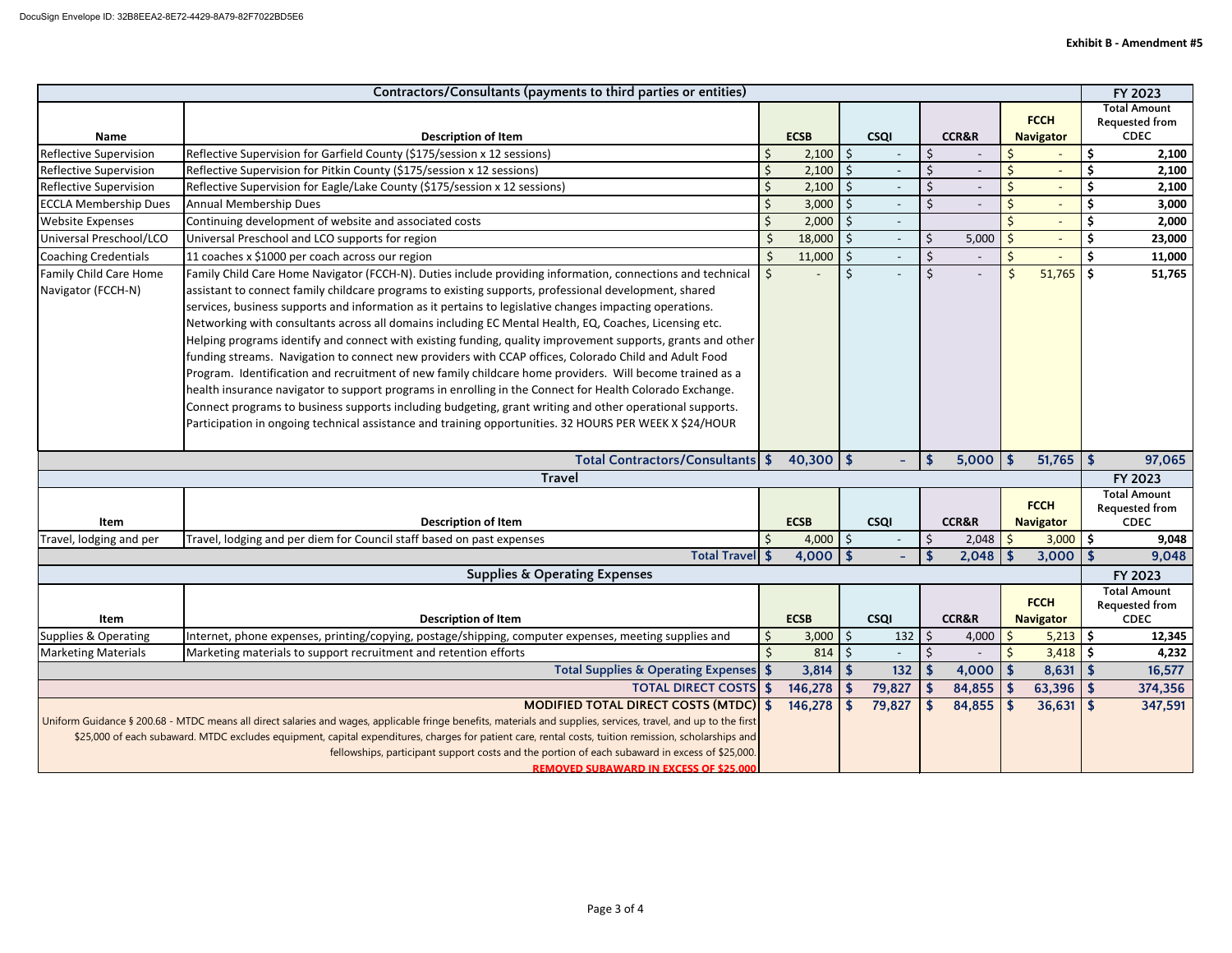| <b>Indirect Costs</b>                                                                                               |                                                    |               |              |                       |                  |                                |  |  |
|---------------------------------------------------------------------------------------------------------------------|----------------------------------------------------|---------------|--------------|-----------------------|------------------|--------------------------------|--|--|
| [not to exceed 10% unless Negotiated Federal Indirect Cost rate or Negotiated State Indirect Cost rate is attached] |                                                    |               |              |                       |                  |                                |  |  |
|                                                                                                                     |                                                    |               |              |                       | <b>FCCH</b>      | Total Amount<br>Requested from |  |  |
| Item                                                                                                                | <b>Description of Item</b>                         | <b>ECSB</b>   | <b>CSQI</b>  | <b>CCR&amp;R</b>      | <b>Navigator</b> | <b>CDEC</b>                    |  |  |
| Indirect rate:                                                                                                      | 10% de minimus rate of Modified Total Direct Costs | $14,628$ \$   | $7,983$   \$ | $8,486$ $\frac{5}{5}$ | $3,663$   \$     | 34,760                         |  |  |
|                                                                                                                     | Total Indirect \$                                  | $14,628$   \$ | 7,983        | $8,486$   \$          | $3,663$ \$       | 34,760                         |  |  |
| <b>TOTAL EARLY CHILDHOOD SYSTEMS BUILDING (ECSB) \$</b><br>160,906                                                  |                                                    |               |              |                       |                  |                                |  |  |
| TOTAL COLORADO SHINES QUIALITY IMPROVEMENT (CSQI) \$<br>87,810                                                      |                                                    |               |              |                       |                  |                                |  |  |
| <b>TOTAL CHILD CARE RESOURCE &amp; REFERRAL (CCR&amp;R) \$</b><br>93,341                                            |                                                    |               |              |                       |                  |                                |  |  |
| <b>TOTAL FCCH Navigator \$</b><br>67,059                                                                            |                                                    |               |              |                       |                  |                                |  |  |
| <b>TOTAL AMOUNT REQUESTED FROM CDEC   \$</b>                                                                        |                                                    |               |              |                       |                  |                                |  |  |
| PERCENTAGE OF BUDGET BY PROJECT                                                                                     |                                                    |               |              |                       |                  |                                |  |  |
|                                                                                                                     |                                                    | <b>ECSB</b>   | <b>CSQI</b>  | <b>CCR&amp;R</b>      | <b>Navigator</b> | <b>Total Percentage</b>        |  |  |
|                                                                                                                     | PERCENTAGE OF BUDGET BY PROJECT                    | 39%           | 21%          | 23%                   | 16%              | 100%                           |  |  |
|                                                                                                                     |                                                    |               |              |                       |                  |                                |  |  |

**\*Figures are rounded using basic accounting standards. (0.00-0.49 = 0; 0.50-0.99 = 1.0)**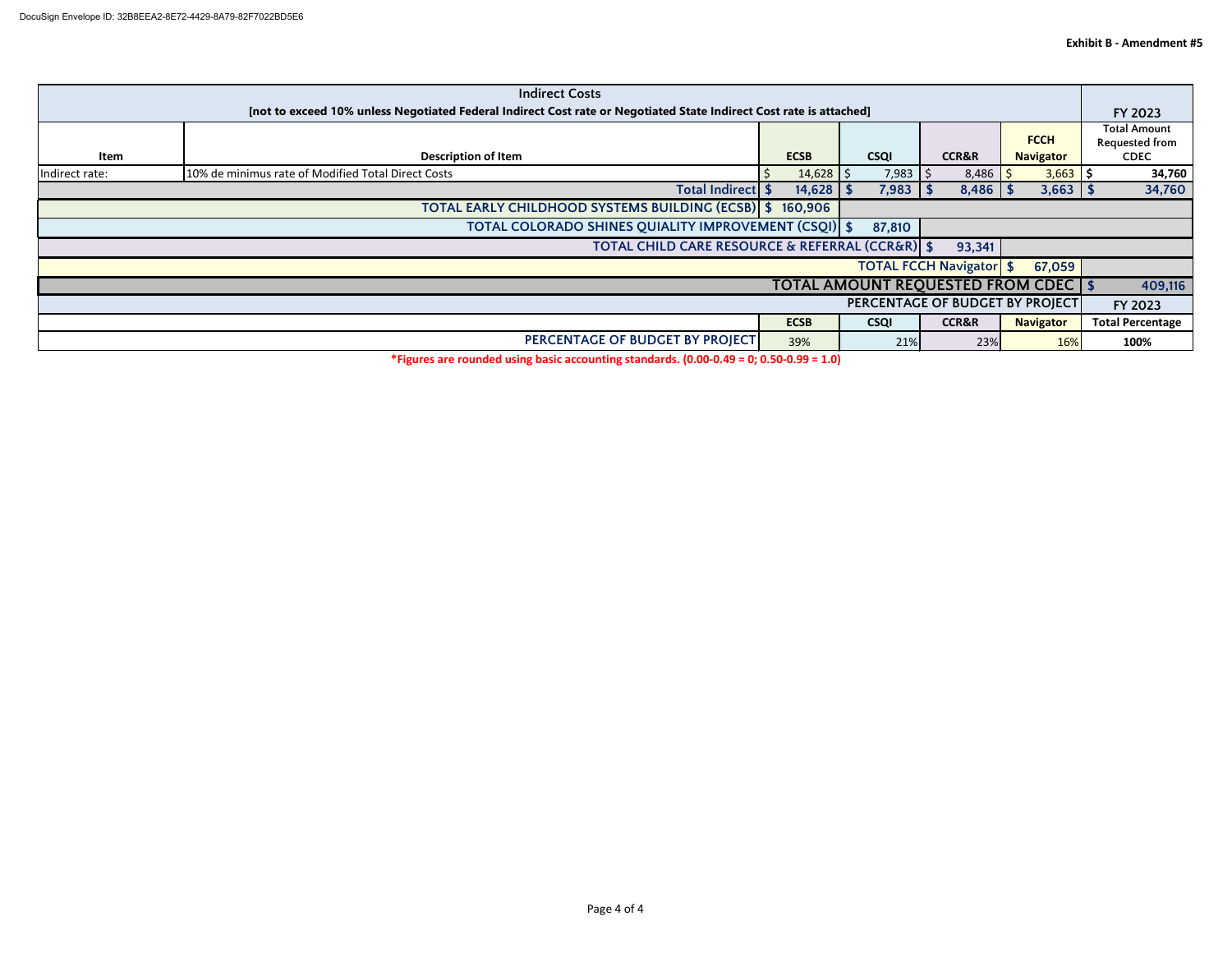

### **ADDITIONAL PROVISIONS**

#### **1. SERVICE PROVISIONS**

The Contractor shall provide the services according to the plans submitted in the "Statement of Work", attached and incorporated herein by this reference as **EXHIBIT A**. In all cases, the descriptions, plans, timetables, tasks, duties, and responsibilities of the Contractor as described in the Statement of Work, shall be adhered to in the performance of the requirements of this contract. In the event of a conflict, the terms and conditions of this contract shall control over the Statement of Work. Any significant changes to the Statement of Work (SOW) require an amendment to the contract.

#### **2. GOALS AND OBJECTIVES**

The Contractor shall be responsible for the achievement of any goals and objectives as specified within the Statement of Work (**EXHIBIT A**) of this contract unless written notice of any modifications are furnished by the State to the Contractor allowing adequate time for compliance during the term of this contract.

#### **3. COPY OF SUBCONTRACT**

The Contractor shall provide to the State a copy of any executed subcontract between the Contractor and any provider of services to fulfill any requirements of this contract. Subcontracts shall be emailed to the Contract Representative upon execution.

#### **4. PAYMENT**

In consideration of the provision of services and reporting and subject to all payment and price provisions and further subject to verification by the State of full and satisfactory compliance with the terms of this contract, the State shall pay to the Contractor an amount not to exceed the amount specified in the Budget (**EXHIBIT B**), of this contract.

- A. The Contractor shall submit requests for payment to CDHS OEC Invoicing@state.co.us no less than monthly on forms prescribed and provided by the State.
- **B.** Payment shall be made on a cost reimbursement basis for services rendered.
- **C.** It is understood any vacancy savings in the personnel category and/or any savings in any other category shall require written approval from the State prior to any redistribution of any savings by the Contractor. ANY COST SAVINGS THAT ARE REDISTRIBUTED BY CONTRACTOR WITHOUT WRITTEN APPROVAL SHALL NOT BE REIMBURSED BY THE STATE.
- **D.** IT IS UNDERSTOOD ANY COSTS THAT EXCEED THE CONTRACTED AMOUNT SHALL NOT BE PAID BY CDEC. If Contractor has a legitimate need for additional funds, the Contractor shall request additional funds from the CDEC 60 days prior to projected depletion of contracted funds. CDEC shall review each request and notify Contractor in writing of approval or denial. Approval of additional funds shall require an official modification to the Contract by Amendment or Option Letter.
- **E.** Timely Invoicing Invoices shall be submitted no later than 30 days following the last day of the month. End of State Fiscal Year invoices are on a compressed timeframe. Invoices for all services provided prior to June 30th shall be invoiced by July 5th. Contractors who are unable to provide the invoice by July 5th shall notify the state of the amount to be booked as accounts payable by July 13th by sending an email to CDHS OEC Invoicing@state.co.us. Final invoices for services prior to June 30th shall be submitted by September 14th. Invoices received after September 14th may not be paid.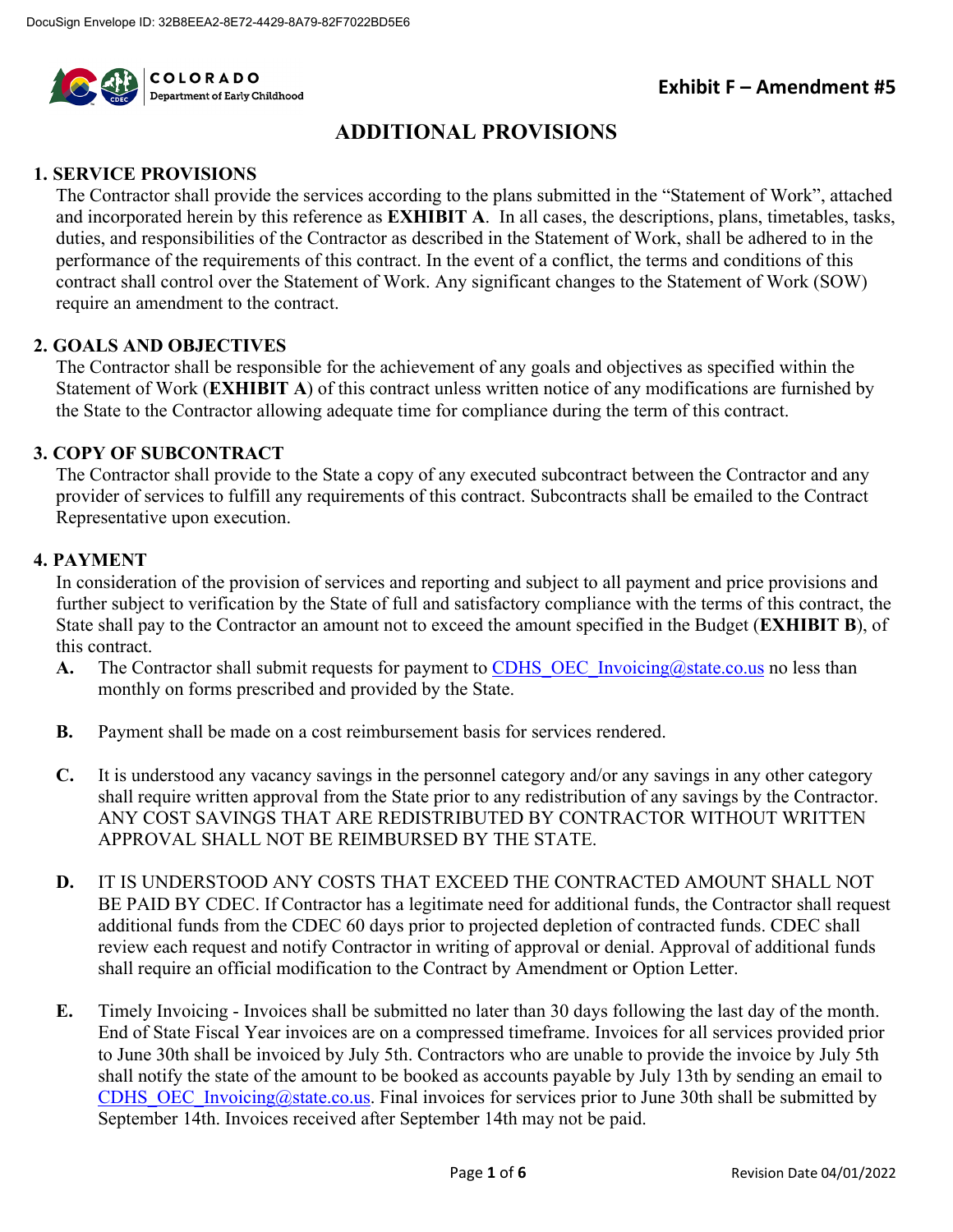

- **F.** The Contractor shall maintain source documentation to support all payment requested pursuant to this contract. All source documentation shall be provided to the State by the Contractor upon request.
- **G.** It is understood that the State reserves the right to offset funds pursuant to this contract based on the discovery of overpayment or improper use of funds by the Contractor. Overpayment or improper use of funds is interpreted to apply to specific terms of prior year contracts, and includes without limitation requirements of the Generally Accepted Accounting Principles (GAAP) issued by the American Institute of Certified Public Accountants, and applicable sections of the Colorado Revised Statutes.
- **H.** The State shall review monthly invoices throughout the fiscal year. If, after a number of months, the State determines the Contractor is not needing/using the funding allocated for the Contractor's work in the Contract, the State shall remove these funds from the contract budget by Option Letter for a proportional reduction of services with prior written notification to the Contractor.

#### **5. PARTICIPATION**

The Contractor representative(s) is required to participate in any Department of Early Childhood sponsored meetings related to this contract.

#### **6. SUPPLANTING**

Payments made to the Contractor under this contract shall supplement and not supplant other state, local or federal expenditures for services associated with this contract.

#### **7. BUDGET CHANGES**

Contractor may request in writing adjustments to the direct costs in the current year budget **(EXHIBIT B)** not to exceed 10% of the total budget. Requests shall be made in the form of a written budget revision request to the appropriate program staff. Written approval for the budget revision shall be required prior to any changes to the budget related to the budget revision request. The total dollar amount of the contract budget cannot be changed as a result of the budget revision request. Budget adjustment requests over 10%, adding new expense lines, and/or changes to the total dollar amount of the budget require a formal amendment. No adjustments to the Indirect Costs portion of the budget are allowable without a formal amendment.

Contractor may request in writing up to a 5% increase to the "Gross or Annual Salary" of an individual employee if a position currently listed in the contract becomes vacant and the new incoming employee shall be hired at a higher or lower salary. No increase within the salary range is authorized without prior written approval from CDEC. Adding additional staff requires an amendment to the contract. Vacancy savings cannot be used to change salary amounts for existing personnel without an amendment. Any change to personnel requires prior written approval from CDEC staff. This process shall never change the Contract Maximum Amount. Contractor must use available unused funds from either vacancy savings or another category within the contract. The revision request may not at any time compromise the integrity of the funded program as determined by CDEC program staff.

#### **8. TRAVEL**

**A.** Mileage shall not exceed the Federal mileage rate per [https://www.gsa.gov/travel-resources.](https://www.gsa.gov/travel-resources)

**B.** Per Diem shall not exceed Federal GSA per diem rates for the area of travel per [https://www.gsa.gov/travel-resources.](https://www.gsa.gov/travel-resources)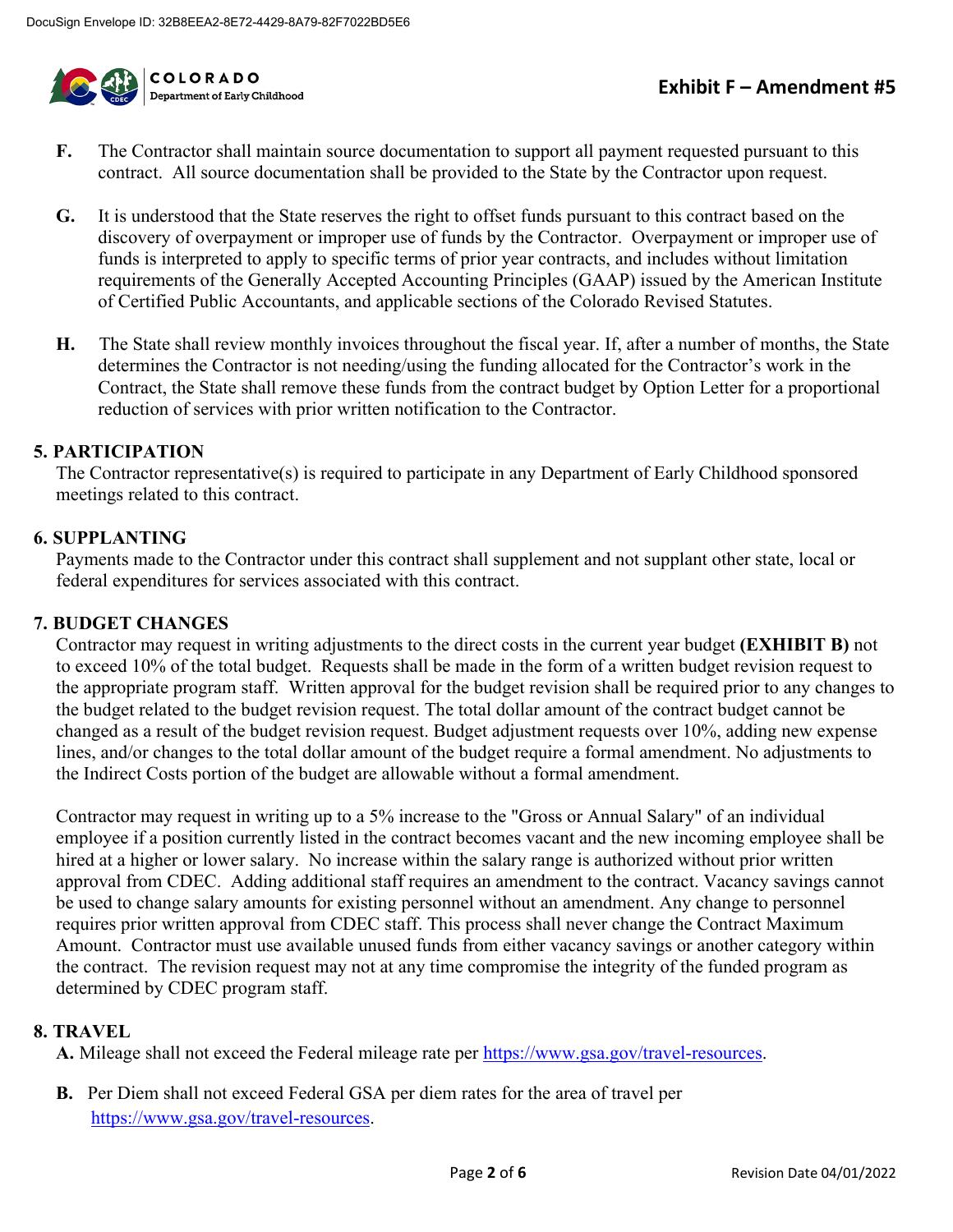

- **C.** Hotel rates cannot exceed any rate established for conference attendance.
- **D.** Usage of airfare or Out of State Travel requires pre-approval from CDEC.

#### **9. SUBRECIPIENT**

Contractors determined to be a Sub-recipient of federal funds shall complete the sub-recipient performance report and assessment survey at:<https://forms.gle/QTXGEabvipymdsfd8>upon contract execution. Failure to complete the performance report and assessment survey shall delay payment to the Contractor.

#### **10. CRITICAL INCIDENT REPORTING**

Within 48 hours of the occurrence of a critical incident involving any child or family and/or an on duty agency staff member of any family support program staff funded through the Department of Early Childhood (CDEC), the agency must report in writing the details of the critical incident to the CDEC Program Manager for the involved family support program. Critical incidents may include, but are not limited to, awareness of an egregious incident of abuse and/or neglect, near fatality, or fatality of any child currently enrolled in a family support program; involuntary termination of a program staff's employment; criminal allegations involving program staff and related to his/her employment; negative media attention about the family support program; any major injury or threat to the security of an agency staff member while on duty and visiting an enrolled child or family.

#### **11. MANDATED REPORTING**

- **A.** All program staff are required by law to report suspected child abuse and neglect. Mandatory reporters must report suspected child abuse and neglect to the local county child welfare agency, the local law enforcement agency, or by calling the child abuse reporting hotline system at 1-844-CO-4KIDS (1-844- 264-5437).
- **B.** All program staff are required to take the online mandatory reporter training on the Colorado Department of Human Services (CDHS) Child Welfare Training System: https://www.coloradocwts.com/mandatedreporter-training.

#### **12. GENERAL ACCOUNTING ENCUMBRANCE (GAE)**

There are three types of GAE that shall be utilized for this Contract: Quality Improvement (QI), Expanding Quality in Infant and Toddler Care (EQIT); and Micro Grant (MG). All Early Childhood Councils shall have access to all GAE types. All expenditures against the GAEs require pre-approval from the Program.

#### **A. QUALITY IMPROVEMENT GENERAL ACCOUNTING ENCUMBRANCE (QI-GAE)**

1. Payment for Quality Improvement (QI) to all contractors will be made as incurred, in whole or in part, from the total available funds to be utilized for Quality Improvement that includes: coaching activities and coach training, professional development of staff, purchases of program specific materials, temporary teaching funds, and capital expenditures. It is understood each contractor shall obtain prior written approval from CDHS prior to incurring any costs related to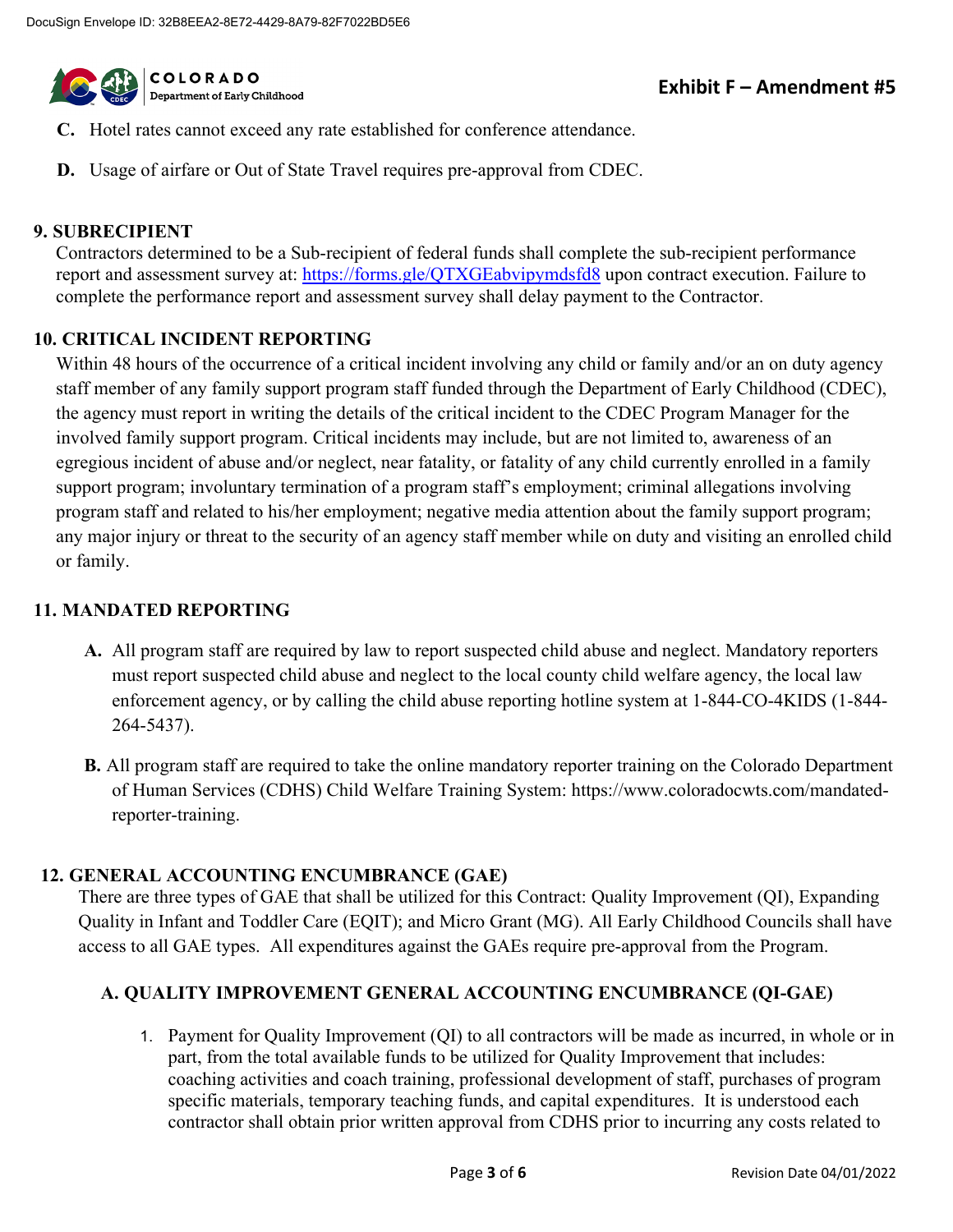

**COLORADO** Department of Early Childhood

QI funds. It is further understood and agreed that the maximum amount of funds available statewide for the current fiscal year will be divided between all of the Early Childhood Council contracts. The State shall not be liable for any costs incurred without obtaining prior approval for the expenditure of QI funds.

- a) Please refer to Page 1 for the amount available under the GAE for the current fiscal year.
- 2. Payment to Contractor is made from available funds encumbered and shared across multiple contractors. The State may increase or decrease the total funds encumbered at its sole discretion and without formal notice to Contractor. No minimum payment is guaranteed to Contractor. The liability of the State for such payments is limited to the encumbered amount remaining of such funds.
- 3. Invoices shall be submitted separately for pre-approved QI expenditures.
	- a) The Contractor shall submit requests for payment to CDHS OEC Invoicing@state.co.us.

### **B. EXPANDING QUALITY IN INFANT TODDLER CARE GENERAL ACCOUNTING ENCUMBRANCE (EQIT-GAE)**

- 1. Payment for Expanding Quality in Infant Toddler Care (EQIT) to all contractors will be made as incurred, in whole or in part, from the total available funds shall be utilized to support the following quality improvement efforts: deployment of the EQ Infant Toddler Specialist Network to provide evidence-based, infant toddler specific professional development, e.g. the Expanding Quality for Infant and Toddler (EQIT) 48-hour course, EQ Relate coaching for individuals completing the EQIT course, and support for the related costs of professional development for current and new infant toddler specialists. To be utilized for EQIT as outlined in **Exhibit A** – Statement of Work. It is understood each contractor shall obtain prior written approval from CDHS prior to incurring any costs related to EQIT funds. It is further understood and agreed that the maximum amount of funds available state wide for the current fiscal year will be divided between all of the Early Childhood Council contracts. The State shall not be liable for any costs incurred without obtaining prior approval for the expenditure of EQIT funds.
	- a) Please refer to Page 1 for the amount available under the GAE for the current fiscal year.
	- b) Payment to Contractor is made from available funds encumbered and shared across multiple contractors. The State may increase or decrease the total funds encumbered at its sole discretion and without formal notice to Contractor. No minimum payment is guaranteed to Contractor. The liability of the State for such payments is limited to the encumbered amount remaining of such funds.
	- c) Invoices shall be submitted separately for pre-approved EQIT expenditures.
	- d) The Contractor shall submit requests for payment to CDHS OEC Invoicing@state.co.us.
- 2. UP TO RATES (direct and indirect).

The indirect rate should not be bundled within the direct rate of an EQIT activity (course, coaching, data and reporting, etc.). In cases where a Council or fiscal agent charges an indirect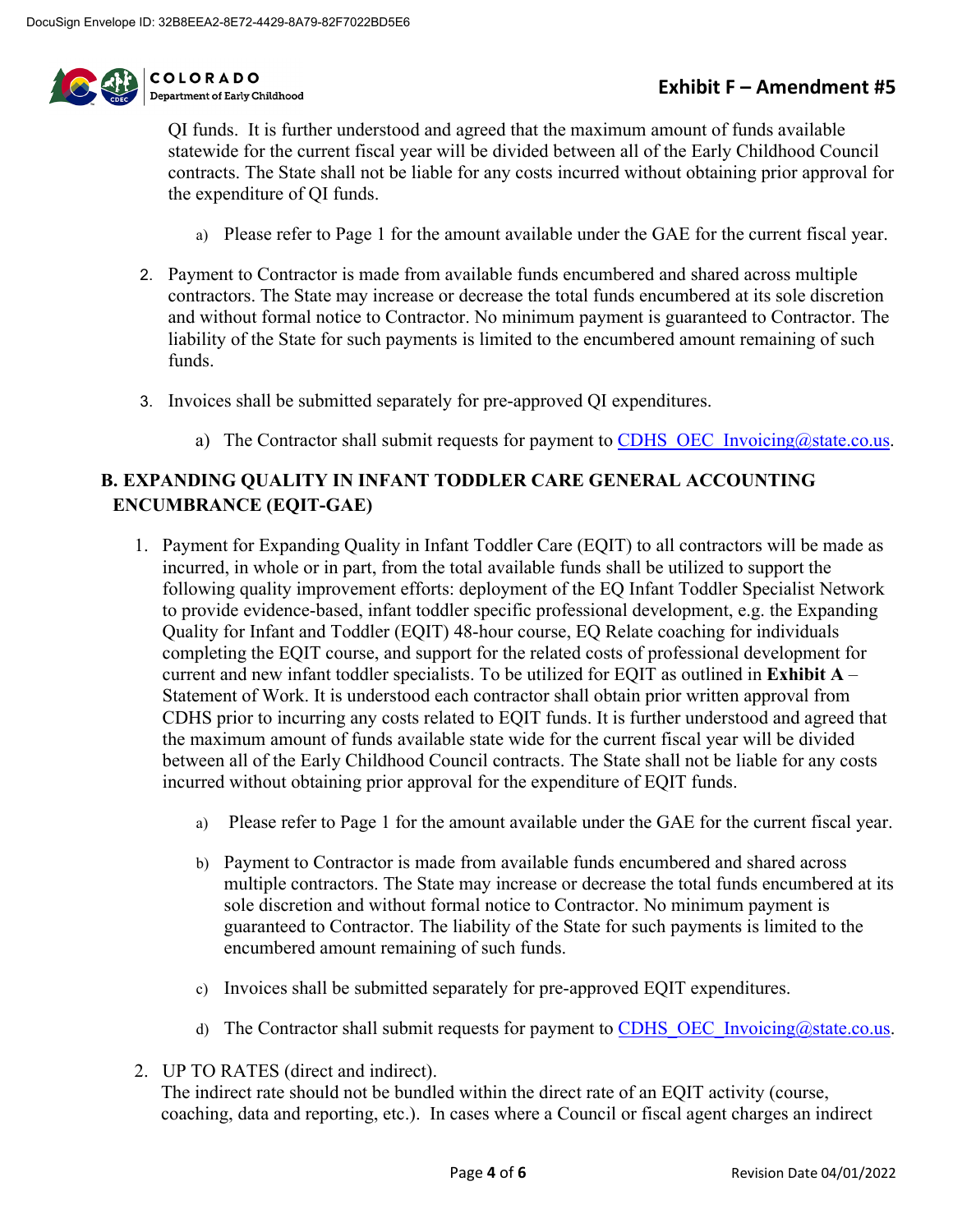

COLORADO Department of Early Childhood

rate, these charges should be reflected within the invoice and calculated based on actual expenses. The corrected rates include:

- a) \$4,200 per EQIT Course;
- b) \$300 per EQIT Course to support data and reporting; and
- c) \$27 per hour for EQ RELATE Coaching.

Because this is a cost reimbursement contract, charges for these activities should be based on actual costs, but in no case should charges exceed the amounts noted for each activity.

#### 3. **PROGRAM INCOME**

In cases where an Early Childhood Council is charging fees to EQIT participants, this funding is considered program income. The program income must be documented and the agency must demonstrate how it is spent relative to the program.

#### **C. MICRO GRANT GENERAL ACCOUNTING ENCUMBRANCE (MG-GAE)**

- 1. Payment for Micro grants to all contractors shall be made as incurred, in whole or in part, from the total available funds shall be used to support startup costs for licensed child care programs. It is understood each contractor shall obtain prior written approval from CDHS prior to incurring any costs related to Micro grant funds. It is further understood and agreed that the maximum amount of funds available statewide for the current fiscal year will be divided between all of the Early Childhood Council contracts. The State shall not be liable for any costs incurred without obtaining prior approval for the expenditure of Micro grant funds.
	- a) Please refer to Page 1 for the amount available under the GAE for the current fiscal year.
- 2. Payment to Contractor is made from available funds encumbered and shared across multiple contractors. The State may increase or decrease the total funds encumbered at its sole discretion and without formal notice to Contractor. No minimum payment is guaranteed to Contractor. The liability of the State for such payments is limited to the encumbered amount remaining of such funds.
- 3. Invoices shall be submitted separately for pre-approved Micro Grant expenditures.
	- a) The Contractor shall submit requests for payment to [CDHS\\_OEC\\_Invoicing@state.co.us.](mailto:CDHS_OEC_Invoicing@state.co.us)

#### **13. GIFT CARDS**

The Distribution of Gift Cards, where applicable, shall adhere to the following:

- A. The contractor agency must have a written Gift Card Distribution Policy in place and this plan must be approved by the Department of Early Childhood before gift cards may be purchased. The policy must include maintaining an audit log of gift card purchases and disbursements and a process for routine reconciliations.
- B. The contractor agency's gift card policy must ensure that gift cards cannot be redeemed for cash and must restrict the recipient from using gift cards for alcohol, firearms, tobacco, lottery tickets, or entertainment.
- C. Gift Cards must be distributed to recipients within five (5) business days of purchase.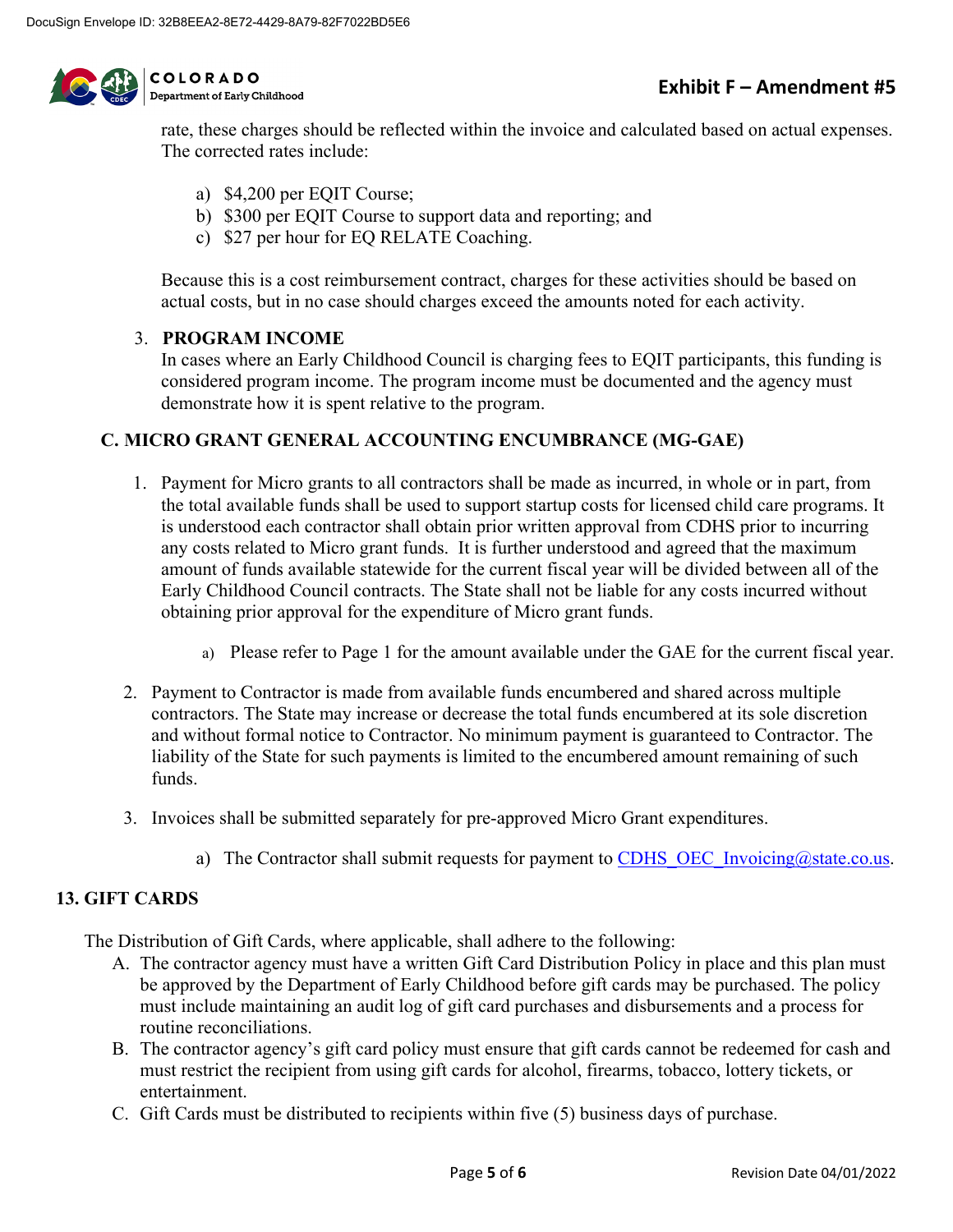

COLORADO<br>Department of Early Childhood

- D. Gift Cards should be given at the conclusion of an event or upon completion of an activity or milestone.
- E. Contractor agency staff shall have recipients sign a form that includes the following: Date, Name of Gift Card Recipient, Purpose of Gift Card, Signature of Gift Card recipient acknowledging receipt of Gift Card and Gift Card Amount.
- F. The contractor cannot request reimbursement for the cost of gift cards until distribution of the gift cards has been made to recipients. Additionally, the contractor must maintain adequate documentation to show a record of all gift card distributions.
- G. The contractor shall be held responsible for inappropriate use of gift cards.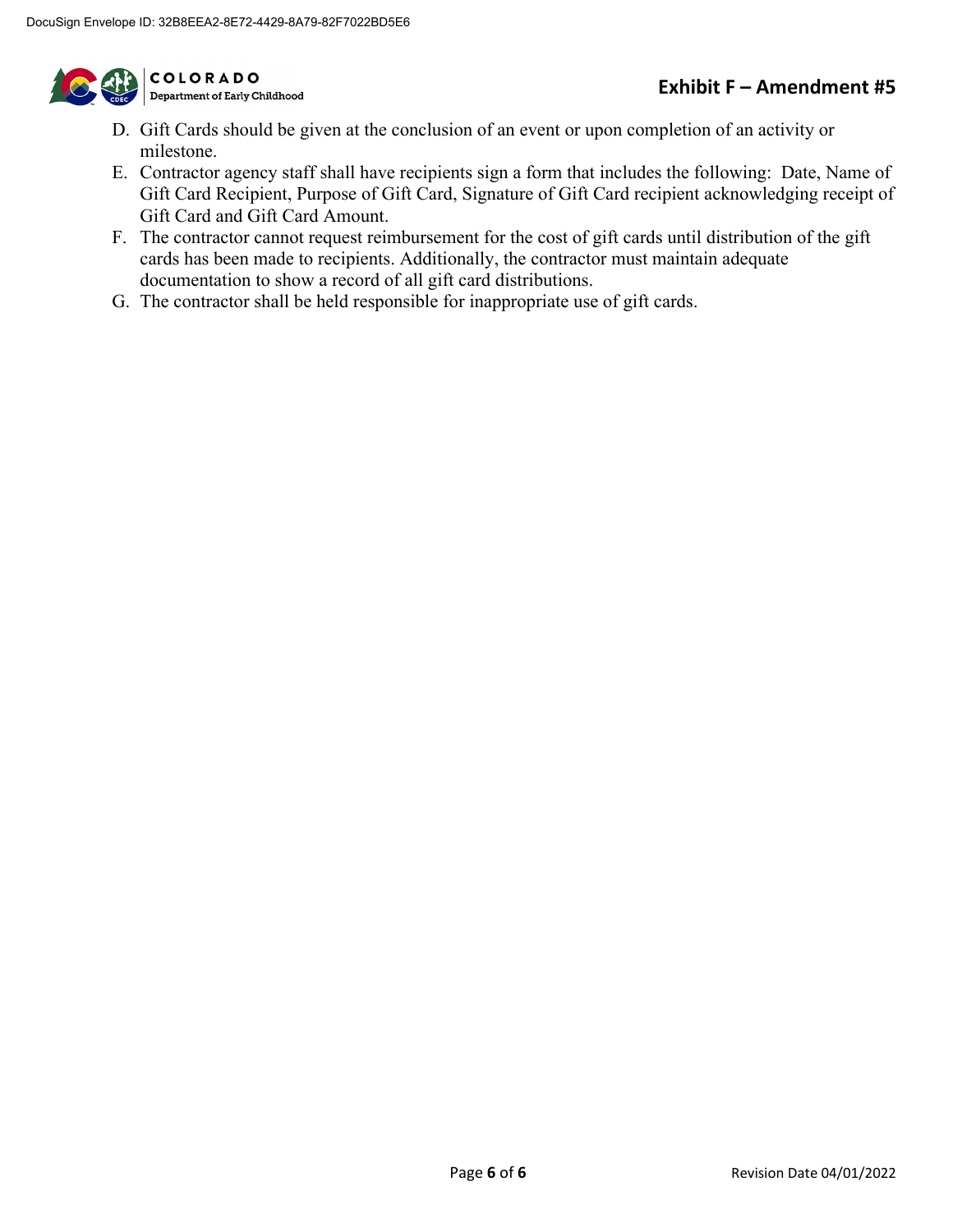

EXHIBIT **G – Amendment #5** - Supplemental Provisions for Federal Awards

For the purposes of this Exhibit only, Contractor is also identified as "Subrecipient." This Contract has been funded, in whole or in part, with an award of Federal funds. In the event of a conflict between the provisions of these Supplemental Provisions for Federal Awards, the Special Provisions, the Contract or any attachments or exhibits incorporated into and made a part of the Contract, the Supplemental Provisions for Federal Awards shall control. In the event of a conflict between the Supplemental Provisions for Federal Awards and the FFATA Supplemental Provisions (if any), and/or exhibit regarding SLFRF Federal Provisions, the terms re FFATA and/or SLFRF shall control. If the source of the funding of the Contract is a grant, these Federal Provisions are subject to the Award as defined in §2 of these Federal Provisions, as may be revised pursuant to ongoing guidance from the relevant Federal or State of Colorado agency or institutions of higher education.

- 1) Federal Award Identification
	- i. Subrecipient: **Mountain Valley Developmental Services, Inc.**;
	- ii. Subrecipient Unique Entity Identifier (UEI) number: **LX1VJ8GJLY78**;
	- iii. The Federal Award Identification Number (FAIN) is **CCDF - 2201COCCDD - Discretionary; CCDF - 2201COCCDF - Matching; PDG - 90TP0054; ARPA Stabilization - 2101COCSC6; CRRSA - 2101COCCC5;**
	- iv. The Federal award date is **CCDF (Discretionary & Matching) - 04/06/2022 / PDG - 12/27/2019; ARPA Stabilization - 04/14/2021; CRRSA - 02/01/2021**;
	- v. The subaward period of performance start date is **CCDF (Discretionary & Matching) - 10/01/2021; PDG-12/31/2019; ARPA Stabilization- 10/01/2020; CRRSA - 12/27/2020 and end date is CCDF (Discretionary & Matching) - 09/30/2024; PDG - 12/30/2022; ARPA Stabilization - 09/30/2023; CRRSA - 09/30/2023**;
	- vi. Federal Funds:

| Contract    |                                      |                                         | Total amount of the Federal          |
|-------------|--------------------------------------|-----------------------------------------|--------------------------------------|
| or Fiscal   | Amount of Federal funds              | Total amount of Federal funds           | Award committed to                   |
| Year        | obligated by this Contract           | obligated to the Subrecipient           | Subrecipient by CDEC                 |
| <b>FY23</b> | <b>CCDF Discretionary -</b>          | CCDF Discretionary - \$175,872*         | <b>CCDF Discretionary -</b>          |
|             | $$175,872*$                          | <b>CCDF Matching - \$26,282</b>         | $$175,872*$                          |
|             | <b>CCDF Matching - \$26,282</b>      | <b>ARPA Stabilization - \$6,387*</b>    | <b>CCDF Matching - \$26,282</b>      |
|             | <b>ARPA Stabilization - \$6,387*</b> | CRRSA - \$134,118*                      | <b>ARPA Stabilization - \$6,387*</b> |
|             | CRRSA - \$134,118*                   | PDG - $$0^*$                            | CRRSA - \$134,118*                   |
|             | PDG - $$0*$                          | *An appropriation for Quality           | PDG - $$0^*$                         |
|             |                                      | Improvement (QI); and Expanding         |                                      |
|             |                                      | <b>Quality in Infant Toddler Care</b>   |                                      |
|             |                                      | (EQIT) General Accounting               |                                      |
|             |                                      | Encumbrance (GAE) is subject to         |                                      |
|             |                                      | appropriated funds not to exceed        |                                      |
|             |                                      | $$7,575,350$ (CCDF Discretionary =      |                                      |
|             |                                      | $$4,708,050;$ PDG = \$34,500; ARPA      |                                      |
|             |                                      | Stabilization = $$2,600,800$ ; CRRSA    |                                      |
|             |                                      | $=$ \$232,000) GAE funds shall be split |                                      |
|             |                                      | among other Early Childhood             |                                      |
|             |                                      | Council (ECC) vendors. See Exhibit      |                                      |
|             |                                      | F, Section 12.                          |                                      |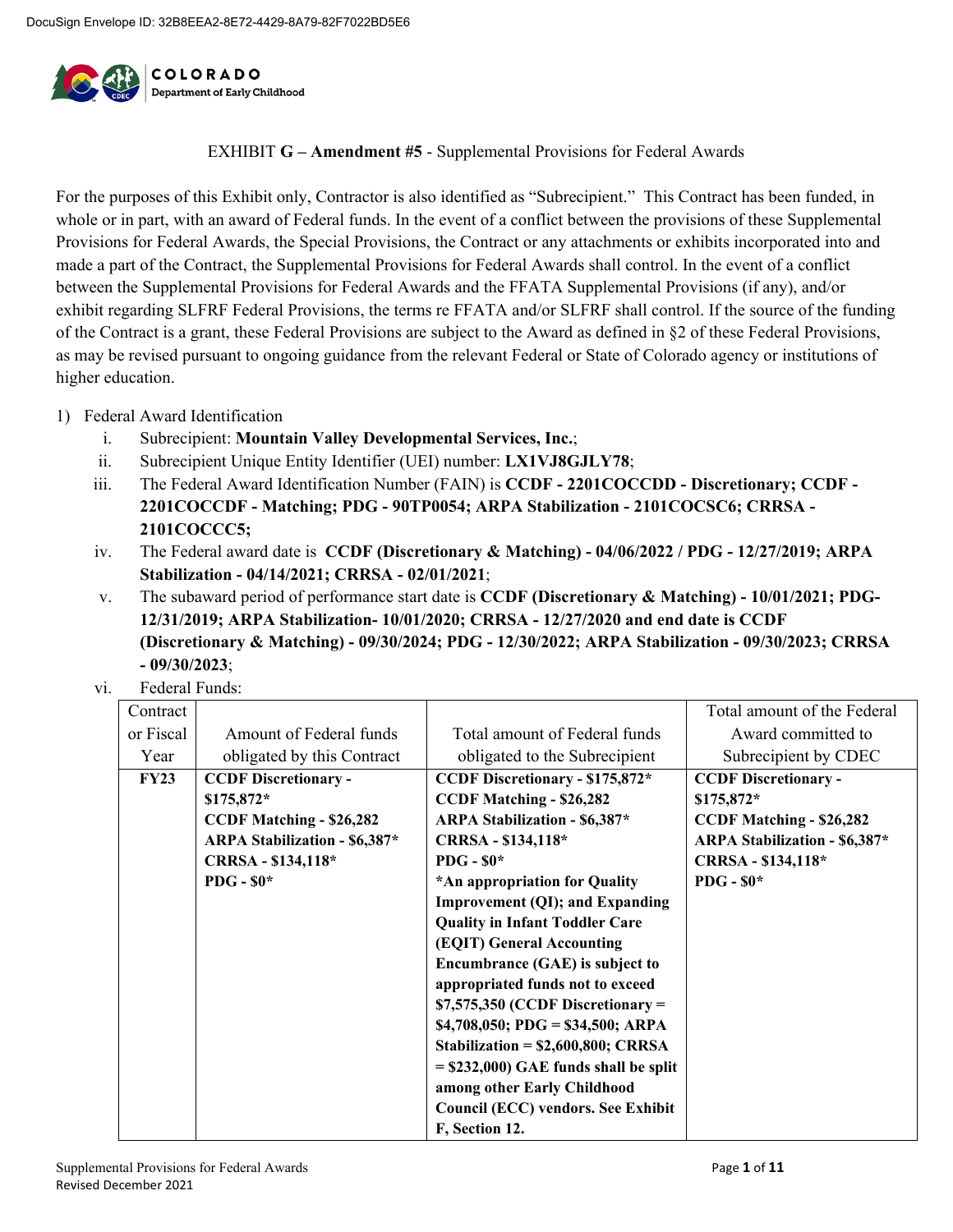

COLORADO Department of Early Childhood

- vii. Federal award project description: **Child Care and Development Block Grant (CCDF); Colorado Preschool Development Grant (PDG); American Rescue Plan Act (ARPA) 2021-Stabilization; Coronavirus Response and Relief Supplemental Act (CRRSA)**;
- viii. The name of the Federal awarding agency is **CCDF - Administration for Children & Families; ARPA Stabilization and CRRSA - Administration for Children & Families; PDG - Department of Health and Human Services, Administration for Children and Families**; the name of the pass-through entity is the State of Colorado, Department of Early Childhood (CDEC); and the contact information for the awarding official is **Karen Enboden, Manager, Early Learning Access and Quality, 1575 Sherman Street, 1st Floor, Denver, CO 80203, Karen.Enboden@state.co.us; 303.866.5014**;
- ix. The Catalog of Federal Domestic Assistance (CFDA) number is **CCDF Discretionary - 93.575; CCDF Matching – 93.596; PDG - 93.434; ARPA and CRRSA - 93.575**, name **CCDF - Child Care and Development Block Grant Act of 1990; PDG - ESSA Preschool Development Grants Birth through Five; American Rescue Plan Act (ARPA) 2021 Stabilization; Coronavirus Response and Relief Supplemental Act (CRRSA)**, and dollar amount is **CCDF - Discretionary - \$56,523,372; CCDF - Matching - \$39,996,662; PDG - \$14,884,753; ARPA Stabilization- \$286,156,175; CRRSA - \$119,294,226**;
- x. This award **is not** for research & development;
- xi. The indirect cost rate for the Federal award (including if the de minimis rate is charged per 2 CFR §200.414 Indirect (F&A) costs) is pre-determined based upon the State of Colorado and CDEC cost allocation plan.
- 2) All requirements imposed by CDEC on Subrecipient so that the Federal award is used in accordance with Federal statutes, regulations, and the terms and conditions of the Federal award, are stated in **the General Provisions, Exhibit A - Statement of Work and Exhibit F - Additional Provisions**.
- 3) Any additional requirements that CDEC imposes on Subrecipient in order for CDEC to meet its own responsibility to the Federal awarding agency, including identification of any required financial and performance reports, are stated in **the General Provisions, Exhibit A - Statement of Work and Exhibit F - Additional Provisions**.
- 4) Subrecipient's approved indirect cost rate is **the de minimis rate of 10 %**.
- 5) Subrecipient must permit CDEC and auditors to have access to Subrecipient's records and financial statements as necessary for CDEC to meet the requirements of 2 CFR §200.331 Requirements for pass-through entities, §§ 200.300 Statutory and National Policy Requirements through §200.309 Period of performance, and Subpart F—Audit Requirements of this Part.
- 6) The appropriate terms and conditions concerning closeout of the subaward are listed in Section 16 of this Exhibit and **the General Provisions, Exhibit A - Statement of Work and Exhibit F - Additional Provisions**.
- 7) **Performance and Final Status.** Subrecipient shall submit all financial, performance, and other reports to CDEC no later than **30** calendar days after the period of performance end date or sooner termination of this Contract containing an evaluation and review of Subrecipient's performance and the final status of Subrecipient's obligations hereunder.
- **8) Matching Funds**

If a box below is checked, the accompanying provision applies.

- i.  $\sum$  Subrecipient is not required to provide matching funds.
- ii. Subrecipient shall provide matching funds as stated in N/A. Subrecipient shall have raised the full

amount of matching funds prior to the Effective Date and shall report to CDEC regarding the status of such funds upon request. Subrecipient's obligation to pay all or any part of any matching funds, whether direct or contingent, only extends to funds duly and lawfully appropriated for the purposes of this Contract by the authorized representatives of the Subrecipient and paid into the Subrecipient's treasury or bank account.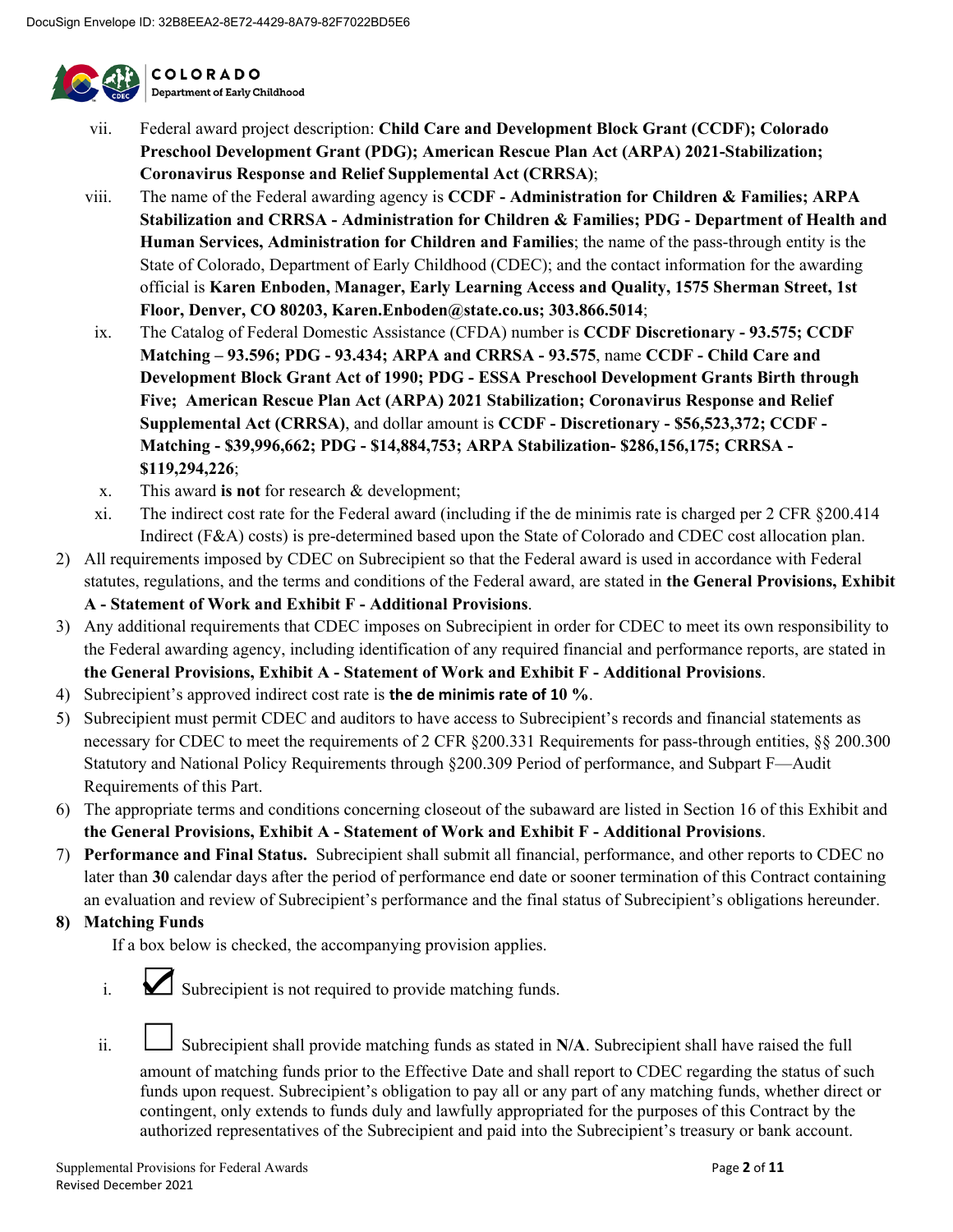

Subrecipient represents to CDEC that the amount designated as matching funds has been legally appropriated for the purposes of this Contract by its authorized representatives and paid into its treasury or bank account. Subrecipient does not by this Contract irrevocably pledge present cash reserves for payments in future fiscal years, and this Contract is not intended to create a multiple-fiscal year debt of the Subrecipient. Subrecipient shall not pay or be liable for any claimed interest, late charges, fees, taxes or penalties of any nature, except as required by Subrecipient's laws or policies.

#### **1. DEFINITIONS.**

- 1.1. For the purposes of these Federal Provisions, the following terms shall have the meanings ascribed to them below.
	- 1.1.1. "Award" means an award of Federal financial assistance, and the Contract setting forth the terms and conditions of that financial assistance, that a non-Federal Entity receives or administers.
		- 1.1.1.1.1. Awards may be in the form of:
		- 1.1.1.1.2. Grants;
		- 1.1.1.1.3. Contracts;
		- 1.1.1.1.4. Cooperative Contracts, which do not include cooperative research and development Contracts (CRDA) pursuant to the Federal Technology Transfer Act of 1986, as amended (15 U.S.C. 3710);
		- 1.1.1.1.5. Loans;
		- 1.1.1.1.6. Loan Guarantees;
		- 1.1.1.1.7. Subsidies;
		- 1.1.1.1.8. Insurance;
		- 1.1.1.1.9. Food commodities;
		- 1.1.1.1.10. Direct appropriations;
		- 1.1.1.1.11. Assessed and voluntary contributions; and
		- 1.1.1.1.12. Other financial assistance transactions that authorize the expenditure of Federal funds by non-Federal Entities.
		- 1.1.1.1.13. Any other items specified by OMB in policy memoranda available at the OMB website or other source posted by the OMB.
			- 1.1.1.2. Award *does not* include:
		- 1.1.1.2.1. Technical assistance, which provides services in lieu of money;
		- 1.1.1.2.2. A transfer of title to Federally-owned property provided in lieu of money; even if the award is called a grant;
		- 1.1.1.2.3. Any award classified for security purposes; or
		- 1.1.1.2.4. Any award funded in whole or in part with Recovery funds, as defined in section 1512 of the American Recovery and Reinvestment Act (ARRA) of 2009 (Public Law 111-5).
- 1.1.2. "Contract" means the Contract to which these Federal Provisions are attached and includes all Award types in § of this Exhibit.
- 1.1.3. "Contractor" means the party or parties to a Contract funded, in whole or in part, with Federal financial assistance, other than the Prime Recipient, and includes grantees, subgrantees, Subrecipients, and borrowers. For purposes of Transparency Act reporting, Contractor does not include Vendors.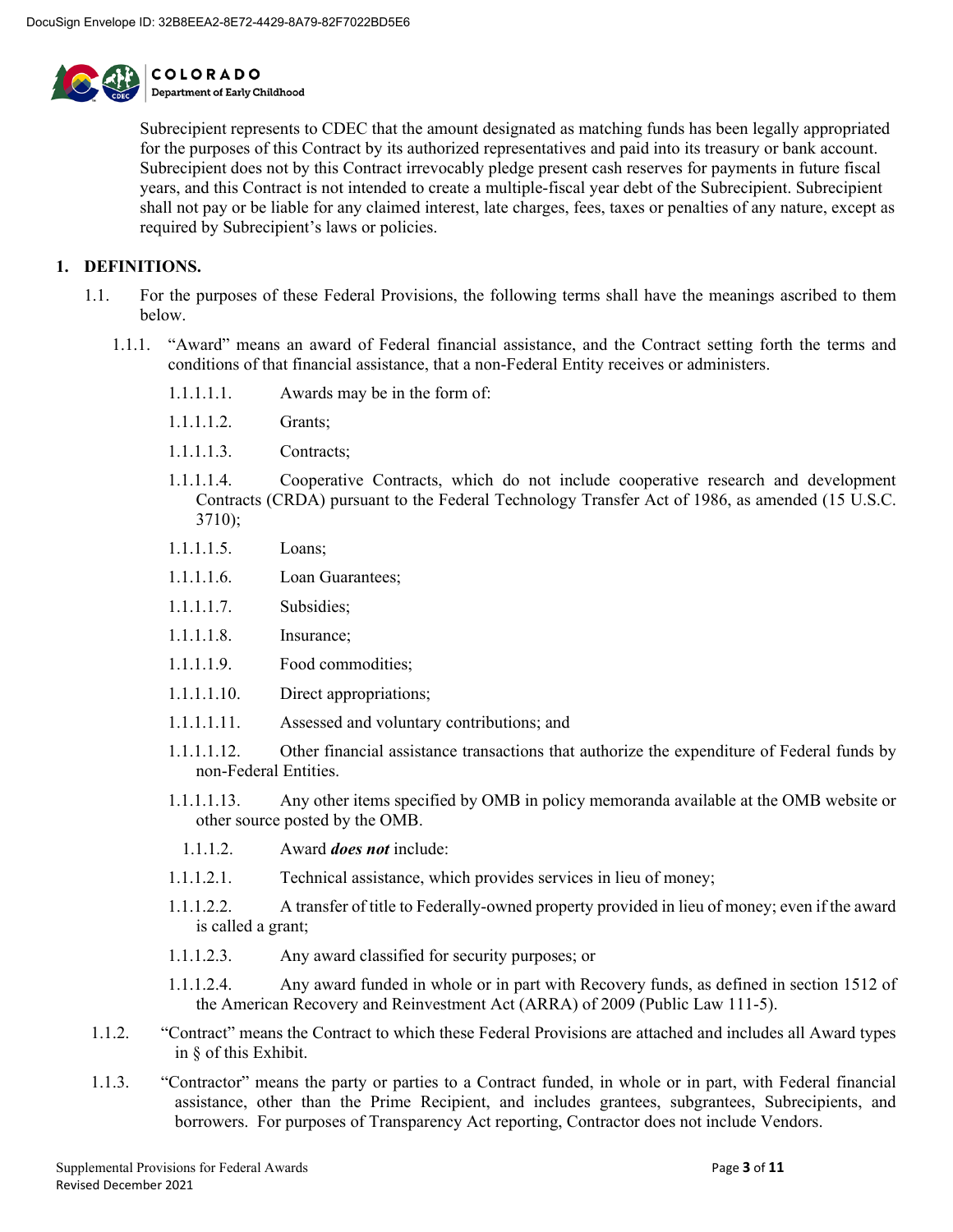

1.1.4. "Data Universal Numbering System (DUNS) Number" means the nine-digit number established and assigned by Dun and Bradstreet, Inc. to uniquely identify a business entity. Dun and Bradstreet's website may be found at: [http://fedgov.dnb.com/webform.](http://fedgov.dnb.com/webform)

- 1.1.5. "Entity" means:
	- 1.1.5.1. If the source of funding is a Grant:
		- 1.1.5.1.1. a Non-Federal Entity;
		- 1.1.5.1.2. a foreign public entity;
		- 1.1.5.1.3. a foreign organization;
		- 1.1.5.1.4. a non-profit organization;
		- 1.1.5.1.5. a domestic for-profit organization (for 2 CFR parts 25 and 170 only);
		- 1.1.5.1.6. a foreign non-profit organization (only for 2 CFR part 170) only);
		- 1.1.5.1.7. a Federal agency, but only as a Subrecipient under an Award or Subaward to a non-Federal entity (or 2 CFR 200.1); or
		- 1.1.5.1.8. a foreign for-profit organization (for 2 CFR part 170 only).
	- 1.1.5.2. If the source of funding is not a Grant:
		- 1.1.5.2.1. all of the following as defined at 2 CFR part 25, subpart C;
		- 1.1.5.2.2. A governmental organization, which is a State, local government, or Indian Tribe;
		- 1.1.5.3. a foreign public entity;
		- 1.1.5.4. a domestic or foreign non-profit organization;
		- 1.1.5.5. a domestic or foreign for-profit organization; and
		- 1.1.5.6. a Federal agency, but only a Subrecipient under an Award or Subaward to a non-Federal entity.
- 1.1.6. "Executive" means an officer, managing partner or any other employee in a management position.
- 1.1.7. If the source of funding is a Grant, "Federal Awarding Agency" means a Federal agency providing a Federal Award to a Recipient as described in 2 CFR 200.1. If the source of funding is not a Grant, "Federal Award Identification Number (FAIN)" means an Award number assigned by a Federal agency to a Prime Recipient.
- 1.1.8. "FFATA" means the Federal Funding Accountability and Transparency Act of 2006 (Public Law 109-282), as amended by §6202 of Public Law 110-252. FFATA, as amended, also is referred to as the "Transparency Act."
- 1.1.9. "Federal Provisions" means these Federal Provisions subject to the Transparency Act and Uniform Guidance, as may be revised pursuant to ongoing guidance from the relevant Federal or State of Colorado agency or institutions of higher education.
- 1.1.10. If the source of funding is a Grant, "Grant" as used herein is the Contract to which these Federal Provisions are attached.
- 1.1.11. "Grantee" means the party or parties identified as such in the Grant to which these Federal Provisions are attached if the source of funding is a Grant.
- 1.1.12. "Non-Federal Entity means a State, local government, Indian tribe, institution of higher education, or nonprofit organization that carries out a Federal Award as a Recipient or a Subrecipient.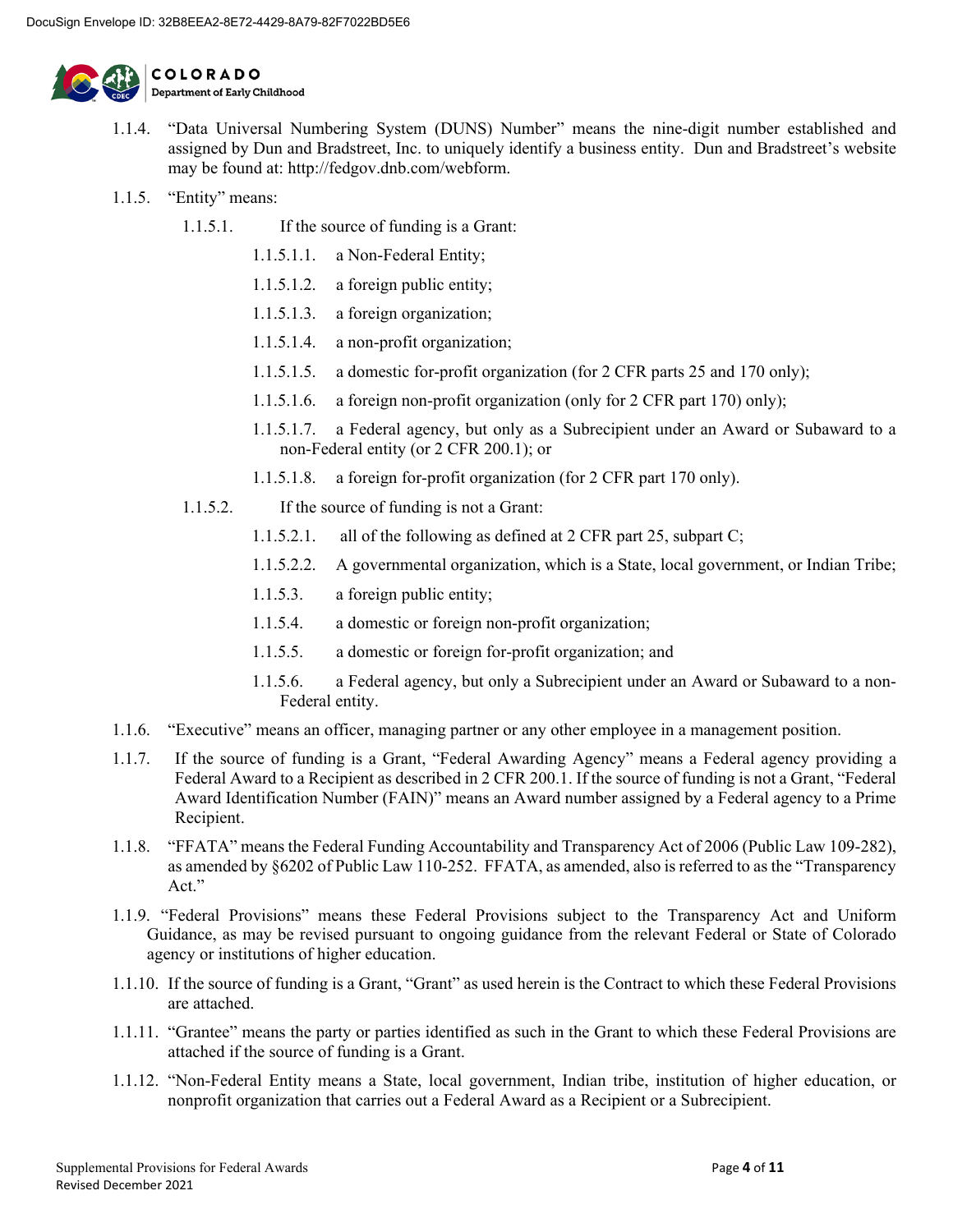

1.1.13. "Nonprofit Organization" means any corporation, trust, association, cooperative, or other organization, not including IHEs, that:

- 1.1.13.1. Is operated primarily for scientific, educational, service, charitable, or similar purposes in the public interest;
- 1.1.13.2. Is not organized primarily for profit; and
- 1.1.13.3. Uses net proceeds to maintain, improve, or expand the operations of the organization.
- 1.1.14. "OMB" means the Executive Office of the President, Office of Management and Budget.
- 1.1.15. "Pass-through Entity" means a non-Federal Entity that provides a Subaward to a Subrecipient to carry out part of a Federal program.
- 1.1.16. "Prime Recipient" means a Colorado State agency or institution of higher education that receives an Award, or, of the source of funding is a Grant it is that agency or institution identified as the Grantor in the Grant to which these Federal Provisions are attached.
- 1.1.17. "Subaward" means an award by a Prime Recipient to a Subrecipient funded in whole or in part by a Federal Award. The terms and conditions of the Federal Award flow down to the Subaward unless the terms and conditions of the Federal Award specifically indicate otherwise in accordance with 2 CFR 200.101 or 2 CFR 200.38, as applicable. The term does not include payments to a contractor or payments to an individual that is a beneficiary of a Federal program.
- 1.1.18. "Subrecipient" or, if the source of funding is a Grant, "Subgrantee" means a non-Federal Entity (or a Federal agency under an Award or Subaward to a non-Federal Entity) receiving Federal funds through a Prime Recipient to support the performance of the Federal project or program for which the Federal funds were awarded. A Subrecipient is subject to the terms and conditions of the Federal Award to the Prime Recipient, including program compliance requirements. The term "Subrecipient" includes and may be referred to as Subgrantee. The term does not include an individual who is a beneficiary of a federal program.
- 1.1.19. "Subrecipient Parent DUNS Number" means the subrecipient parent organization's 9-digit Data Universal Numbering System (DUNS) number that appears in the subrecipient's System for Award Management (SAM) profile, if applicable.
- 1.1.20. "System for Award Management (SAM)" means the Federal repository into which an Entity must enter the information required under the Transparency Act, which may be found at http://www.sam.gov.
- 1.1.21. "Total Compensation" means the cash and noncash dollar value earned by an Executive during the Prime Recipient's or Subrecipient's preceding fiscal year (see 48 CFR 52.204-10, as prescribed in 48 CFR 4.1403(a), as applicable) and includes the following:
	- 1.1.21.1. Salary and bonus;
	- 1.1.21.2. Awards of stock, stock options, and stock appreciation rights, using the dollar amount recognized for financial statement reporting purposes with respect to the fiscal year in accordance with the Statement of Financial Accounting Standards No. 123 (Revised 2005) (FAS 123R), Shared Based Payments;
	- 1.1.21.3. Earnings for services under non-equity incentive plans, not including group life, health, hospitalization or medical reimbursement plans that do not discriminate in favor of Executives and are available generally to all salaried employees;
	- 1.1.21.4. Change in present value of defined benefit and actuarial pension plans;
	- 1.1.21.5. Above-market earnings on deferred compensation which is not tax-qualified;
	- 1.1.21.6. Other compensation, if the aggregate value of all such other compensation (e.g., severance, termination payments, value of life insurance paid on behalf of the employee, perquisites or property) for the Executive exceeds \$10,000.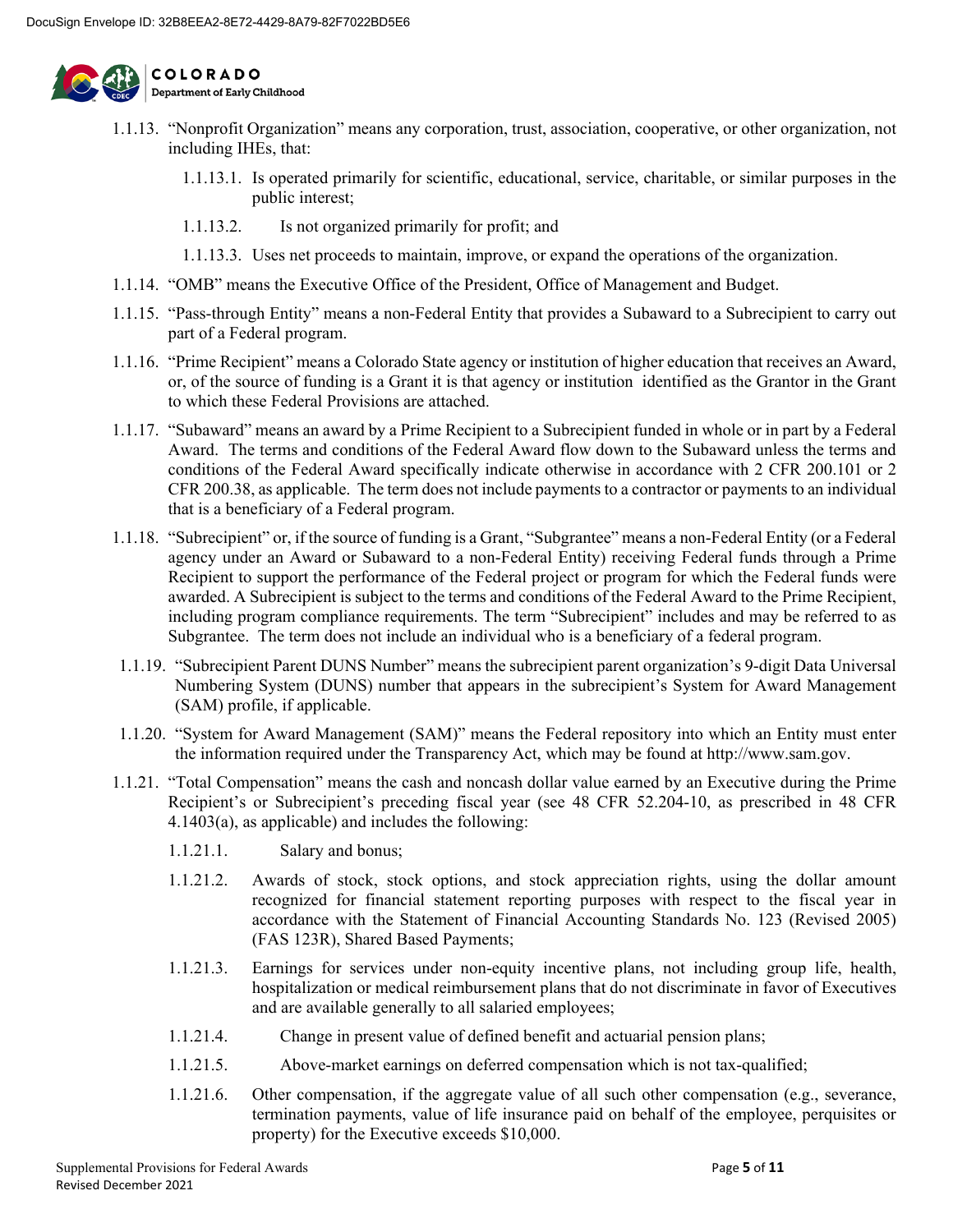

1.1.22. "Transparency Act" means the Federal Funding Accountability and Transparency Act of 2006 (Public Law 109-282), as amended by §6202 of Public Law 110-252. The Transparency Act may also be referred to as FFATA.

- 1.1.23. "Uniform Guidance" means the Office of Management and Budget Uniform Administrative Requirements, Cost Principles, and Audit Requirements for Federal Awards, which, unless the source of funding is a Grant, supersedes requirements from OMB Circulars A-21, A-87, A-110, and A-122, OMB Circulars A-89, A-102, and A-133, and the guidance in Circular A-50 on Single Audit Act follow-up. The terms and conditions of the Uniform Guidance flow down to Awards to Subrecipients unless the Uniform Guidance or the terms and conditions of the Federal Award specifically indicate otherwise.
- 1.1.24. "Vendor" means a dealer, distributor, merchant or other seller providing property or services required for a project or program funded by an Award. A Vendor is not a Prime Recipient or a Subrecipient and is not subject to the terms and conditions of the Federal award. Program compliance requirements do not pass through to a Vendor.

#### **2. COMPLIANCE.**

2.1. Contractor/Grantee shall comply with all applicable provisions of the Transparency Act and the regulations issued pursuant thereto, all applicable provisions of the Uniform Guidance, including, but not limited to, all applicable Federal Laws and regulations required by this Federal Award. Any revisions to such provisions or regulations shall automatically become a part of these Federal Provisions, without the necessity of either party executing any further instrument. The State of Colorado, at its discretion, may provide written notification to Contractor/Grantee of such revisions, but such notice shall not be a condition precedent to the effectiveness of such revisions.

#### **3. SYSTEM FOR AWARD MANAGEMENT (SAM) AND DATA UNIVERSAL NUMBERING SYSTEM (DUNS) REQUIREMENTS.**

- 3.1. SAM. Contractor/Grantee shall maintain the currency of its information in SAM until the Contractor/Grantee submits the final financial report required under the Award or receives final payment, whichever is later. Contractor/Grantee shall review and update SAM information at least annually after the initial registration, and more frequently if required by changes in its information.
- 3.2. DUNS. Contractor/Grantee shall provide its DUNS number to its Prime Recipient, and shall update Contractor's/Grantee's information in Dun & Bradstreet, Inc. at least annually after the initial registration, and more frequently if required by changes in Contractor's/Grantee's information.

#### **4. TOTAL COMPENSATION.**

- 4.1. Contractor/Grantee shall include Total Compensation in SAM for each of its five most highly compensated Executives for the preceding fiscal year if:
	- 4.1.1. The total Federal funding authorized to date under the Award is \$30,000 or more if the source of funding is a Grant, or otherwise \$25,000 or more if the source of funding is not a Grant; and
	- 4.1.2. In the preceding fiscal year, Contractor/Grantee received:
		- 4.1.2.1. 80% or more of its annual gross revenues from Federal procurement contracts and subcontracts and/or Federal financial assistance Awards or Subawards subject to the Transparency Act; and
		- 4.1.2.2. \$30,000,000 or more in annual gross revenues from Federal procurement contracts and subcontracts and/or Federal financial assistance Awards or Subawards subject to the Transparency Act if the source of funding is a Grant or otherwise \$25,000,000 or more in annual gross revenues from Federal procurement contracts and subcontracts and/or Federal financial assistance Awards or Subawards subject to the Transparency Act if the source of funding is not a Grant; and
		- 4.1.2.3. The public does not have access to information about the compensation of such Executives through periodic reports filed under section 13(a) or 15(d) of the Securities Exchange Act of 1934 (15 U.S.C. 78m(a), 78o(d) or § 6104 of the Internal Revenue Code of 1986.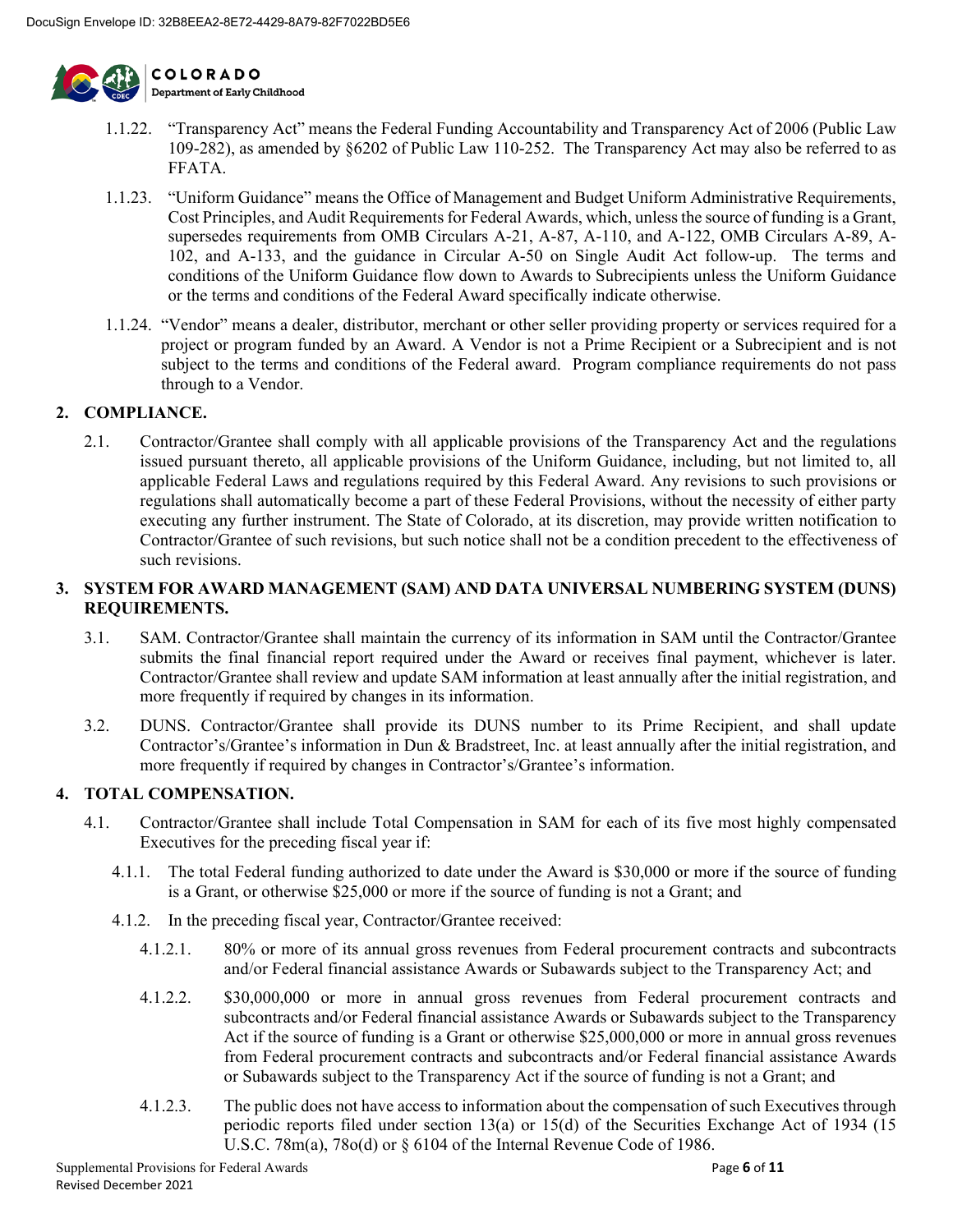

#### **5. REPORTING.**

5.1. If Contractor/Grantee is a Subrecipient of the Award pursuant to the Transparency Act, Grantee shall report data elements to SAM and to the Prime Recipient as required in this Exhibit. No direct payment shall be made to Grantee for providing any reports required under these Federal Provisions and the cost of producing such reports shall be included in the Contract/Grant price. The reporting requirements in this Exhibit are based on guidance from the US Office of Management and Budget (OMB), and as such are subject to change at any time by OMB. Any such changes shall be automatically incorporated into this Contract/Grant and shall become part of Contractor's/Grantee's obligations under this Contract/Grant.

#### **6. EFFECTIVE DATE AND DOLLAR THRESHOLD FOR REPORTING.**

- 6.1. If the source of funding is a Grant, Reporting requirements in §8 below apply to new Awards as of October 1, 2010, if the initial award is \$30,000 or more. If the initial Award is below \$30,000 but subsequent Award modifications result in a total Award of \$30,000 or more, the Award is subject to the reporting requirements as of the date the Award exceeds \$30,000. If the initial Award is \$30,000 or more, but funding is subsequently de-obligated such that the total award amount falls below \$30,000, the Award shall continue to be subject to the reporting requirements.
- 6.2. If the source of funding is not a Grant, Reporting requirements in §8 below apply to new Awards as of October 1, 2010, if the initial award is \$25,000 or more. If the initial Award is below \$25,000 but subsequent Award modifications result in a total Award of \$25,000 or more, the Award is subject to the reporting requirements as of the date the Award exceeds \$25,000. If the initial Award is \$25,000 or more, but funding is subsequently de-obligated such that the total award amount falls below \$25,000, the Award shall continue to be subject to the reporting requirements.
- 6.3. The procurement standards in [§8](#page--1-0) below are applicable to new Awards made by Prime Recipient as of December 26, 2015. The standards set forth in [§10](#page--1-1) below are applicable to audits of fiscal years beginning on or after December 26, 2014.

#### **7. SUBRECIPIENT REPORTING REQUIREMENTS.**

- 7.1. If Contractor/Grantee is a Subrecipient, Contractor/Grantee shall report as set forth below.
	- 7.1.1. To SAM. A Subrecipient shall register in SAM and report the following data elements in SAM *for each* Federal Award Identification Number (FAIN) assigned by a Federal agency to a Prime Recipient no later than the end of the month following the month in which the Subaward was made:
		- 7.1.1.1. Subrecipient DUNS Number;
		- 7.1.1.2. Subrecipient DUNS Number if more than one electronic funds transfer (EFT) account;
		- 7.1.1.3. Subrecipient parent's organization DUNS Number;
		- 7.1.1.4. Subrecipient's address, including: Street Address, City, State, Country, Zip (+ 4 if source of funding is a Grant or as otherwise directed per SAM directives for proper reporting), and Congressional District;
		- 7.1.1.5. Subrecipient's top 5 most highly compensated Executives if the criteria in §4 above are met; and
		- 7.1.1.6. Subrecipient's Total Compensation of top 5 most highly compensated Executives if the criteria in §4 above met.
	- 7.1.2. To Prime Recipient. A Subrecipient shall report to its Prime Recipient, upon the effective date of the Contract/Grant, the following data elements:
		- 7.1.2.1. Subrecipient's DUNS Number as registered in SAM.
		- 7.1.2.2. Primary Place of Performance Information, including: Street Address, City, State, Country, Zip code + 4, and Congressional District.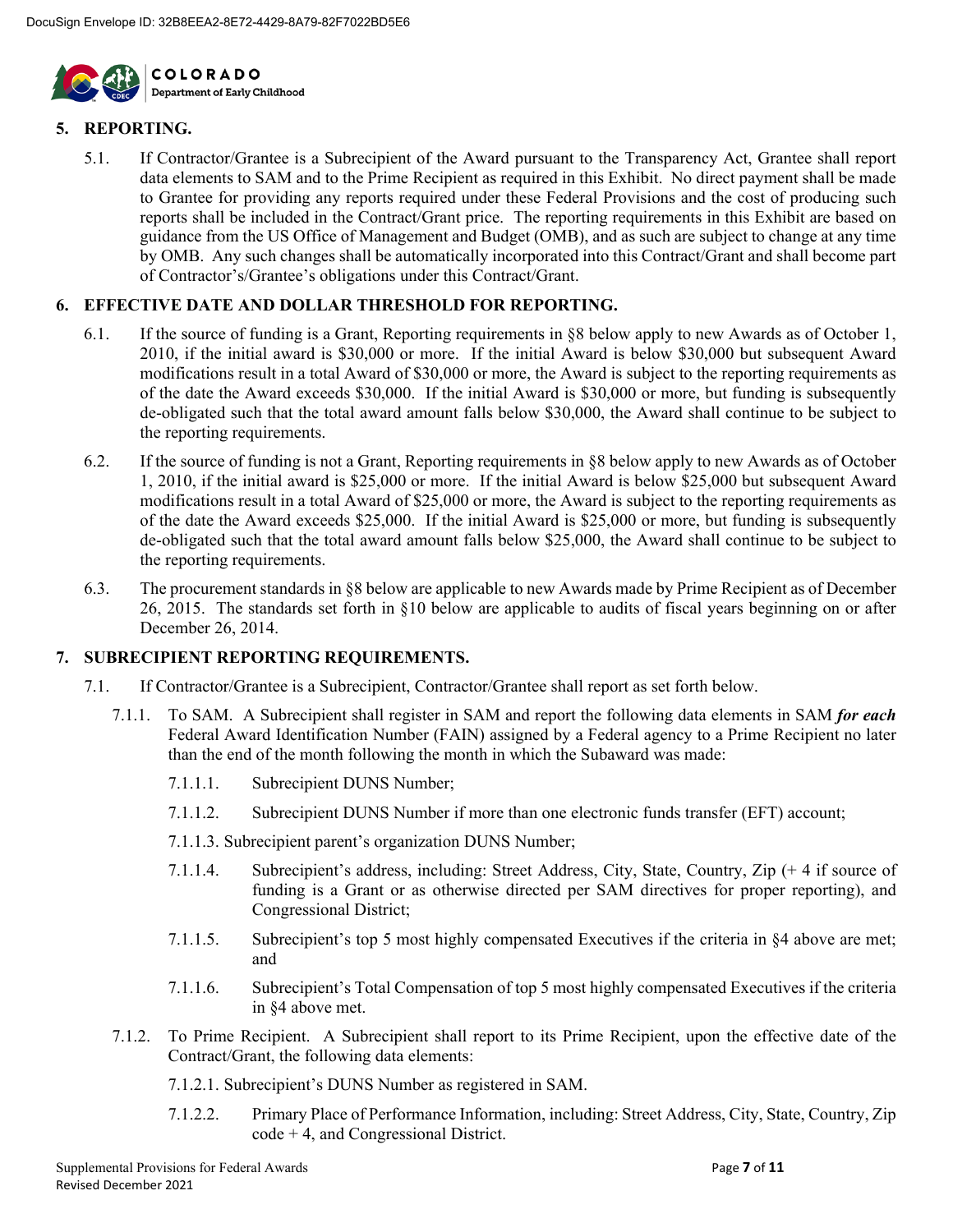

#### **8. PROCUREMENT STANDARDS.**

- 8.1. Procurement Procedures. A Subrecipient shall use its own documented procurement procedures which reflect applicable State, local, and Tribal laws and applicable regulations, provided that the procurements conform to applicable Federal law and the standards identified in the Uniform Guidance, including without limitation, 2 CFR 200.318 through 200.327 thereof.
- 8.2. If the source of funding is a Grant: Domestic preference for procurements (2 CFR 200.322). As appropriate and to the extent consistent with law, the non-Federal entity should, to the greatest extent practicable under a Federal award, provide a preference for the purchase, acquisition, or use of goods, products, or materials produced in the United States (including but not limited to iron, aluminum, steel, cement, and other manufactured products). The requirements of this section must be included in all subawards including all contracts and purchase orders for work or products under this award.
- 8.3. Procurement of Recovered Materials. If a Subrecipient is a State Agency or an agency of a political subdivision of the State, its contractors must comply with section 6002 of the Solid Waste Disposal Act, as amended by the Resource Conservation and Recovery Act. The requirements of Section 6002 include procuring only items designated in guidelines of the Environmental Protection Agency (EPA) at 40 CFR part 247, that contain the highest percentage of recovered materials practicable, consistent with maintaining a satisfactory level of competition, where the purchase price of the item exceeds \$10,000 or the value of the quantity acquired during the preceding fiscal year exceeded \$10,000; procuring solid waste management services in a manner that maximizes energy and resource recovery; and establishing an affirmative procurement program for procurement of recovered materials identified in the EPA guidelines.

#### **9. ACCESS TO RECORDS.**

9.1. A Subrecipient shall permit Recipient/Prime Recipient and its auditors to have access to Subrecipient's records and financial statements as necessary for Recipient to meet the requirements of 2 CFR 200.311-200.332 (Requirements for pass-through entities), 2 CFR 200.300 (Statutory and national policy requirements) through 2 CFR 200.309 (Period of performance), and Subpart F-Audit Requirements of the Uniform Guidance.

#### **10. SINGLE AUDIT REQUIREMENTS.**

- 10.1. If a Subrecipient expends \$750,000 or more in Federal Awards during the Subrecipient's fiscal year, the Subrecipient shall procure or arrange for a single or program-specific audit conducted for that year in accordance with the provisions of Subpart F-Audit Requirements of the Uniform Guidance, issued pursuant to the Single Audit Act Amendments of 1996, (31 U.S.C. 7501-7507). 2 CFR 200.501.
	- 10.1.1. Election. A Subrecipient shall have a single audit conducted in accordance with Uniform Guidance 2 CFR 200.514 (Scope of audit), except when it elects to have a program-specific audit conducted in accordance with 2 CFR 200.507 (Program-specific audits). The Subrecipient may elect to have a program-specific audit if Subrecipient expends Federal Awards under only one Federal program (excluding research and development) and the Federal program's statutes, regulations, or the terms and conditions of the Federal award do not require a financial statement audit of Prime Recipient. A program-specific audit may not be elected for research and development unless all of the Federal Awards expended were received from Recipient and Recipient approves in advance a program-specific audit.
	- 10.1.2. Exemption. If a Subrecipient expends less than \$750,000 in Federal Awards during its fiscal year, the Subrecipient shall be exempt from Federal audit requirements for that year, except as noted in 2 CFR 200.503 (Relation to other audit requirements), but records shall be available for review or audit by appropriate officials of the Federal agency, the State, and the Government Accountability Office.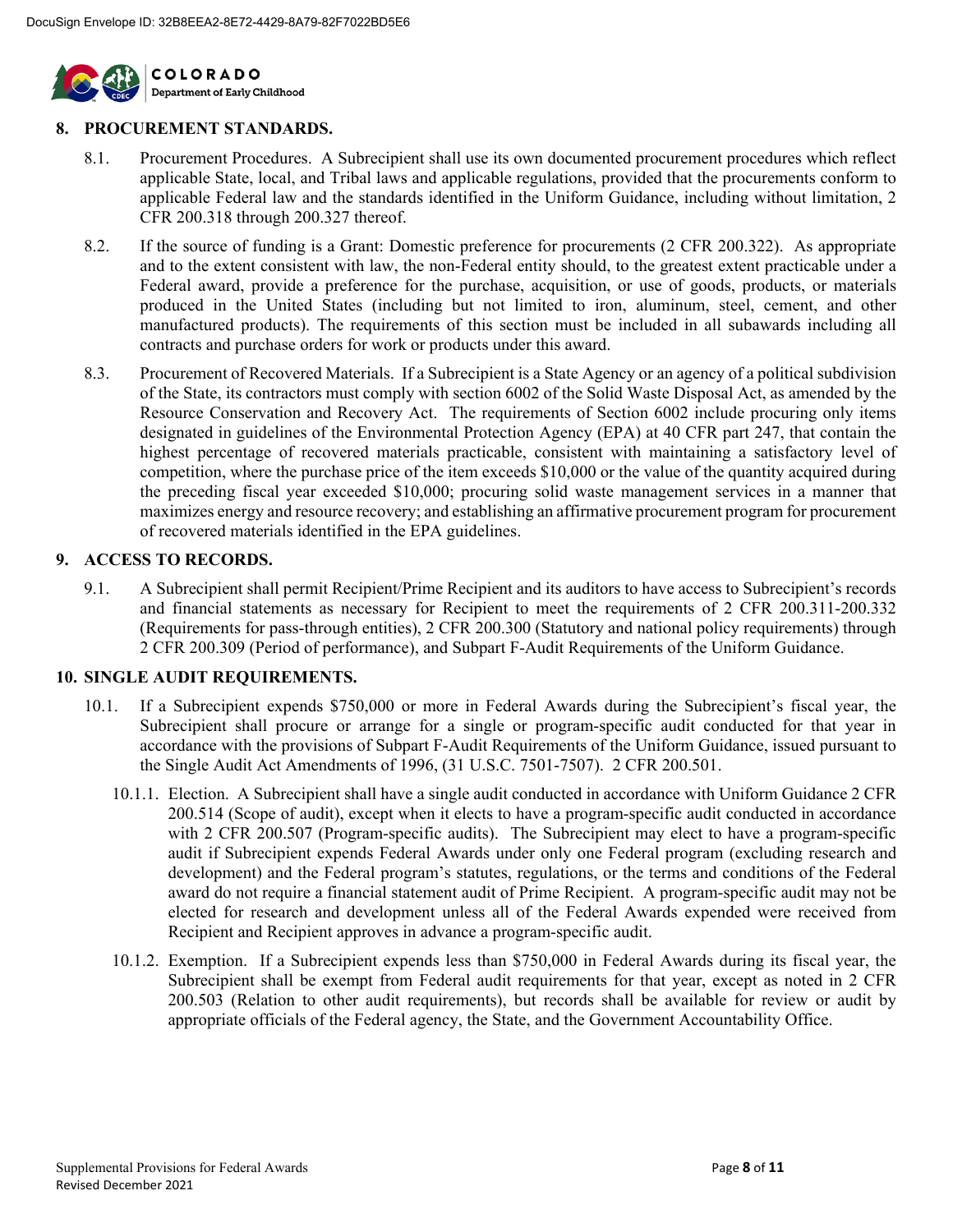

10.1.3. Subrecipient Compliance Responsibility. A Subrecipient shall procure or otherwise arrange for the audit required by Subpart F of the Uniform Guidance and ensure it is properly performed and submitted when due in accordance with the Uniform Guidance. Subrecipient shall prepare appropriate financial statements, including the schedule of expenditures of Federal awards in accordance with 2 CFR 200.510 (Financial statements) and provide the auditor with access to personnel, accounts, books, records, supporting documentation, and other information as needed for the auditor to perform the audit required by Uniform Guidance Subpart F-Audit Requirements.

#### **11. CONTRACT/GRANT PROVISIONS FOR SUBRECEPIENT CONTRACTS.**

- 11.1. In addition to other provisions required by the Federal Awarding Agency or the Prime Recipient, Contractors/Grantees that are Subrecipients shall comply with the following provisions. Subrecipients shall include all of the following applicable provisions in all subcontracts entered into by it pursuant to this Contract/Grant.
	- 11.1.1. [Applicable to federally assisted construction contracts.] Equal Employment Opportunity. Except as otherwise provided under 41 CFR Part 60, all contracts that meet the definition of "federally assisted construction contract" in 41 CFR Part 60-1.3 shall include the equal opportunity clause provided under 41 CFR 60-1.4(b), in accordance with Executive Order 11246, "Equal Employment Opportunity" (30 FR 12319, 12935, 3 CFR Part, 1964-1965 Comp., p. 339), as amended by Executive Order 11375, "Amending Executive Order 11246 Relating to Equal Employment Opportunity," and implementing regulations at 41 CFR part 60, Office of Federal Contract Compliance Programs, Equal Employment Opportunity, Department of Labor.
	- 11.1.2. [Applicable to on-site employees working on government-funded construction, alteration and repair projects.] Davis-Bacon Act. Davis-Bacon Act, as amended (40 U.S.C. 3141-3148).
	- 11.1.3. Rights to Inventions Made Under a contract/grant or agreement. If the Federal Award meets the definition of "funding agreement"/ "funding Contract" under 37 CFR 401.2 (a) and the Prime Recipient or Subrecipient wishes to enter into a contract with a small business firm or nonprofit organization regarding the substitution of parties, assignment or performance of experimental, developmental, or research work under that "funding agreement,"/"funding Contract", the Prime Recipient or Subrecipient must comply with the requirements of 37 CFR Part 401, "Rights to Inventions Made by Nonprofit Organizations and Small Business Firms Under Government Grants, Contracts and Cooperative Agreements," and any implementing regulations issued by the Federal Awarding Agency.
	- 11.1.4. Clean Air Act (42 U.S.C. 7401-7671q.) and the Federal Water Pollution Control Act (33 U.S.C. 1251- 1387), as amended. Contracts and subgrants of amounts in excess of \$150,000 must contain a provision that requires the non-Federal awardee(s) to agree to comply with all applicable standards, orders or regulations issued pursuant to the Clean Air Act (42 U.S.C. 7401-7671q) and the Federal Water Pollution Control Act as amended (33 U.S.C. 1251-1387). Violations must be reported to the Federal Awarding Agency and the Regional Office of the Environmental Protection Agency (EPA).
- 11.1.5. Debarment and Suspension (Executive Orders 12549 and 12689). A contract award (see 2 CFR 180.220) must not be made to parties listed on the government wide exclusions in the System for Award Management (SAM), in accordance with the OMB guidelines at 2 CFR 180 that implement Executive Orders 12549 (3 CFR part 1986 Comp., p. 189) and 12689 (3 CFR part 1989 Comp., p. 235), "Debarment and Suspension." SAM Exclusions contains the names of parties debarred, suspended, or otherwise excluded by agencies, as well as parties declared ineligible under statutory or regulatory authority other than Executive Order 12549.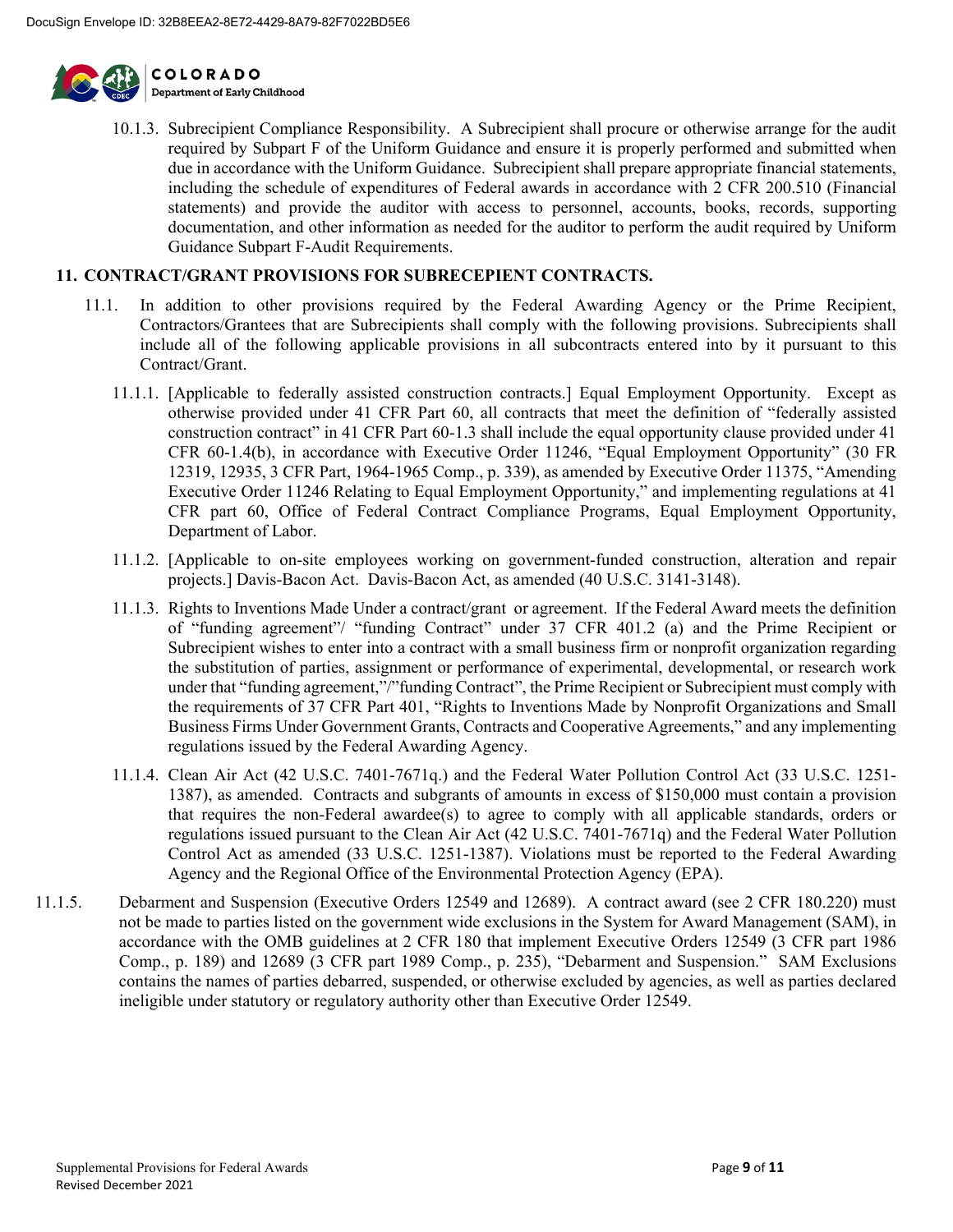

- 11.1.6. Byrd Anti-Lobbying Amendment (31 U.S.C. 1352). Contractors that apply or bid for an award exceeding \$100,000 must file the required certification. Each tier certifies to the tier above that it will not and has not used Federal appropriated funds to pay any person or organization for influencing or attempting to influence an officer or employee of any agency, a member of Congress, officer or employee of Congress, or an employee of a member of Congress in connection with obtaining any Federal contract, grant or any other award covered by 31 U.S.C. 1352. Each tier must also disclose any lobbying with non-Federal funds that takes place in connection with obtaining any Federal award. Such disclosures are forwarded from tier to tier up to the non-Federal award.
- 11.1.7. Never contract with the enemy (2 CFR 200.215). Federal awarding agencies and recipients are subject to the regulations implementing "Never contract with the enemy" in 2 CFR part 183. The regulations in 2 CFR part 183 affect covered contracts, grants and cooperative agreements that are expected to exceed \$50,000 within the period of performance, are performed outside the United States and its territories, and are in support of a contingency operation in which members of the Armed Forces are actively engaged in hostilities.
- 11.1.8. Prohibition on certain telecommunications and video surveillance services or equipment (2 CFR 200.216). Grantee is prohibited from obligating or expending loan or grant funds on certain telecommunications and video surveillance services or equipment pursuant to 2 CFR 200.216.

#### **12. CERTIFICATIONS.**

12.1. Unless prohibited by Federal statutes or regulations, Recipient/Prime Recipient may require Subrecipient to submit certifications and representations required by Federal statutes or regulations on an annual basis. 2 CFR 200.208. Submission may be required more frequently if Subrecipient fails to meet a requirement of the Federal award. Subrecipient shall certify in writing to the State at the end of the Award that the project or activity was completed or the level of effort was expended. 2 CFR 200.201(3). If the required level of activity or effort was not carried out, the amount of the Award must be adjusted.

#### **13. EXEMPTIONS.**

- 13.1. These Federal Provisions do not apply to an individual who receives an Award as a natural person, unrelated to any business or non-profit organization he or she may own or operate in his or her name.
- 13.2. A Contractor/Grantee with gross income from all sources of less than \$300,000 in the previous tax year is exempt from the requirements to report Subawards and the Total Compensation of its most highly compensated Executives.

#### **14. EVENT OF DEFAULT AND TERMINATION.**

- 14.1. Failure to comply with these Federal Provisions shall constitute an event of default under the Contract/Grant and the State of Colorado may terminate the Contract/Grant upon 30 days prior written notice if the default remains uncured five calendar days following the termination of the 30-day notice period. This remedy will be in addition to any other remedy available to the State of Colorado under the Contract/Grant, at law or in equity.
- 14.2. Termination (2 CFR 200.340). The Federal Award may be terminated in whole or in part as follows:
	- 14.2.1. By the Federal Awarding Agency or Pass-through Entity, if a Non-Federal Entity fails to comply with the terms and conditions of a Federal Award;
	- 14.2.2. By the Federal awarding agency or Pass-through Entity, to the greatest extent authorized by law, if an award no longer effectuates the program goals or agency priorities;
	- 14.2.3. By the Federal awarding agency or Pass-through Entity with the consent of the Non-Federal Entity, in which case the two parties must agree upon the termination conditions, including the effective date and, in the case of partial termination, the portion to be terminated;